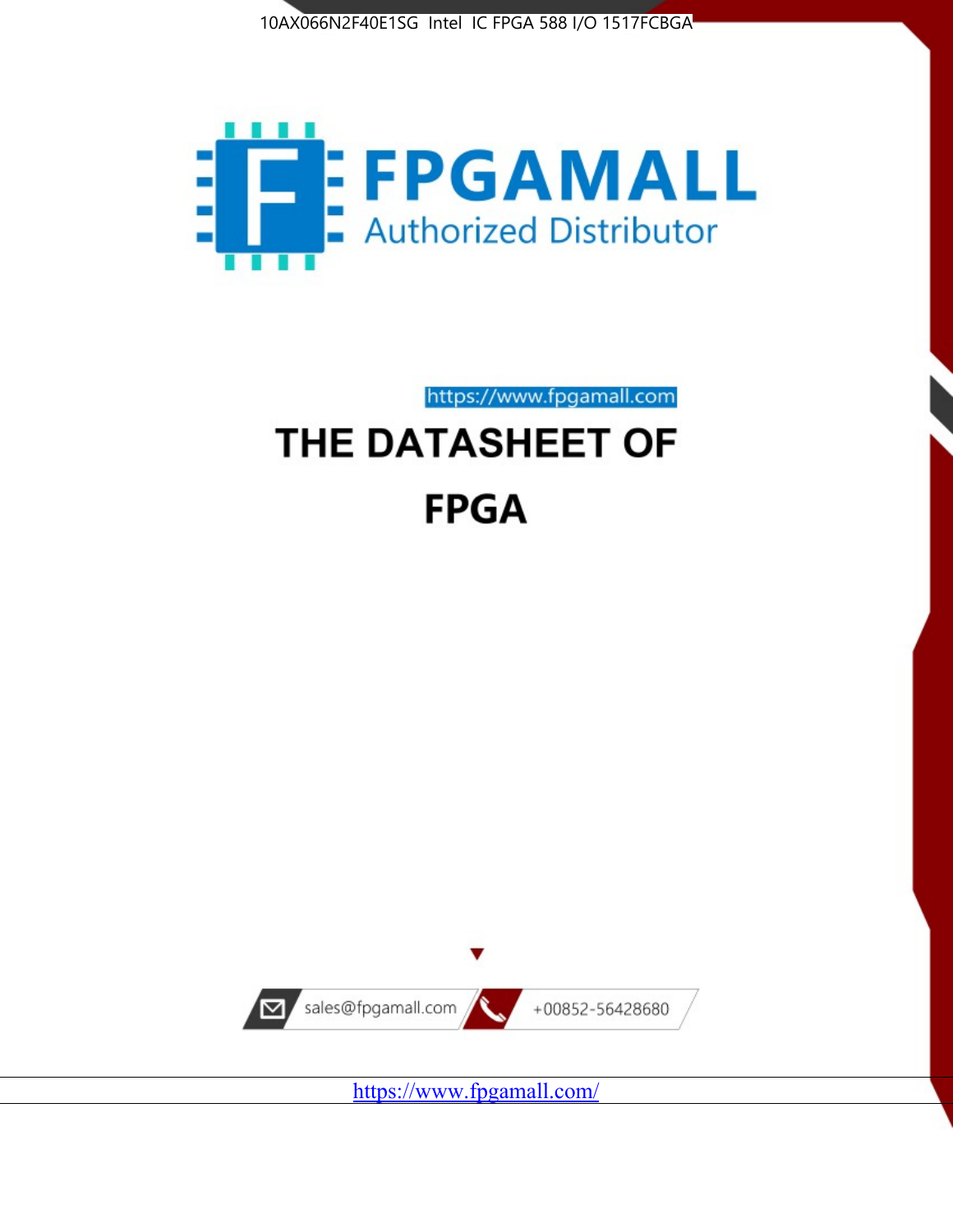10AX066N2F40E1SG Intel IC FPGA 588 I/O 1517FCBGA



# **Intel® Arria® 10 Device Overview**



**A10-OVERVIEW | 2018.12.06** Latest document on the web: **[PDF](https://www.intel.com/content/dam/www/programmable/us/en/pdfs/literature/hb/arria-10/a10_overview.pdf)** | **[HTML](https://www.intel.com/content/www/us/en/programmable/documentation/sam1403480274650.html)**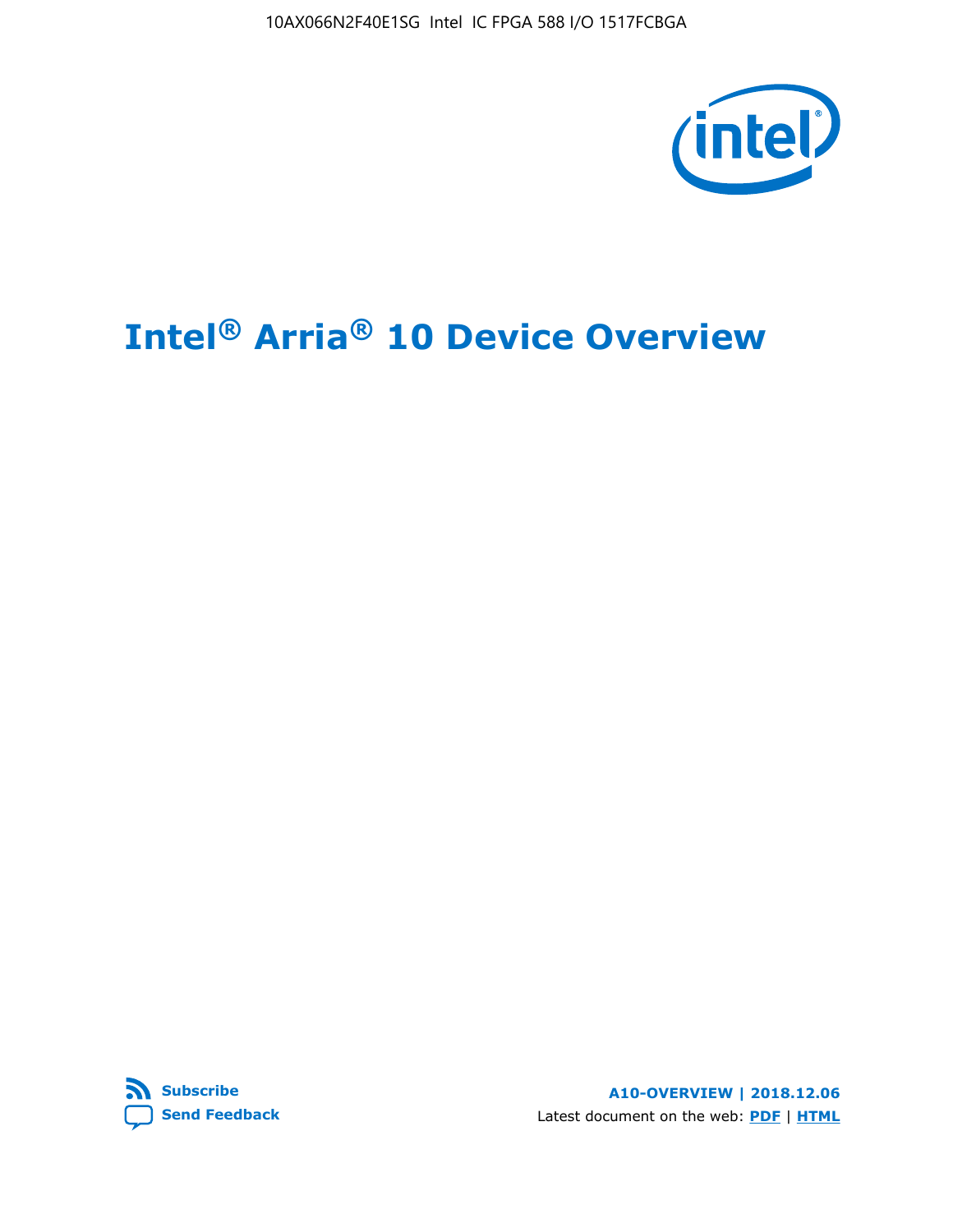

**Contents** 

# **Contents**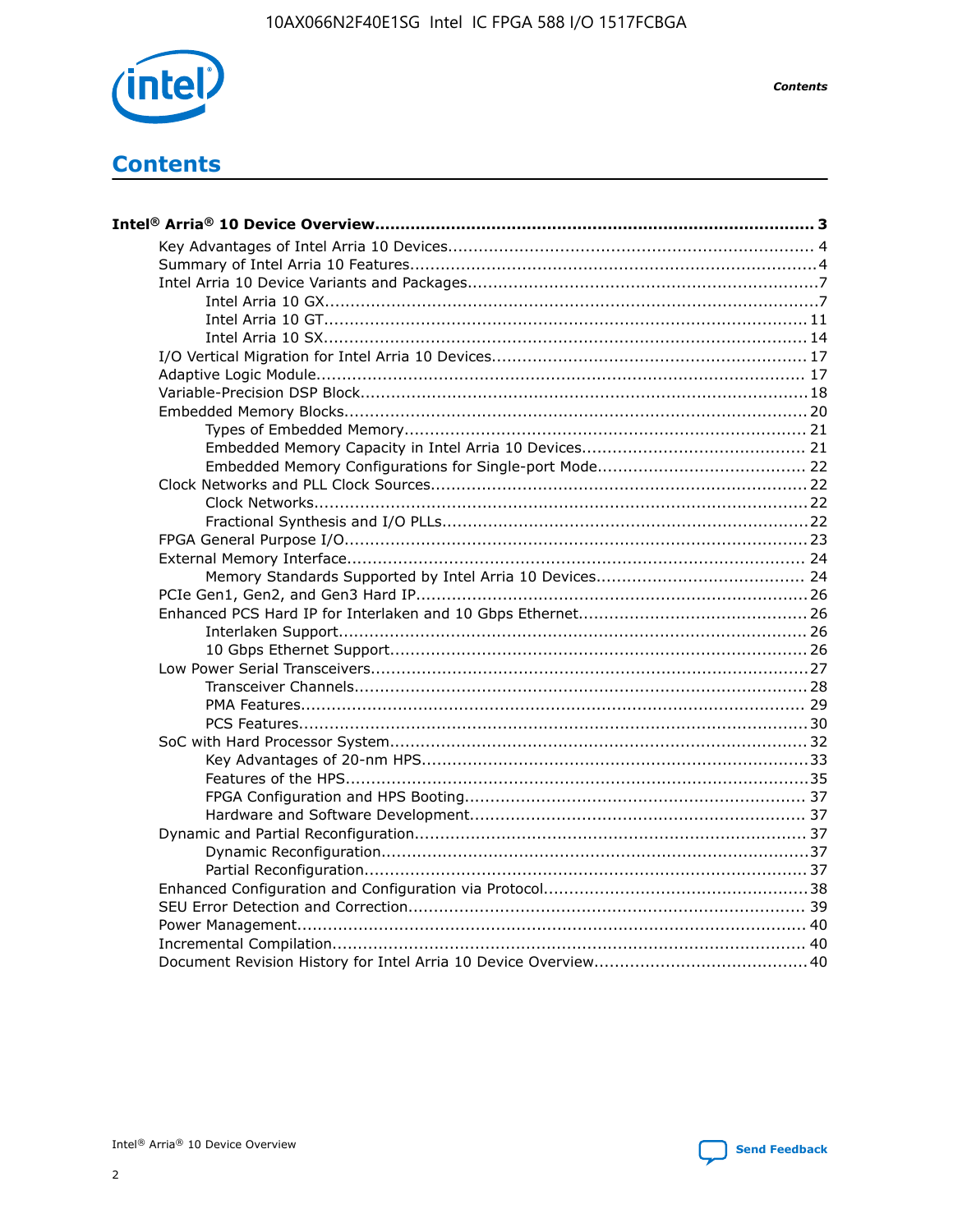**A10-OVERVIEW | 2018.12.06**

**[Send Feedback](mailto:FPGAtechdocfeedback@intel.com?subject=Feedback%20on%20Intel%20Arria%2010%20Device%20Overview%20(A10-OVERVIEW%202018.12.06)&body=We%20appreciate%20your%20feedback.%20In%20your%20comments,%20also%20specify%20the%20page%20number%20or%20paragraph.%20Thank%20you.)**



# **Intel® Arria® 10 Device Overview**

The Intel<sup>®</sup> Arria<sup>®</sup> 10 device family consists of high-performance and power-efficient 20 nm mid-range FPGAs and SoCs.

Intel Arria 10 device family delivers:

- Higher performance than the previous generation of mid-range and high-end FPGAs.
- Power efficiency attained through a comprehensive set of power-saving technologies.

The Intel Arria 10 devices are ideal for high performance, power-sensitive, midrange applications in diverse markets.

| <b>Market</b>         | <b>Applications</b>                                                                                               |
|-----------------------|-------------------------------------------------------------------------------------------------------------------|
| Wireless              | Channel and switch cards in remote radio heads<br>٠<br>Mobile backhaul<br>٠                                       |
| Wireline              | 40G/100G muxponders and transponders<br>٠<br>100G line cards<br>٠<br><b>Bridging</b><br>٠<br>Aggregation<br>٠     |
| <b>Broadcast</b>      | Studio switches<br>٠<br>Servers and transport<br>٠<br>Videoconferencing<br>٠<br>Professional audio and video<br>٠ |
| Computing and Storage | Flash cache<br>٠<br>Cloud computing servers<br>٠<br>Server acceleration<br>٠                                      |
| Medical               | Diagnostic scanners<br>٠<br>Diagnostic imaging<br>٠                                                               |
| Military              | Missile guidance and control<br>٠<br>Radar<br>٠<br>Electronic warfare<br>٠<br>Secure communications<br>٠          |

#### **Table 1. Sample Markets and Ideal Applications for Intel Arria 10 Devices**

#### **Related Information**

- [Intel Arria 10 Device Handbook: Known Issues](http://www.altera.com/support/kdb/solutions/rd07302013_646.html) Lists the planned updates to the *Intel Arria 10 Device Handbook* chapters.
- [Intel Arria 10 GX/GT Device Errata and Design Recommendations](https://www.intel.com/content/www/us/en/programmable/documentation/agz1493851706374.html#yqz1494433888646)
- [Intel Arria 10 SX Device Errata and Design Recommendations](https://www.intel.com/content/www/us/en/programmable/documentation/cru1462832385668.html#cru1462832558642)

Intel Corporation. All rights reserved. Intel, the Intel logo, Altera, Arria, Cyclone, Enpirion, MAX, Nios, Quartus and Stratix words and logos are trademarks of Intel Corporation or its subsidiaries in the U.S. and/or other countries. Intel warrants performance of its FPGA and semiconductor products to current specifications in accordance with Intel's standard warranty, but reserves the right to make changes to any products and services at any time without notice. Intel assumes no responsibility or liability arising out of the application or use of any information, product, or service described herein except as expressly agreed to in writing by Intel. Intel customers are advised to obtain the latest version of device specifications before relying on any published information and before placing orders for products or services. \*Other names and brands may be claimed as the property of others.

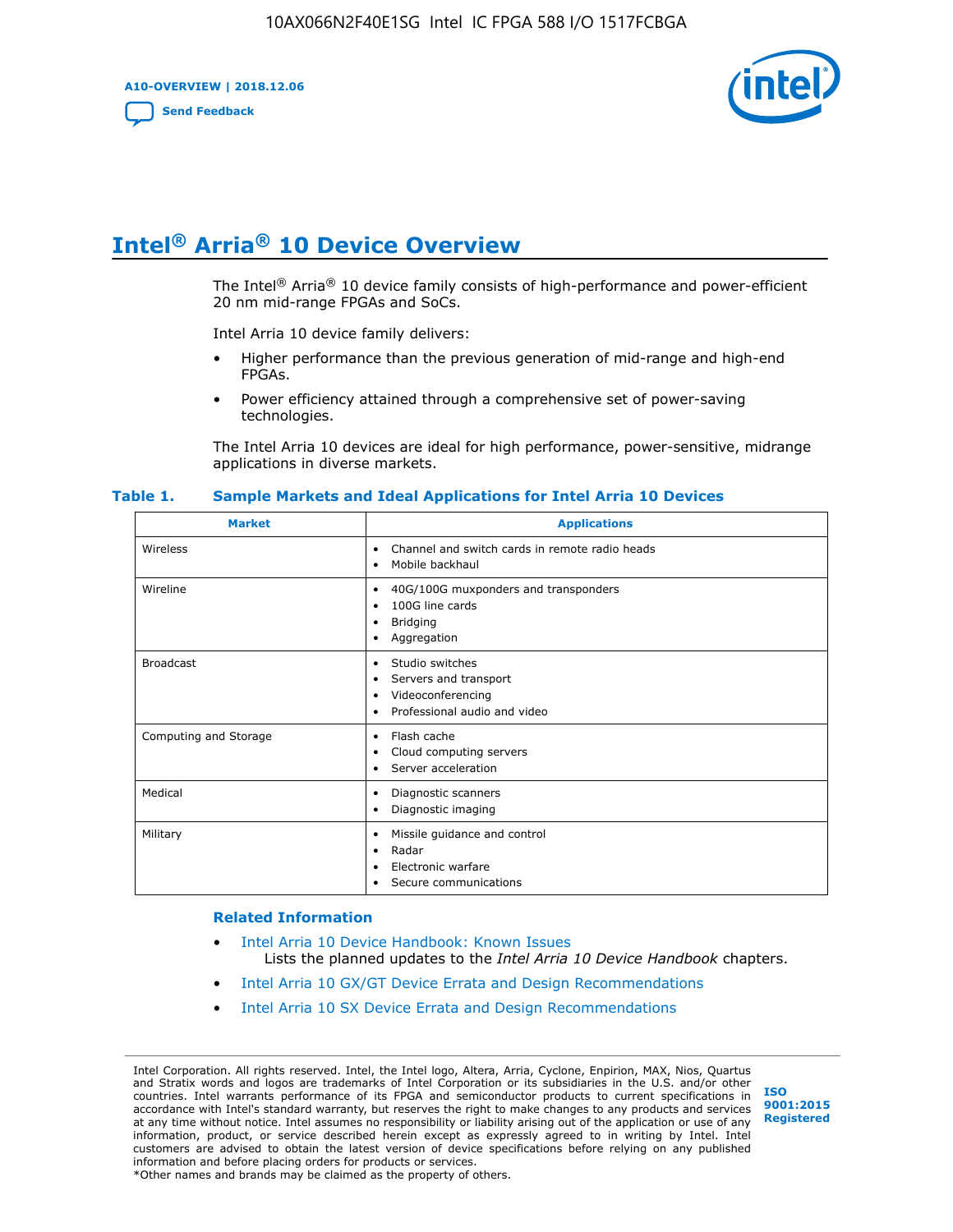

# **Key Advantages of Intel Arria 10 Devices**

# **Table 2. Key Advantages of the Intel Arria 10 Device Family**

| <b>Advantage</b>                                                                                          | <b>Supporting Feature</b>                                                                                                                                                                                                                                                                                                |
|-----------------------------------------------------------------------------------------------------------|--------------------------------------------------------------------------------------------------------------------------------------------------------------------------------------------------------------------------------------------------------------------------------------------------------------------------|
| Enhanced core architecture                                                                                | Built on TSMC's 20 nm process technology<br>٠<br>60% higher performance than the previous generation of mid-range FPGAs<br>٠<br>15% higher performance than the fastest previous-generation FPGA<br>٠                                                                                                                    |
| High-bandwidth integrated<br>transceivers                                                                 | Short-reach rates up to 25.8 Gigabits per second (Gbps)<br>٠<br>Backplane capability up to 12.5 Gbps<br>٠<br>Integrated 10GBASE-KR and 40GBASE-KR4 Forward Error Correction (FEC)<br>٠                                                                                                                                   |
| Improved logic integration and<br>hard IP blocks                                                          | 8-input adaptive logic module (ALM)<br>٠<br>Up to 65.6 megabits (Mb) of embedded memory<br>٠<br>Variable-precision digital signal processing (DSP) blocks<br>Fractional synthesis phase-locked loops (PLLs)<br>Hard PCI Express Gen3 IP blocks<br>Hard memory controllers and PHY up to 2,400 Megabits per second (Mbps) |
| Second generation hard<br>processor system (HPS) with<br>integrated ARM* Cortex*-A9*<br>MPCore* processor | Tight integration of a dual-core ARM Cortex-A9 MPCore processor, hard IP, and an<br>٠<br>FPGA in a single Intel Arria 10 system-on-a-chip (SoC)<br>Supports over 128 Gbps peak bandwidth with integrated data coherency between<br>$\bullet$<br>the processor and the FPGA fabric                                        |
| Advanced power savings                                                                                    | Comprehensive set of advanced power saving features<br>٠<br>Power-optimized MultiTrack routing and core architecture<br>٠<br>Up to 40% lower power compared to previous generation of mid-range FPGAs<br>٠<br>Up to 60% lower power compared to previous generation of high-end FPGAs                                    |

# **Summary of Intel Arria 10 Features**

## **Table 3. Summary of Features for Intel Arria 10 Devices**

| <b>Feature</b>                  | <b>Description</b>                                                                                                                                                                                                                                                                                                                                                                                       |
|---------------------------------|----------------------------------------------------------------------------------------------------------------------------------------------------------------------------------------------------------------------------------------------------------------------------------------------------------------------------------------------------------------------------------------------------------|
| Technology                      | TSMC's 20-nm SoC process technology<br>٠<br>Allows operation at a lower $V_{\text{CC}}$ level of 0.82 V instead of the 0.9 V standard $V_{\text{CC}}$ core voltage                                                                                                                                                                                                                                       |
| Packaging                       | 1.0 mm ball-pitch Fineline BGA packaging<br>0.8 mm ball-pitch Ultra Fineline BGA packaging<br>Multiple devices with identical package footprints for seamless migration between different<br><b>FPGA</b> densities<br>Devices with compatible package footprints allow migration to next generation high-end<br>Stratix $\mathcal{R}$ 10 devices<br>RoHS, leaded $(1)$ , and lead-free (Pb-free) options |
| High-performance<br>FPGA fabric | Enhanced 8-input ALM with four registers<br>٠<br>Improved multi-track routing architecture to reduce congestion and improve compilation time<br>Hierarchical core clocking architecture<br>Fine-grained partial reconfiguration                                                                                                                                                                          |
| Internal memory<br>blocks       | M20K-20-Kb memory blocks with hard error correction code (ECC)<br>Memory logic array block (MLAB)-640-bit memory                                                                                                                                                                                                                                                                                         |
|                                 | continued                                                                                                                                                                                                                                                                                                                                                                                                |



<sup>(1)</sup> Contact Intel for availability.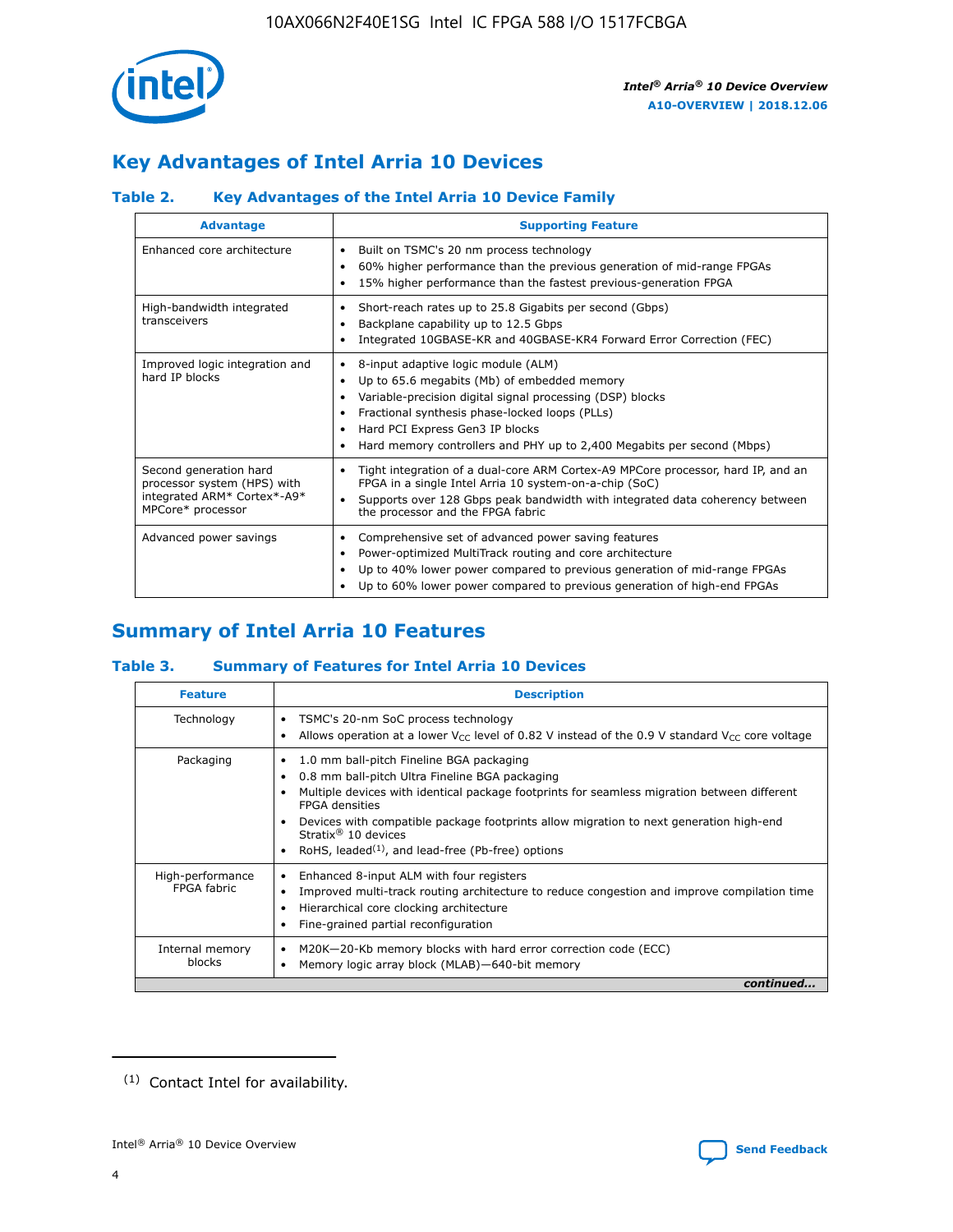$\mathbf{r}$ 



| <b>Feature</b>                         | <b>Description</b>                                                                                             |                                                                                                                                                                                                                                                                                                                                                                                                                                                                                                                                                                                                                                                                                                                                                                                                                                                                  |  |  |  |  |  |  |
|----------------------------------------|----------------------------------------------------------------------------------------------------------------|------------------------------------------------------------------------------------------------------------------------------------------------------------------------------------------------------------------------------------------------------------------------------------------------------------------------------------------------------------------------------------------------------------------------------------------------------------------------------------------------------------------------------------------------------------------------------------------------------------------------------------------------------------------------------------------------------------------------------------------------------------------------------------------------------------------------------------------------------------------|--|--|--|--|--|--|
| Embedded Hard IP<br>blocks             | Variable-precision DSP                                                                                         | Native support for signal processing precision levels from $18 \times 19$ to<br>$\bullet$<br>54 x 54<br>Native support for 27 x 27 multiplier mode<br>$\bullet$<br>64-bit accumulator and cascade for systolic finite impulse responses<br>(FIRs)<br>Internal coefficient memory banks<br>$\bullet$<br>Preadder/subtractor for improved efficiency<br>Additional pipeline register to increase performance and reduce<br>power<br>Supports floating point arithmetic:<br>- Perform multiplication, addition, subtraction, multiply-add,<br>multiply-subtract, and complex multiplication.<br>- Supports multiplication with accumulation capability, cascade<br>summation, and cascade subtraction capability.<br>- Dynamic accumulator reset control.<br>- Support direct vector dot and complex multiplication chaining<br>multiply floating point DSP blocks. |  |  |  |  |  |  |
|                                        | Memory controller                                                                                              | DDR4, DDR3, and DDR3L                                                                                                                                                                                                                                                                                                                                                                                                                                                                                                                                                                                                                                                                                                                                                                                                                                            |  |  |  |  |  |  |
|                                        | PCI Express*                                                                                                   | PCI Express (PCIe*) Gen3 (x1, x2, x4, or x8), Gen2 (x1, x2, x4, or x8)<br>and Gen1 (x1, x2, x4, or x8) hard IP with complete protocol stack,<br>endpoint, and root port                                                                                                                                                                                                                                                                                                                                                                                                                                                                                                                                                                                                                                                                                          |  |  |  |  |  |  |
|                                        | Transceiver I/O                                                                                                | 10GBASE-KR/40GBASE-KR4 Forward Error Correction (FEC)<br>PCS hard IPs that support:<br>- 10-Gbps Ethernet (10GbE)<br>- PCIe PIPE interface<br>- Interlaken<br>- Gbps Ethernet (GbE)<br>- Common Public Radio Interface (CPRI) with deterministic latency<br>support<br>- Gigabit-capable passive optical network (GPON) with fast lock-<br>time support<br>13.5G JESD204b<br>$\bullet$<br>8B/10B, 64B/66B, 64B/67B encoders and decoders<br>Custom mode support for proprietary protocols                                                                                                                                                                                                                                                                                                                                                                        |  |  |  |  |  |  |
| Core clock networks                    | $\bullet$                                                                                                      | Up to 800 MHz fabric clocking, depending on the application:<br>- 667 MHz external memory interface clocking with 2,400 Mbps DDR4 interface<br>- 800 MHz LVDS interface clocking with 1,600 Mbps LVDS interface<br>Global, regional, and peripheral clock networks<br>Clock networks that are not used can be gated to reduce dynamic power                                                                                                                                                                                                                                                                                                                                                                                                                                                                                                                      |  |  |  |  |  |  |
| Phase-locked loops<br>(PLLs)           | High-resolution fractional synthesis PLLs:<br>$\bullet$<br>Integer PLLs:<br>- Adjacent to general purpose I/Os | - Precision clock synthesis, clock delay compensation, and zero delay buffering (ZDB)<br>- Support integer mode and fractional mode<br>- Fractional mode support with third-order delta-sigma modulation<br>- Support external memory and LVDS interfaces                                                                                                                                                                                                                                                                                                                                                                                                                                                                                                                                                                                                        |  |  |  |  |  |  |
| FPGA General-purpose<br>$I/Os$ (GPIOs) | On-chip termination (OCT)<br>$\bullet$                                                                         | 1.6 Gbps LVDS-every pair can be configured as receiver or transmitter                                                                                                                                                                                                                                                                                                                                                                                                                                                                                                                                                                                                                                                                                                                                                                                            |  |  |  |  |  |  |
| <b>External Memory</b><br>Interface    | $\bullet$                                                                                                      | 1.2 V to 3.0 V single-ended LVTTL/LVCMOS interfacing<br>Hard memory controller- DDR4, DDR3, and DDR3L support<br>$-$ DDR4-speeds up to 1,200 MHz/2,400 Mbps<br>- DDR3-speeds up to 1,067 MHz/2,133 Mbps<br>Soft memory controller—provides support for RLDRAM $3^{(2)}$ , QDR IV $^{(2)}$ , and QDR II+<br>continued                                                                                                                                                                                                                                                                                                                                                                                                                                                                                                                                             |  |  |  |  |  |  |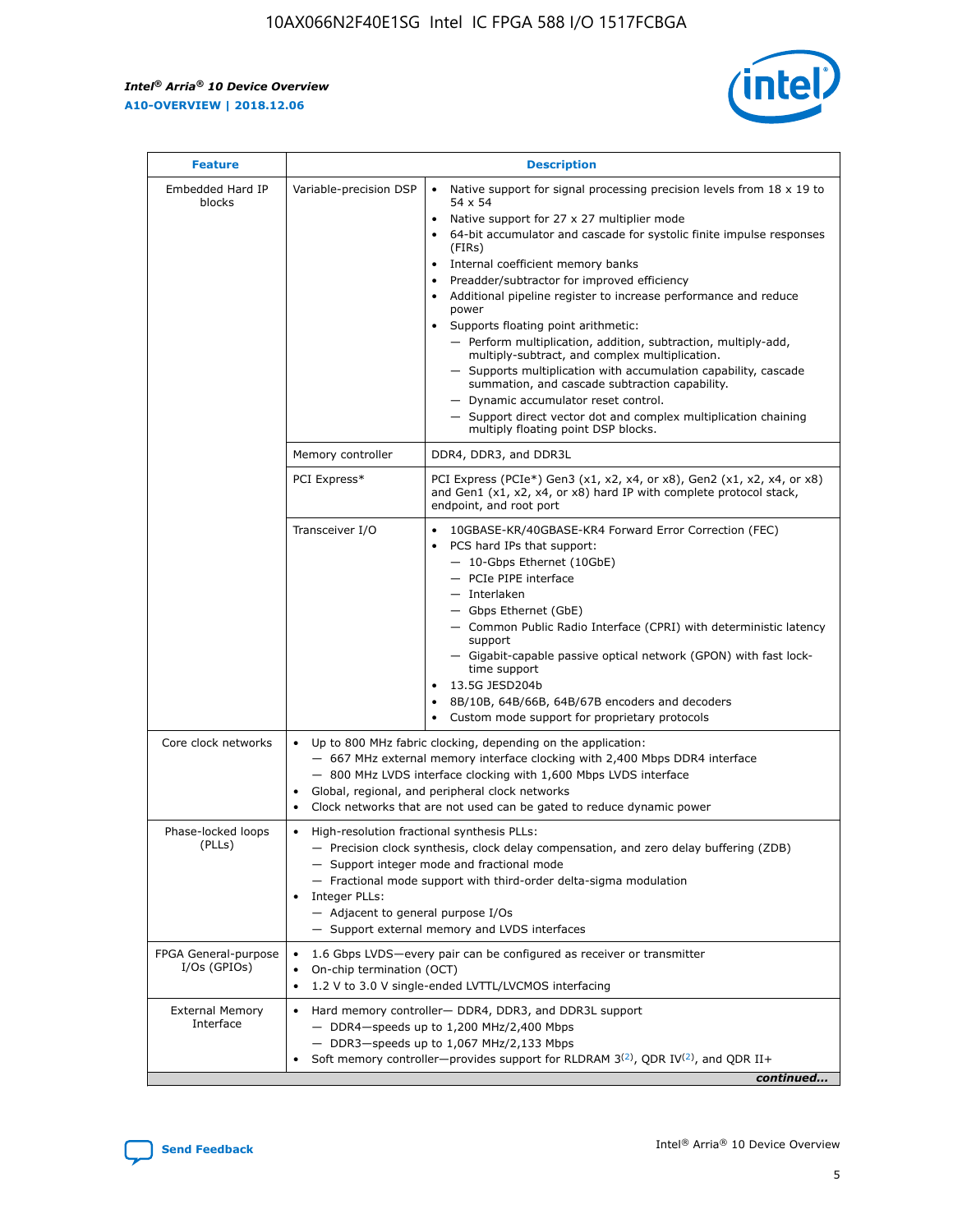

| <b>Feature</b>                                    | <b>Description</b>                                                                                                                                                                                                                                                                                                                                                                                                                                                                                                                                                                                                                         |  |  |  |  |  |  |  |
|---------------------------------------------------|--------------------------------------------------------------------------------------------------------------------------------------------------------------------------------------------------------------------------------------------------------------------------------------------------------------------------------------------------------------------------------------------------------------------------------------------------------------------------------------------------------------------------------------------------------------------------------------------------------------------------------------------|--|--|--|--|--|--|--|
| Low-power serial<br>transceivers                  | • Continuous operating range:<br>- Intel Arria 10 GX-1 Gbps to 17.4 Gbps<br>- Intel Arria 10 GT-1 Gbps to 25.8 Gbps<br>Backplane support:<br>$-$ Intel Arria 10 GX-up to 12.5<br>- Intel Arria 10 GT-up to 12.5<br>Extended range down to 125 Mbps with oversampling<br>ATX transmit PLLs with user-configurable fractional synthesis capability<br>Electronic Dispersion Compensation (EDC) support for XFP, SFP+, QSFP, and CFP optical<br>module<br>• Adaptive linear and decision feedback equalization<br>Transmitter pre-emphasis and de-emphasis<br>$\bullet$<br>Dynamic partial reconfiguration of individual transceiver channels |  |  |  |  |  |  |  |
| <b>HPS</b><br>(Intel Arria 10 SX<br>devices only) | Dual-core ARM Cortex-A9 MPCore processor-1.2 GHz CPU with<br>Processor and system<br>$\bullet$<br>1.5 GHz overdrive capability<br>256 KB on-chip RAM and 64 KB on-chip ROM<br>System peripherals-general-purpose timers, watchdog timers, direct<br>memory access (DMA) controller, FPGA configuration manager, and<br>clock and reset managers<br>Security features-anti-tamper, secure boot, Advanced Encryption<br>$\bullet$<br>Standard (AES) and authentication (SHA)<br>ARM CoreSight* JTAG debug access port, trace port, and on-chip<br>trace storage                                                                              |  |  |  |  |  |  |  |
|                                                   | <b>External interfaces</b><br>Hard memory interface-Hard memory controller (2,400 Mbps DDR4,<br>$\bullet$<br>and 2,133 Mbps DDR3), Quad serial peripheral interface (QSPI) flash<br>controller, NAND flash controller, direct memory access (DMA)<br>controller, Secure Digital/MultiMediaCard (SD/MMC) controller<br>Communication interface-10/100/1000 Ethernet media access<br>$\bullet$<br>control (MAC), USB On-The-GO (OTG) controllers, I <sup>2</sup> C controllers,<br>UART 16550, serial peripheral interface (SPI), and up to 62<br>HPS GPIO interfaces (48 direct-share I/Os)                                                 |  |  |  |  |  |  |  |
|                                                   | High-performance ARM AMBA* AXI bus bridges that support<br>Interconnects to core<br>$\bullet$<br>simultaneous read and write<br>HPS-FPGA bridges-include the FPGA-to-HPS, HPS-to-FPGA, and<br>$\bullet$<br>lightweight HPS-to-FPGA bridges that allow the FPGA fabric to issue<br>transactions to slaves in the HPS, and vice versa<br>Configuration bridge that allows HPS configuration manager to<br>configure the core logic via dedicated 32-bit configuration port<br>FPGA-to-HPS SDRAM controller bridge-provides configuration<br>interfaces for the multiport front end (MPFE) of the HPS SDRAM<br>controller                     |  |  |  |  |  |  |  |
| Configuration                                     | Tamper protection—comprehensive design protection to protect your valuable IP investments<br>Enhanced 256-bit advanced encryption standard (AES) design security with authentication<br>٠<br>Configuration via protocol (CvP) using PCIe Gen1, Gen2, or Gen3<br>continued                                                                                                                                                                                                                                                                                                                                                                  |  |  |  |  |  |  |  |

<sup>(2)</sup> Intel Arria 10 devices support this external memory interface using hard PHY with soft memory controller.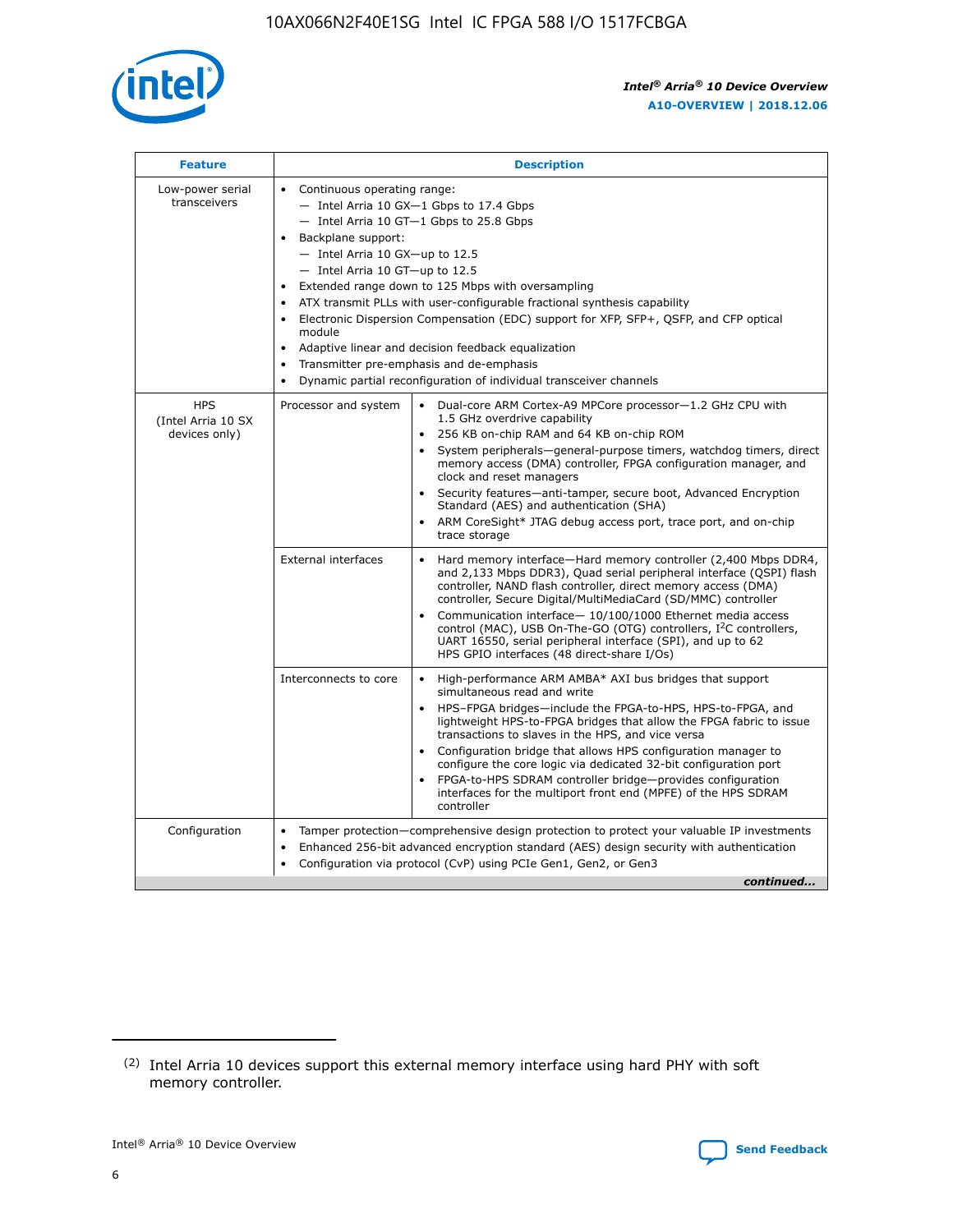

| <b>Feature</b>     | <b>Description</b>                                                                                                                                                                                               |
|--------------------|------------------------------------------------------------------------------------------------------------------------------------------------------------------------------------------------------------------|
|                    | Dynamic reconfiguration of the transceivers and PLLs<br>Fine-grained partial reconfiguration of the core fabric<br>Active Serial x4 Interface<br>$\bullet$                                                       |
| Power management   | SmartVID<br>Low static power device options<br>Programmable Power Technology<br>Intel Quartus <sup>®</sup> Prime integrated power analysis                                                                       |
| Software and tools | Intel Quartus Prime design suite<br>Transceiver toolkit<br>Platform Designer system integration tool<br>DSP Builder for Intel FPGAs<br>OpenCL <sup>™</sup> support<br>Intel SoC FPGA Embedded Design Suite (EDS) |

## **Related Information**

[Intel Arria 10 Transceiver PHY Overview](https://www.intel.com/content/www/us/en/programmable/documentation/nik1398707230472.html#nik1398706768037) Provides details on Intel Arria 10 transceivers.

# **Intel Arria 10 Device Variants and Packages**

#### **Table 4. Device Variants for the Intel Arria 10 Device Family**

| <b>Variant</b>    | <b>Description</b>                                                                                                                                                                                                     |
|-------------------|------------------------------------------------------------------------------------------------------------------------------------------------------------------------------------------------------------------------|
| Intel Arria 10 GX | FPGA featuring 17.4 Gbps transceivers for short reach applications with 12.5 backplane driving<br>capability.                                                                                                          |
| Intel Arria 10 GT | FPGA featuring:<br>17.4 Gbps transceivers for short reach applications with 12.5 backplane driving capability.<br>25.8 Gbps transceivers for supporting CAUI-4 and CEI-25G applications with CFP2 and CFP4<br>modules. |
| Intel Arria 10 SX | SoC integrating ARM-based HPS and FPGA featuring 17.4 Gbps transceivers for short reach<br>applications with 12.5 backplane driving capability.                                                                        |

# **Intel Arria 10 GX**

This section provides the available options, maximum resource counts, and package plan for the Intel Arria 10 GX devices.

The information in this section is correct at the time of publication. For the latest information and to get more details, refer to the Intel FPGA Product Selector.

#### **Related Information**

#### [Intel FPGA Product Selector](http://www.altera.com/products/selector/psg-selector.html) Provides the latest information on Intel products.

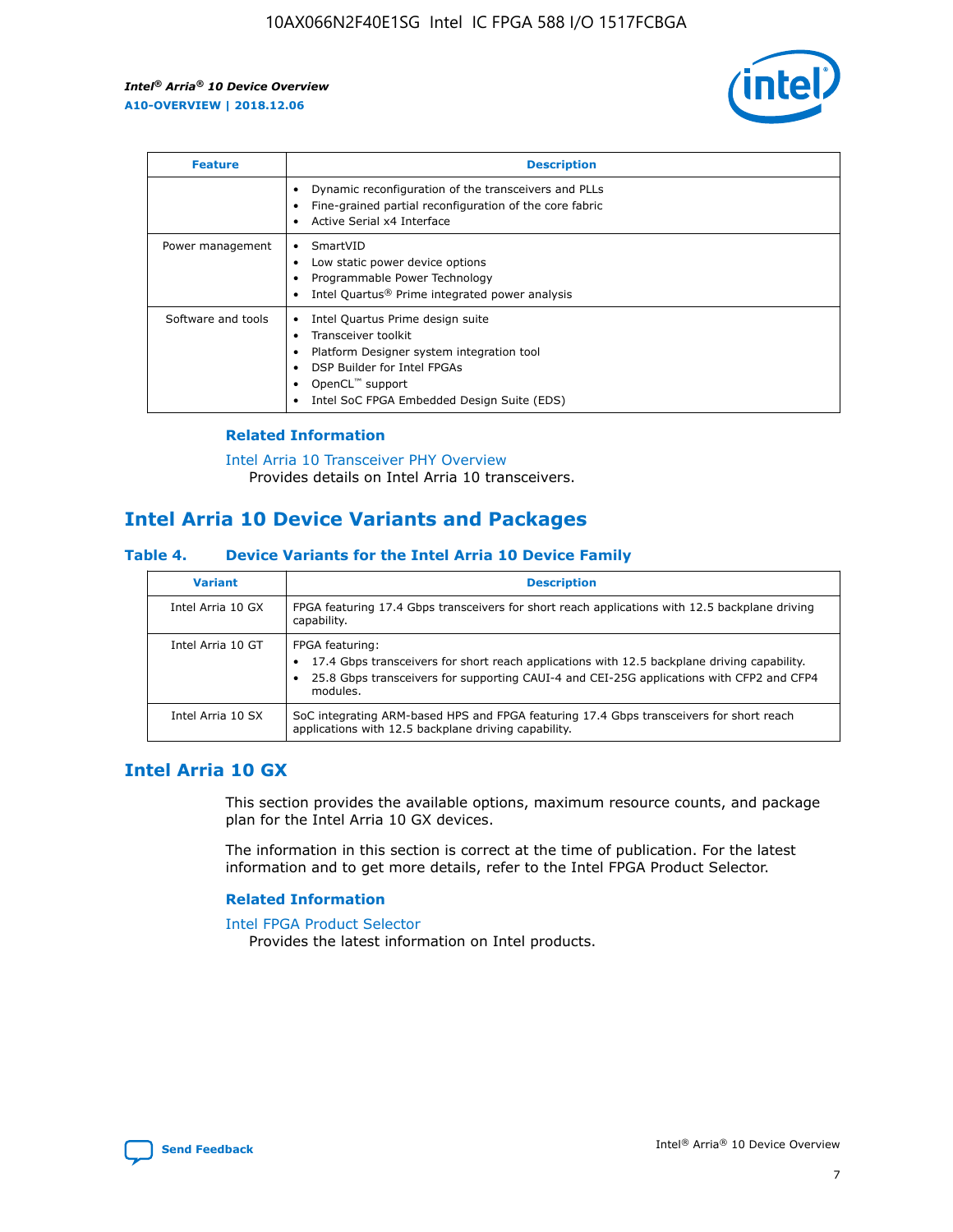

# **Available Options**





#### **Related Information**

[Transceiver Performance for Intel Arria 10 GX/SX Devices](https://www.intel.com/content/www/us/en/programmable/documentation/mcn1413182292568.html#mcn1413213965502) Provides more information about the transceiver speed grade.

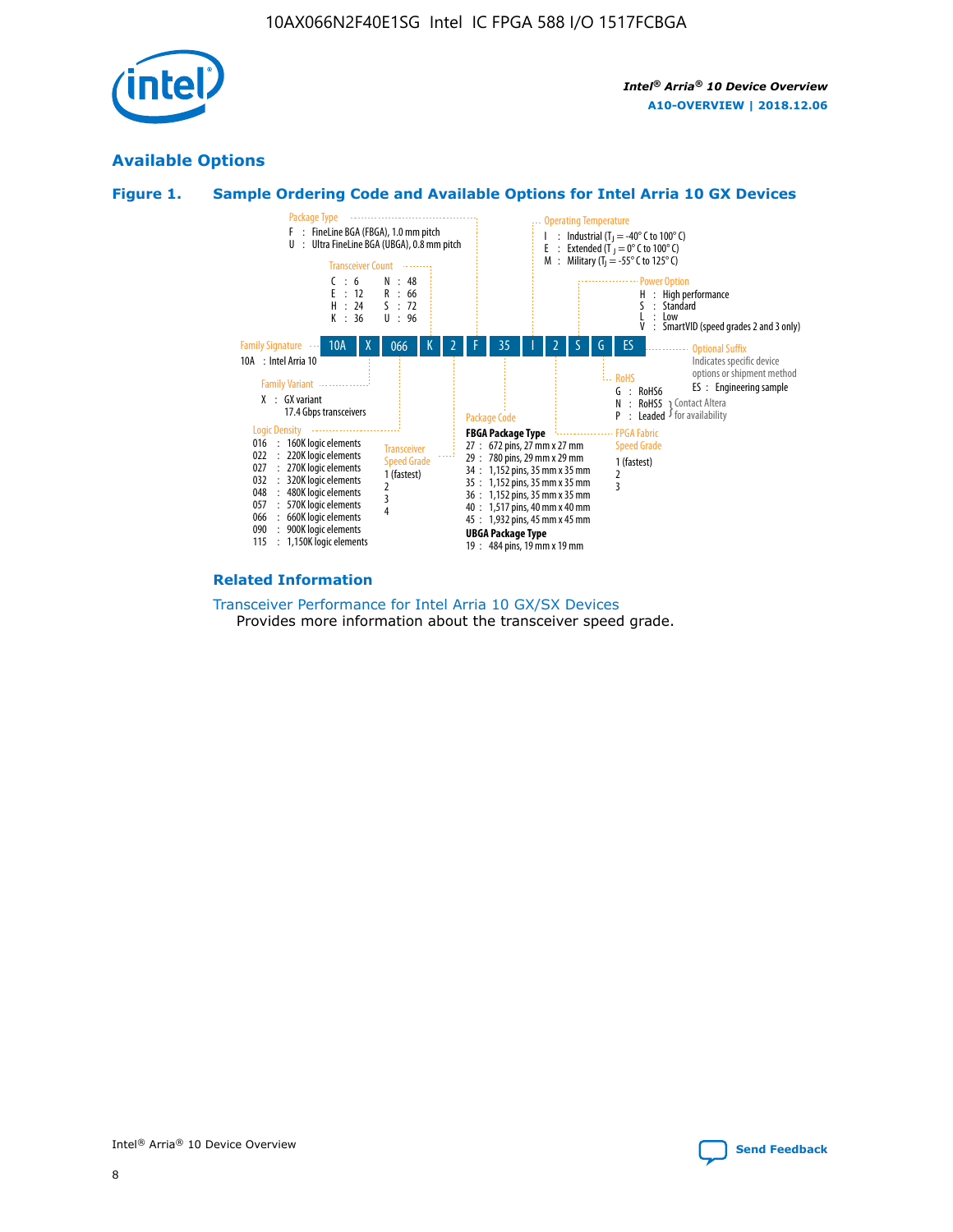

# **Maximum Resources**

#### **Table 5. Maximum Resource Counts for Intel Arria 10 GX Devices (GX 160, GX 220, GX 270, GX 320, and GX 480)**

| <b>Resource</b>              |                         | <b>Product Line</b> |                                |                    |                |                |  |  |  |
|------------------------------|-------------------------|---------------------|--------------------------------|--------------------|----------------|----------------|--|--|--|
|                              |                         | <b>GX 160</b>       | <b>GX 220</b><br><b>GX 270</b> |                    | <b>GX 320</b>  | <b>GX 480</b>  |  |  |  |
| Logic Elements (LE) (K)      |                         | 160                 | 320<br>220<br>270              |                    |                | 480            |  |  |  |
| <b>ALM</b>                   |                         | 61,510              | 80,330                         | 101,620            | 119,900        | 183,590        |  |  |  |
| Register                     |                         | 246,040             | 321,320                        | 479,600<br>406,480 |                | 734,360        |  |  |  |
| Memory (Kb)                  | M <sub>20</sub> K       | 8,800               | 11,740                         | 15,000             | 17,820         | 28,620         |  |  |  |
|                              | <b>MLAB</b>             | 1,050               | 1,690                          | 2,452<br>2,727     |                | 4,164          |  |  |  |
| Variable-precision DSP Block |                         | 156                 | 192                            | 830                | 985            | 1,368          |  |  |  |
| 18 x 19 Multiplier           |                         | 312                 | 384                            | 1,970<br>1,660     |                | 2,736          |  |  |  |
| PLL                          | Fractional<br>Synthesis | 6                   | 6                              | 8                  | 8              | 12             |  |  |  |
|                              | I/O                     | 6                   | 6                              | 8                  | 8              | 12             |  |  |  |
| 17.4 Gbps Transceiver        |                         | 12                  | 12                             | 24                 | 24             | 36             |  |  |  |
| GPIO <sup>(3)</sup>          |                         | 288                 | 288                            | 384                | 384            |                |  |  |  |
| LVDS Pair $(4)$              |                         | 120                 | 120                            | 168                | 168            | 222            |  |  |  |
| PCIe Hard IP Block           |                         | $\mathbf{1}$        | 1                              | $\overline{2}$     | $\overline{2}$ | $\overline{2}$ |  |  |  |
| Hard Memory Controller       |                         | 6                   | 6                              | 8                  | 8              |                |  |  |  |

<sup>(4)</sup> Each LVDS I/O pair can be used as differential input or output.



<sup>(3)</sup> The number of GPIOs does not include transceiver I/Os. In the Intel Quartus Prime software, the number of user I/Os includes transceiver I/Os.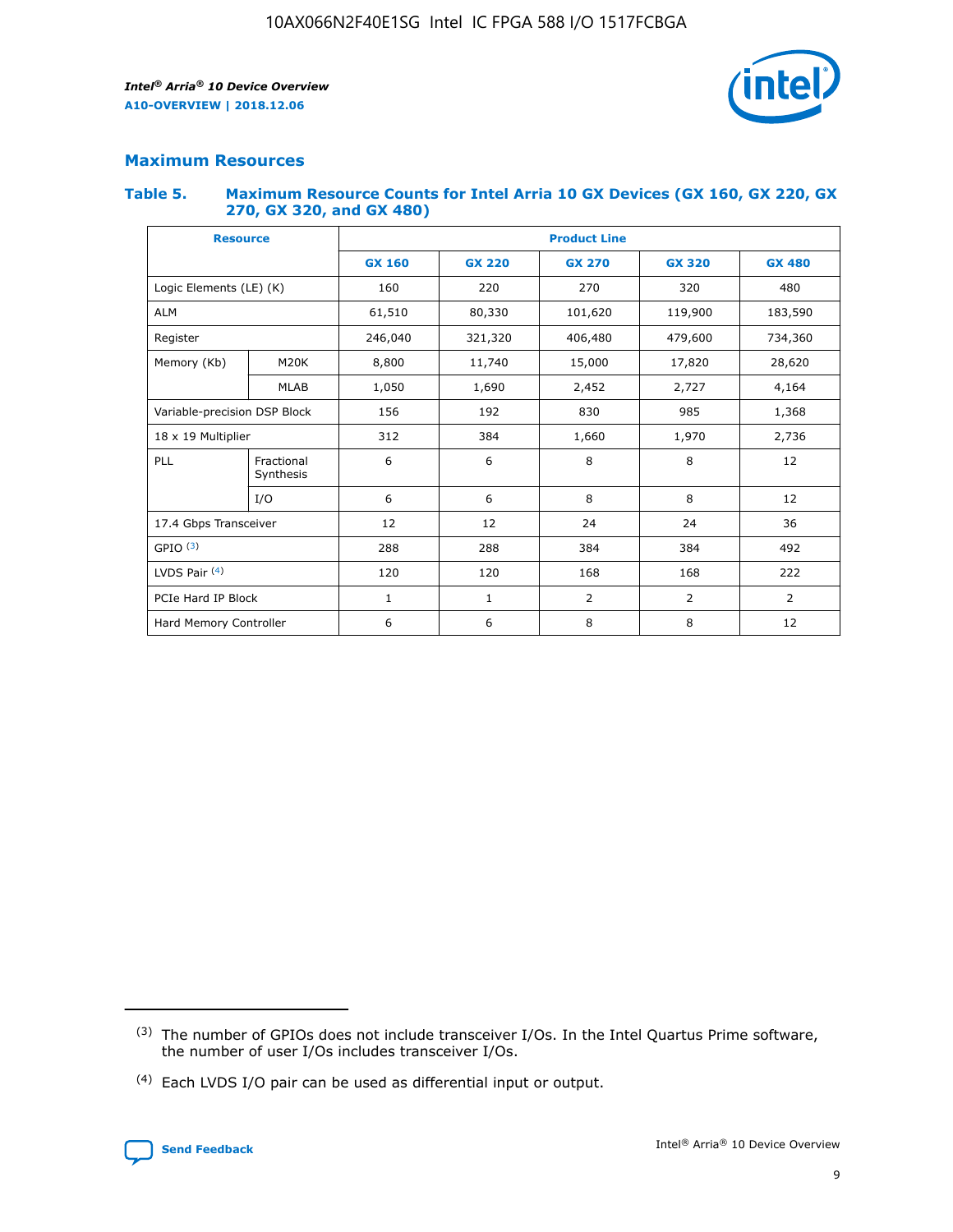

## **Table 6. Maximum Resource Counts for Intel Arria 10 GX Devices (GX 570, GX 660, GX 900, and GX 1150)**

|                              | <b>Resource</b>           | <b>Product Line</b> |               |                |                |  |  |  |
|------------------------------|---------------------------|---------------------|---------------|----------------|----------------|--|--|--|
|                              |                           | <b>GX 570</b>       | <b>GX 660</b> | <b>GX 900</b>  | <b>GX 1150</b> |  |  |  |
| Logic Elements (LE) (K)      |                           | 570                 | 660           | 900            | 1,150          |  |  |  |
| <b>ALM</b>                   |                           | 217,080             | 251,680       | 339,620        | 427,200        |  |  |  |
| Register                     |                           | 868,320             | 1,006,720     | 1,358,480      | 1,708,800      |  |  |  |
| Memory (Kb)                  | <b>M20K</b>               | 36,000              | 42,620        | 48,460         | 54,260         |  |  |  |
|                              | <b>MLAB</b>               | 5,096               | 5,788         | 9,386          | 12,984         |  |  |  |
| Variable-precision DSP Block |                           | 1,523               | 1,687         | 1,518          | 1,518          |  |  |  |
|                              | $18 \times 19$ Multiplier |                     | 3,374         | 3,036          | 3,036          |  |  |  |
| PLL                          | Fractional<br>Synthesis   | 16                  | 16            | 32             | 32             |  |  |  |
|                              | I/O                       | 16                  | 16            | 16             | 16             |  |  |  |
| 17.4 Gbps Transceiver        |                           | 48                  | 48            | 96             | 96             |  |  |  |
| GPIO <sup>(3)</sup>          |                           | 696                 | 696           | 768            | 768            |  |  |  |
| LVDS Pair $(4)$              |                           | 324                 | 324           | 384            | 384            |  |  |  |
| PCIe Hard IP Block           |                           | 2                   | 2             | $\overline{4}$ | $\overline{4}$ |  |  |  |
| Hard Memory Controller       |                           | 16                  | 16            | 16             | 16             |  |  |  |

# **Package Plan**

## **Table 7. Package Plan for Intel Arria 10 GX Devices (U19, F27, and F29)**

Refer to I/O and High Speed I/O in Intel Arria 10 Devices chapter for the number of 3 V I/O, LVDS I/O, and LVDS channels in each device package.

| <b>Product Line</b> | U <sub>19</sub><br>$(19 \text{ mm} \times 19 \text{ mm})$<br>484-pin UBGA) |          |             | <b>F27</b><br>(27 mm × 27 mm,<br>672-pin FBGA) |                 |             | <b>F29</b><br>(29 mm × 29 mm,<br>780-pin FBGA) |          |             |  |
|---------------------|----------------------------------------------------------------------------|----------|-------------|------------------------------------------------|-----------------|-------------|------------------------------------------------|----------|-------------|--|
|                     | 3 V I/O                                                                    | LVDS I/O | <b>XCVR</b> | 3 V I/O                                        | <b>LVDS I/O</b> | <b>XCVR</b> | 3 V I/O                                        | LVDS I/O | <b>XCVR</b> |  |
| GX 160              | 48                                                                         | 192      | 6           | 48                                             | 192             | 12          | 48                                             | 240      | 12          |  |
| GX 220              | 48                                                                         | 192      | 6           | 48                                             | 192             | 12          | 48                                             | 240      | 12          |  |
| GX 270              |                                                                            |          |             | 48                                             | 192             | 12          | 48                                             | 312      | 12          |  |
| GX 320              |                                                                            |          |             | 48                                             | 192             | 12          | 48                                             | 312      | 12          |  |
| GX 480              |                                                                            |          |             |                                                |                 |             | 48                                             | 312      | 12          |  |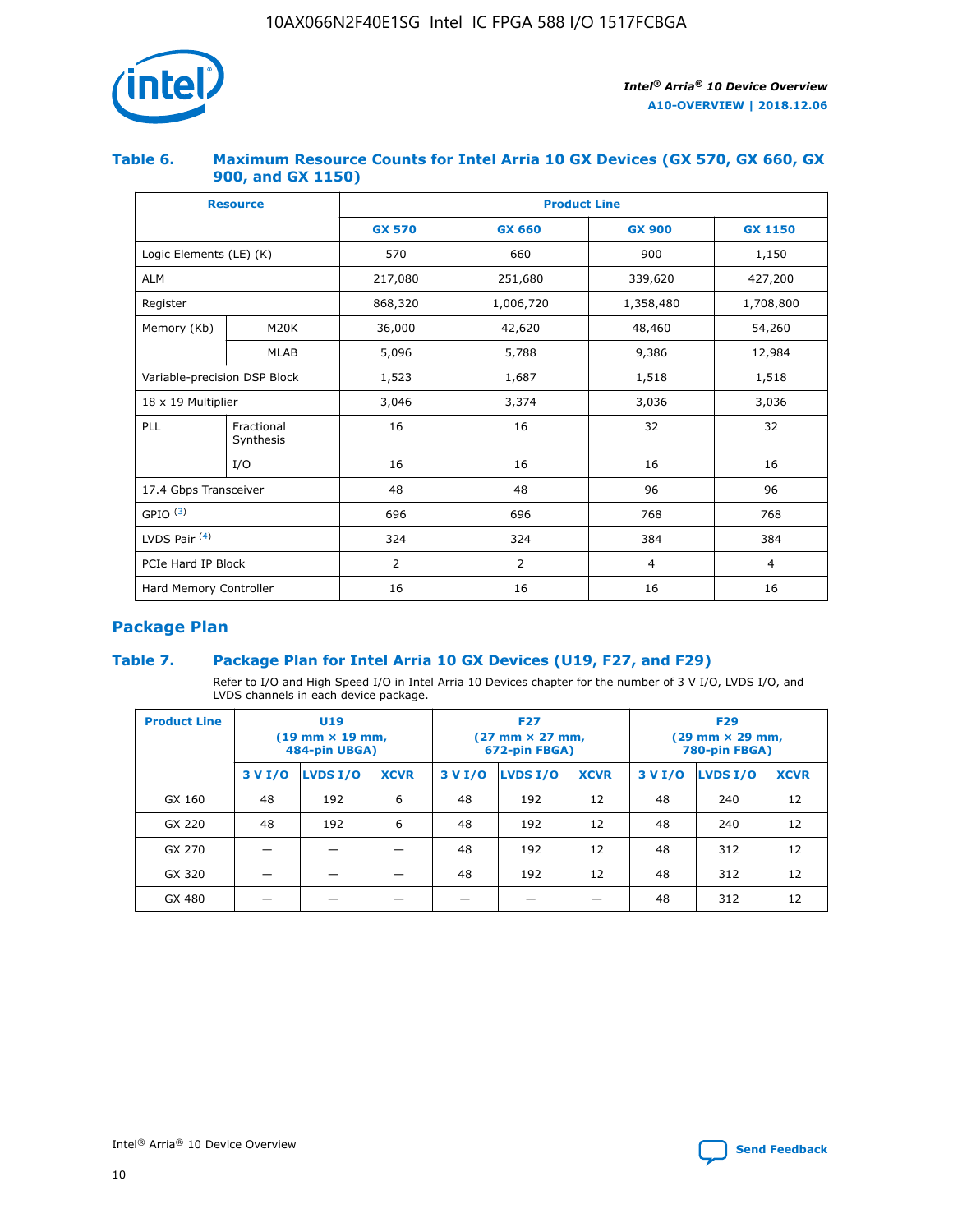

#### **Table 8. Package Plan for Intel Arria 10 GX Devices (F34, F35, NF40, and KF40)**

Refer to I/O and High Speed I/O in Intel Arria 10 Devices chapter for the number of 3 V I/O, LVDS I/O, and LVDS channels in each device package.

| <b>Product Line</b> | <b>F34</b><br>$(35 \text{ mm} \times 35 \text{ mm})$<br>1152-pin FBGA) |                    | <b>F35</b><br>$(35 \text{ mm} \times 35 \text{ mm})$<br><b>1152-pin FBGA)</b> |           | <b>KF40</b><br>$(40 \text{ mm} \times 40 \text{ mm})$<br>1517-pin FBGA) |             |            | <b>NF40</b><br>$(40 \text{ mm} \times 40 \text{ mm})$<br><b>1517-pin FBGA)</b> |             |            |                    |             |
|---------------------|------------------------------------------------------------------------|--------------------|-------------------------------------------------------------------------------|-----------|-------------------------------------------------------------------------|-------------|------------|--------------------------------------------------------------------------------|-------------|------------|--------------------|-------------|
|                     | 3V<br>I/O                                                              | <b>LVDS</b><br>I/O | <b>XCVR</b>                                                                   | 3V<br>I/O | <b>LVDS</b><br>I/O                                                      | <b>XCVR</b> | 3 V<br>I/O | <b>LVDS</b><br>I/O                                                             | <b>XCVR</b> | 3 V<br>I/O | <b>LVDS</b><br>I/O | <b>XCVR</b> |
| GX 270              | 48                                                                     | 336                | 24                                                                            | 48        | 336                                                                     | 24          |            |                                                                                |             |            |                    |             |
| GX 320              | 48                                                                     | 336                | 24                                                                            | 48        | 336                                                                     | 24          |            |                                                                                |             |            |                    |             |
| GX 480              | 48                                                                     | 444                | 24                                                                            | 48        | 348                                                                     | 36          |            |                                                                                |             |            |                    |             |
| GX 570              | 48                                                                     | 444                | 24                                                                            | 48        | 348                                                                     | 36          | 96         | 600                                                                            | 36          | 48         | 540                | 48          |
| GX 660              | 48                                                                     | 444                | 24                                                                            | 48        | 348                                                                     | 36          | 96         | 600                                                                            | 36          | 48         | 540                | 48          |
| GX 900              |                                                                        | 504                | 24                                                                            | -         |                                                                         |             |            |                                                                                |             |            | 600                | 48          |
| GX 1150             |                                                                        | 504                | 24                                                                            |           |                                                                         |             |            |                                                                                |             |            | 600                | 48          |

#### **Table 9. Package Plan for Intel Arria 10 GX Devices (RF40, NF45, SF45, and UF45)**

Refer to I/O and High Speed I/O in Intel Arria 10 Devices chapter for the number of 3 V I/O, LVDS I/O, and LVDS channels in each device package.

| <b>Product Line</b> | <b>RF40</b><br>$(40$ mm $\times$ 40 mm,<br>1517-pin FBGA) |                    | <b>NF45</b><br>$(45 \text{ mm} \times 45 \text{ mm})$<br><b>1932-pin FBGA)</b> |            |                    | <b>SF45</b><br>$(45 \text{ mm} \times 45 \text{ mm})$<br><b>1932-pin FBGA)</b> |            |                    | <b>UF45</b><br>$(45 \text{ mm} \times 45 \text{ mm})$<br><b>1932-pin FBGA)</b> |           |                    |             |
|---------------------|-----------------------------------------------------------|--------------------|--------------------------------------------------------------------------------|------------|--------------------|--------------------------------------------------------------------------------|------------|--------------------|--------------------------------------------------------------------------------|-----------|--------------------|-------------|
|                     | 3V<br>I/O                                                 | <b>LVDS</b><br>I/O | <b>XCVR</b>                                                                    | 3 V<br>I/O | <b>LVDS</b><br>I/O | <b>XCVR</b>                                                                    | 3 V<br>I/O | <b>LVDS</b><br>I/O | <b>XCVR</b>                                                                    | 3V<br>I/O | <b>LVDS</b><br>I/O | <b>XCVR</b> |
| GX 900              |                                                           | 342                | 66                                                                             | _          | 768                | 48                                                                             |            | 624                | 72                                                                             |           | 480                | 96          |
| GX 1150             |                                                           | 342                | 66                                                                             | _          | 768                | 48                                                                             |            | 624                | 72                                                                             |           | 480                | 96          |

#### **Related Information**

[I/O and High-Speed Differential I/O Interfaces in Intel Arria 10 Devices chapter, Intel](https://www.intel.com/content/www/us/en/programmable/documentation/sam1403482614086.html#sam1403482030321) [Arria 10 Device Handbook](https://www.intel.com/content/www/us/en/programmable/documentation/sam1403482614086.html#sam1403482030321)

Provides the number of 3 V and LVDS I/Os, and LVDS channels for each Intel Arria 10 device package.

# **Intel Arria 10 GT**

This section provides the available options, maximum resource counts, and package plan for the Intel Arria 10 GT devices.

The information in this section is correct at the time of publication. For the latest information and to get more details, refer to the Intel FPGA Product Selector.

#### **Related Information**

#### [Intel FPGA Product Selector](http://www.altera.com/products/selector/psg-selector.html)

Provides the latest information on Intel products.

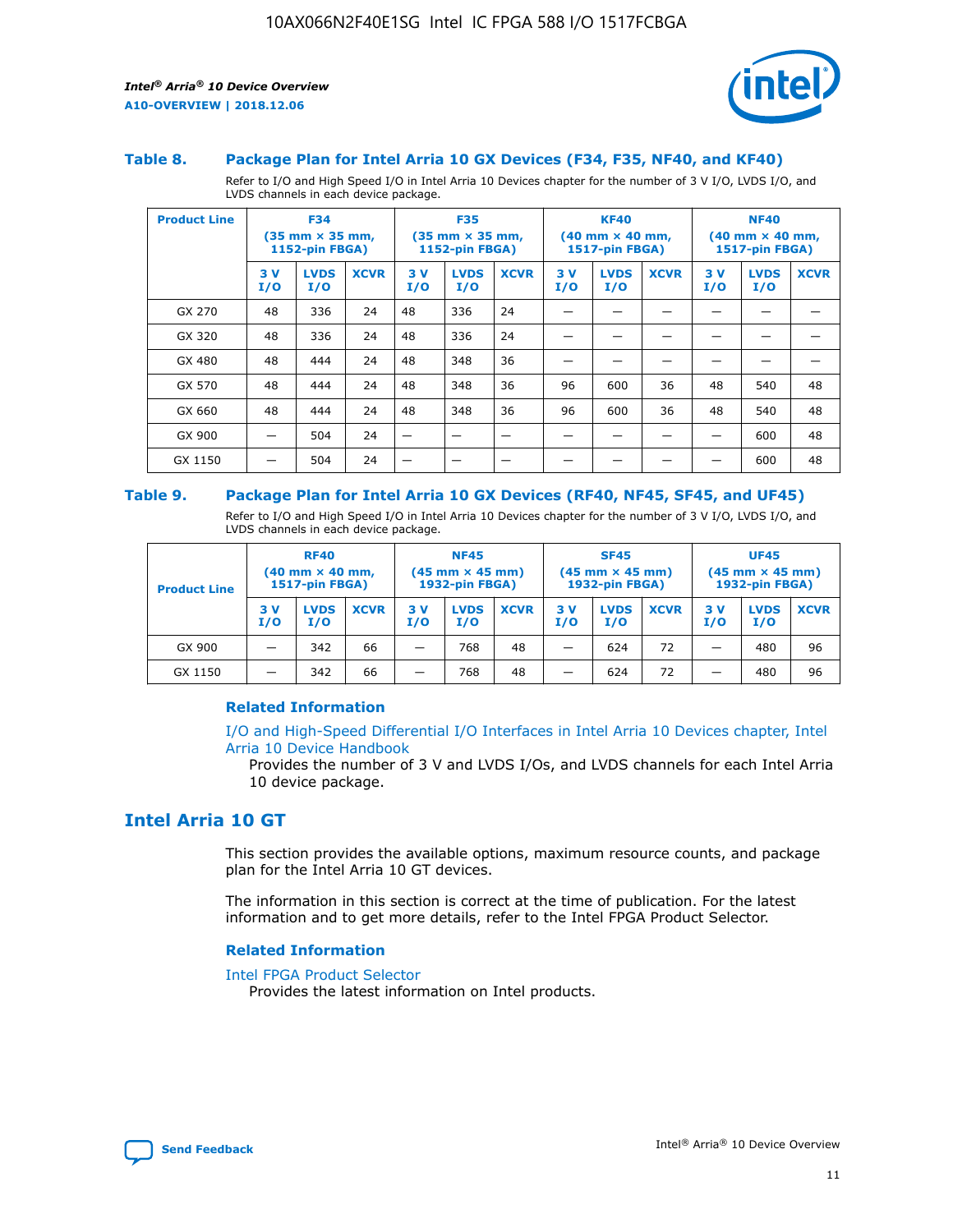

# **Available Options**

# **Figure 2. Sample Ordering Code and Available Options for Intel Arria 10 GT Devices**

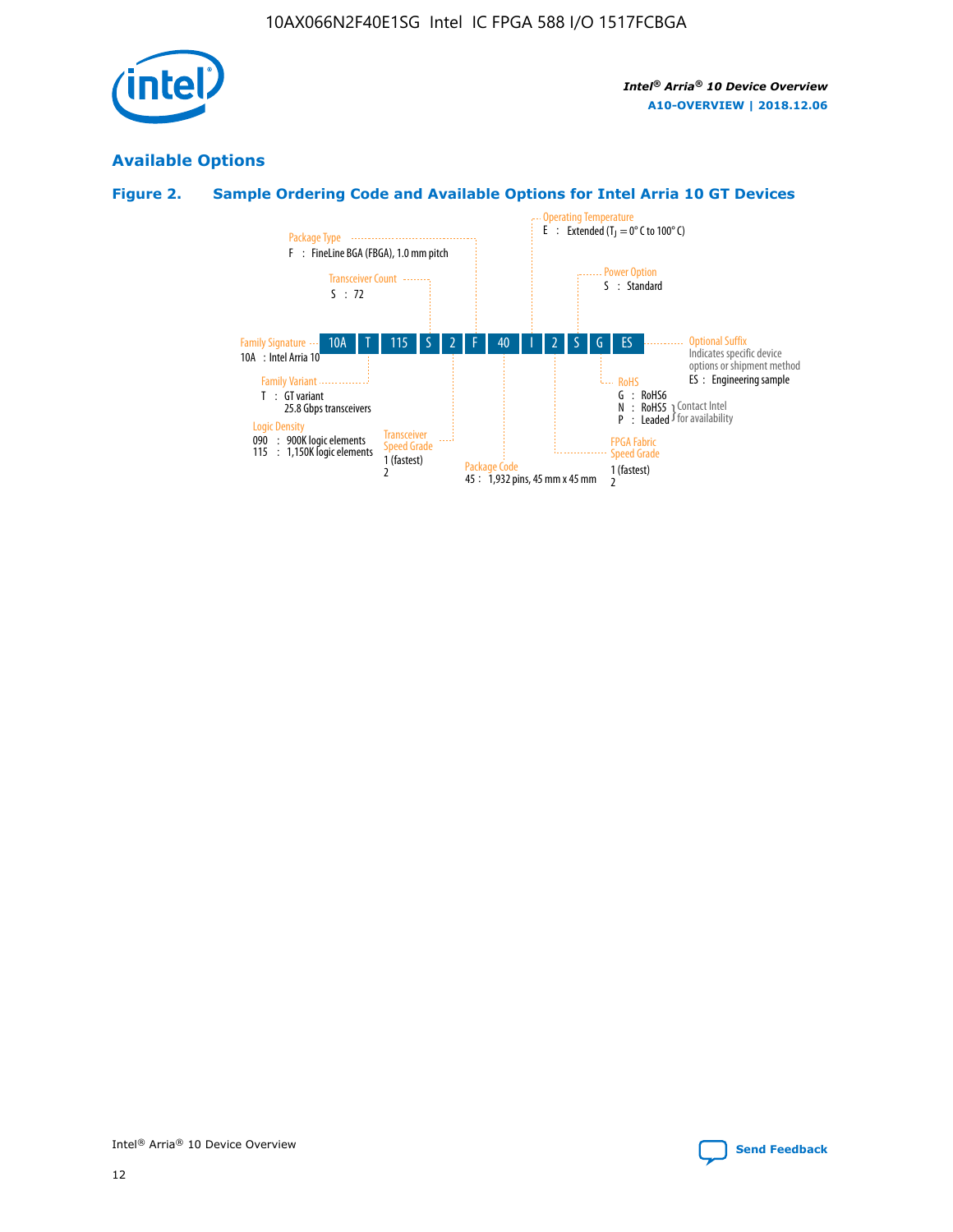

## **Maximum Resources**

#### **Table 10. Maximum Resource Counts for Intel Arria 10 GT Devices**

| <b>Resource</b>              |                      |                | <b>Product Line</b> |  |
|------------------------------|----------------------|----------------|---------------------|--|
|                              |                      | <b>GT 900</b>  | <b>GT 1150</b>      |  |
| Logic Elements (LE) (K)      |                      | 900            | 1,150               |  |
| <b>ALM</b>                   |                      | 339,620        | 427,200             |  |
| Register                     |                      | 1,358,480      | 1,708,800           |  |
| Memory (Kb)                  | M20K                 | 48,460         | 54,260              |  |
|                              | <b>MLAB</b>          | 9,386          | 12,984              |  |
| Variable-precision DSP Block |                      | 1,518          | 1,518               |  |
| 18 x 19 Multiplier           |                      | 3,036          | 3,036               |  |
| PLL                          | Fractional Synthesis | 32             | 32                  |  |
|                              | I/O                  | 16             | 16                  |  |
| Transceiver                  | 17.4 Gbps            | 72(5)          | 72(5)               |  |
|                              | 25.8 Gbps            | 6              | 6                   |  |
| GPIO <sup>(6)</sup>          |                      | 624            | 624                 |  |
| LVDS Pair $(7)$              |                      | 312            | 312                 |  |
| PCIe Hard IP Block           |                      | $\overline{4}$ | $\overline{4}$      |  |
| Hard Memory Controller       |                      | 16             | 16                  |  |

#### **Related Information**

#### [Intel Arria 10 GT Channel Usage](https://www.intel.com/content/www/us/en/programmable/documentation/nik1398707230472.html#nik1398707008178)

Configuring GT/GX channels in Intel Arria 10 GT devices.

## **Package Plan**

#### **Table 11. Package Plan for Intel Arria 10 GT Devices**

Refer to I/O and High Speed I/O in Intel Arria 10 Devices chapter for the number of 3 V I/O, LVDS I/O, and LVDS channels in each device package.

| <b>Product Line</b> | <b>SF45</b><br>(45 mm × 45 mm, 1932-pin FBGA) |                 |             |  |  |  |
|---------------------|-----------------------------------------------|-----------------|-------------|--|--|--|
|                     | 3 V I/O                                       | <b>LVDS I/O</b> | <b>XCVR</b> |  |  |  |
| GT 900              |                                               | 624             | 72          |  |  |  |
| GT 1150             |                                               | 624             | 72          |  |  |  |

<sup>(7)</sup> Each LVDS I/O pair can be used as differential input or output.



 $(5)$  If all 6 GT channels are in use, 12 of the GX channels are not usable.

<sup>(6)</sup> The number of GPIOs does not include transceiver I/Os. In the Intel Quartus Prime software, the number of user I/Os includes transceiver I/Os.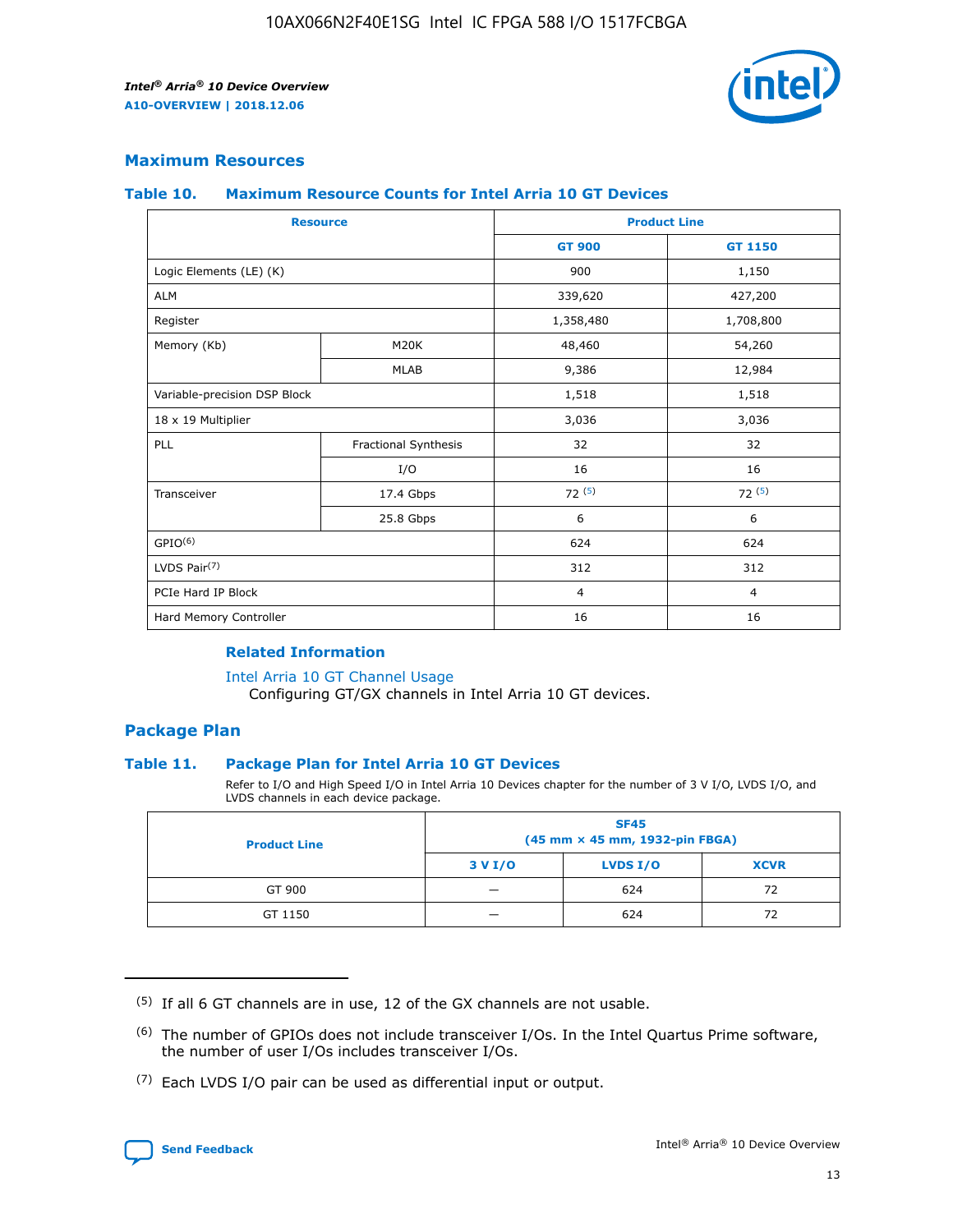

#### **Related Information**

[I/O and High-Speed Differential I/O Interfaces in Intel Arria 10 Devices chapter, Intel](https://www.intel.com/content/www/us/en/programmable/documentation/sam1403482614086.html#sam1403482030321) [Arria 10 Device Handbook](https://www.intel.com/content/www/us/en/programmable/documentation/sam1403482614086.html#sam1403482030321)

Provides the number of 3 V and LVDS I/Os, and LVDS channels for each Intel Arria 10 device package.

# **Intel Arria 10 SX**

This section provides the available options, maximum resource counts, and package plan for the Intel Arria 10 SX devices.

The information in this section is correct at the time of publication. For the latest information and to get more details, refer to the Intel FPGA Product Selector.

#### **Related Information**

[Intel FPGA Product Selector](http://www.altera.com/products/selector/psg-selector.html) Provides the latest information on Intel products.

#### **Available Options**

#### **Figure 3. Sample Ordering Code and Available Options for Intel Arria 10 SX Devices**



#### **Related Information**

[Transceiver Performance for Intel Arria 10 GX/SX Devices](https://www.intel.com/content/www/us/en/programmable/documentation/mcn1413182292568.html#mcn1413213965502) Provides more information about the transceiver speed grade.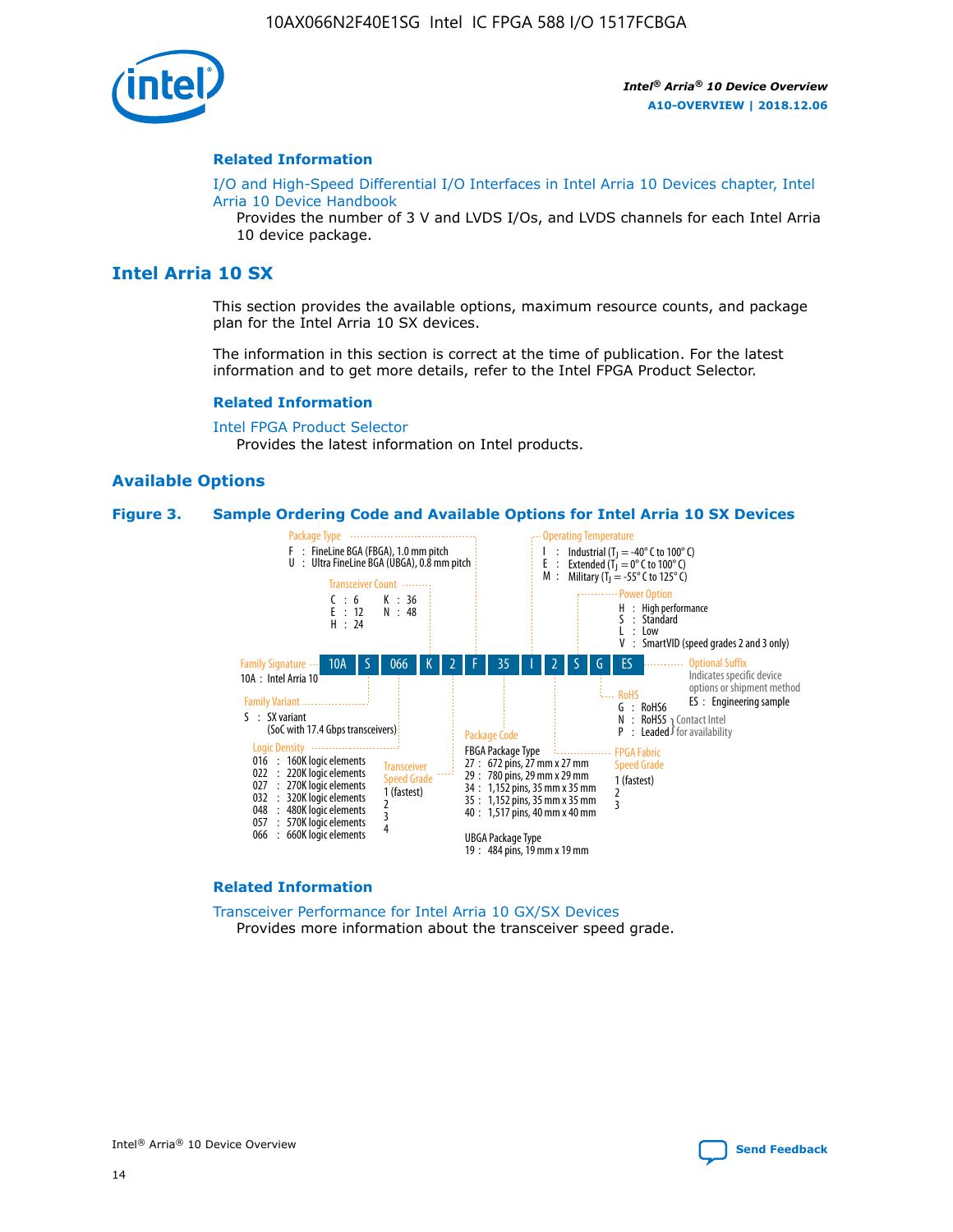

## **Maximum Resources**

#### **Table 12. Maximum Resource Counts for Intel Arria 10 SX Devices**

| <b>Resource</b>                   |                         | <b>Product Line</b> |               |                |                |                |                |                |  |  |  |
|-----------------------------------|-------------------------|---------------------|---------------|----------------|----------------|----------------|----------------|----------------|--|--|--|
|                                   |                         | <b>SX 160</b>       | <b>SX 220</b> | <b>SX 270</b>  | <b>SX 320</b>  | <b>SX 480</b>  | <b>SX 570</b>  | <b>SX 660</b>  |  |  |  |
| Logic Elements (LE) (K)           |                         | 160                 | 220           | 270            | 320            | 480            | 570            | 660            |  |  |  |
| <b>ALM</b>                        |                         | 61,510              | 80,330        | 101,620        | 119,900        | 183,590        | 217,080        | 251,680        |  |  |  |
| Register                          |                         | 246,040             | 321,320       | 406,480        | 479,600        | 734,360        | 868,320        | 1,006,720      |  |  |  |
| Memory (Kb)                       | M <sub>20</sub> K       | 8,800               | 11,740        | 15,000         | 17,820         | 28,620         | 36,000         | 42,620         |  |  |  |
|                                   | <b>MLAB</b>             | 1,050               | 1,690         | 2,452          | 2,727          | 4,164          | 5,096          | 5,788          |  |  |  |
| Variable-precision DSP Block      |                         | 156                 | 192           | 830            | 985            | 1,368          | 1,523          | 1,687          |  |  |  |
| 18 x 19 Multiplier                |                         | 312                 | 384           | 1,660          | 1,970          | 2,736          | 3,046          | 3,374          |  |  |  |
| PLL                               | Fractional<br>Synthesis | 6                   | 6             | 8              | 8              | 12             | 16             | 16             |  |  |  |
|                                   | I/O                     | 6                   | 6             | 8              | 8              | 12             | 16             | 16             |  |  |  |
| 17.4 Gbps Transceiver             |                         | 12                  | 12            | 24             | 24             | 36             | 48             | 48             |  |  |  |
| GPIO <sup>(8)</sup>               |                         | 288                 | 288           | 384            | 384            | 492            | 696            | 696            |  |  |  |
| LVDS Pair $(9)$                   |                         | 120                 | 120           | 168            | 168            | 174            | 324            | 324            |  |  |  |
| PCIe Hard IP Block                |                         | $\mathbf{1}$        | $\mathbf{1}$  | $\overline{2}$ | $\overline{2}$ | $\overline{2}$ | $\overline{2}$ | $\overline{2}$ |  |  |  |
| Hard Memory Controller            |                         | 6                   | 6             | 8              | 8              | 12             | 16             | 16             |  |  |  |
| ARM Cortex-A9 MPCore<br>Processor |                         | Yes                 | Yes           | Yes            | Yes            | Yes            | Yes            | <b>Yes</b>     |  |  |  |

## **Package Plan**

#### **Table 13. Package Plan for Intel Arria 10 SX Devices (U19, F27, F29, and F34)**

Refer to I/O and High Speed I/O in Intel Arria 10 Devices chapter for the number of 3 V I/O, LVDS I/O, and LVDS channels in each device package.

| <b>Product Line</b> | U19<br>$(19 \text{ mm} \times 19 \text{ mm})$<br>484-pin UBGA) |                    | <b>F27</b><br>$(27 \text{ mm} \times 27 \text{ mm})$<br>672-pin FBGA) |           | <b>F29</b><br>$(29 \text{ mm} \times 29 \text{ mm})$<br>780-pin FBGA) |             |            | <b>F34</b><br>$(35 \text{ mm} \times 35 \text{ mm})$<br><b>1152-pin FBGA)</b> |             |           |                    |             |
|---------------------|----------------------------------------------------------------|--------------------|-----------------------------------------------------------------------|-----------|-----------------------------------------------------------------------|-------------|------------|-------------------------------------------------------------------------------|-------------|-----------|--------------------|-------------|
|                     | 3V<br>I/O                                                      | <b>LVDS</b><br>I/O | <b>XCVR</b>                                                           | 3V<br>I/O | <b>LVDS</b><br>I/O                                                    | <b>XCVR</b> | 3 V<br>I/O | <b>LVDS</b><br>I/O                                                            | <b>XCVR</b> | 3V<br>I/O | <b>LVDS</b><br>I/O | <b>XCVR</b> |
| SX 160              | 48                                                             | 144                | 6                                                                     | 48        | 192                                                                   | 12          | 48         | 240                                                                           | 12          | –         |                    |             |
| SX 220              | 48                                                             | 144                | 6                                                                     | 48        | 192                                                                   | 12          | 48         | 240                                                                           | 12          |           |                    |             |
| SX 270              |                                                                |                    |                                                                       | 48        | 192                                                                   | 12          | 48         | 312                                                                           | 12          | 48        | 336                | 24          |
| SX 320              |                                                                |                    |                                                                       | 48        | 192                                                                   | 12          | 48         | 312                                                                           | 12          | 48        | 336                | 24          |
|                     | continued                                                      |                    |                                                                       |           |                                                                       |             |            |                                                                               |             |           |                    |             |

 $(8)$  The number of GPIOs does not include transceiver I/Os. In the Intel Quartus Prime software, the number of user I/Os includes transceiver I/Os.

 $(9)$  Each LVDS I/O pair can be used as differential input or output.

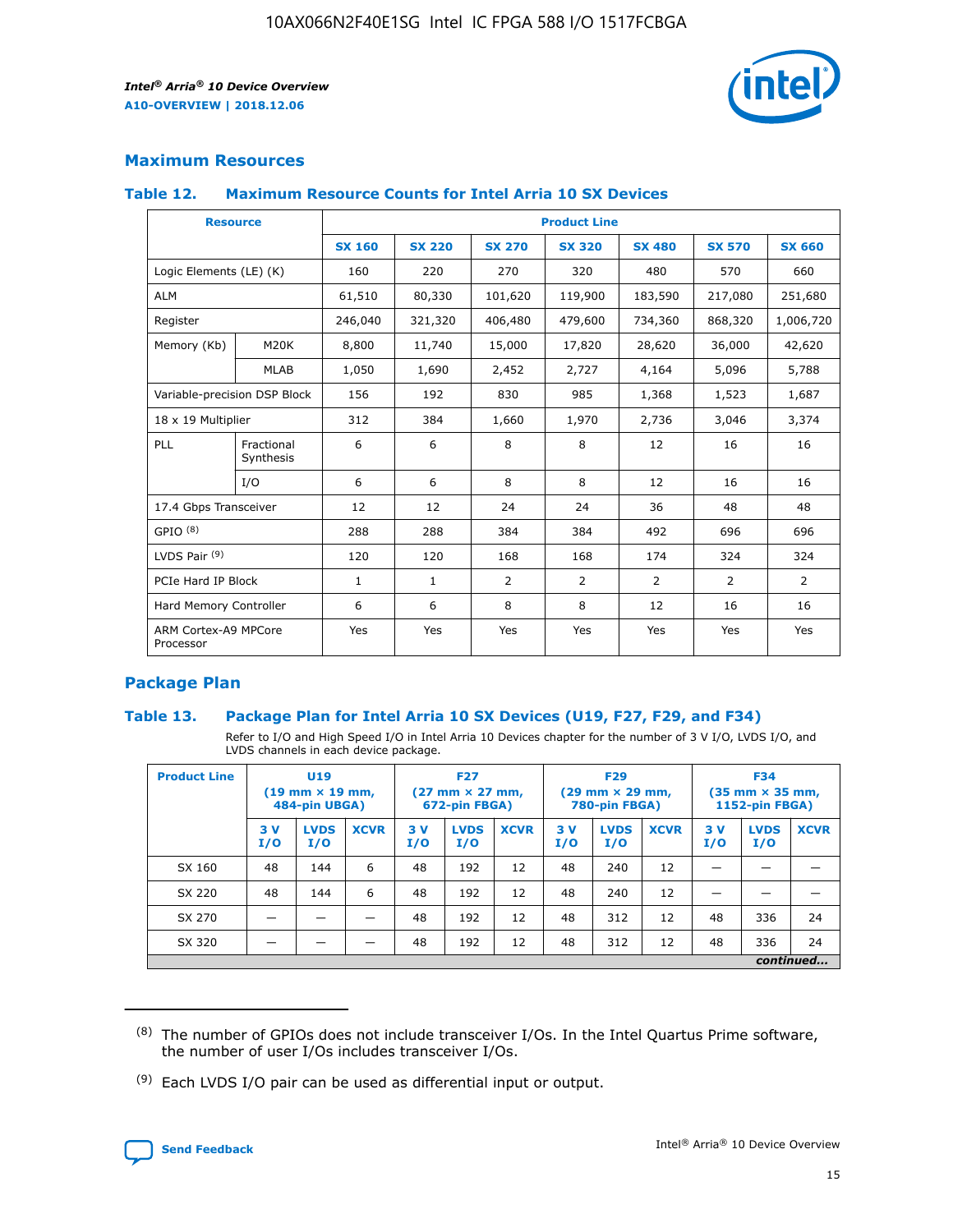

| <b>Product Line</b> | U <sub>19</sub><br>$(19 \text{ mm} \times 19 \text{ mm})$<br>484-pin UBGA) |                    | <b>F27</b><br>$(27 \text{ mm} \times 27 \text{ mm})$<br>672-pin FBGA) |            | <b>F29</b><br>$(29 \text{ mm} \times 29 \text{ mm})$<br>780-pin FBGA) |             |           | <b>F34</b><br>$(35$ mm $\times$ 35 mm,<br><b>1152-pin FBGA)</b> |             |           |                    |             |
|---------------------|----------------------------------------------------------------------------|--------------------|-----------------------------------------------------------------------|------------|-----------------------------------------------------------------------|-------------|-----------|-----------------------------------------------------------------|-------------|-----------|--------------------|-------------|
|                     | 3V<br>I/O                                                                  | <b>LVDS</b><br>I/O | <b>XCVR</b>                                                           | 3 V<br>I/O | <b>LVDS</b><br>I/O                                                    | <b>XCVR</b> | 3V<br>I/O | <b>LVDS</b><br>I/O                                              | <b>XCVR</b> | 3V<br>I/O | <b>LVDS</b><br>I/O | <b>XCVR</b> |
| SX 480              |                                                                            |                    |                                                                       |            |                                                                       |             | 48        | 312                                                             | 12          | 48        | 444                | 24          |
| SX 570              |                                                                            |                    |                                                                       |            |                                                                       |             |           |                                                                 |             | 48        | 444                | 24          |
| SX 660              |                                                                            |                    |                                                                       |            |                                                                       |             |           |                                                                 |             | 48        | 444                | 24          |

## **Table 14. Package Plan for Intel Arria 10 SX Devices (F35, KF40, and NF40)**

Refer to I/O and High Speed I/O in Intel Arria 10 Devices chapter for the number of 3 V I/O, LVDS I/O, and LVDS channels in each device package.

| <b>Product Line</b> | <b>F35</b><br>$(35 \text{ mm} \times 35 \text{ mm})$<br><b>1152-pin FBGA)</b> |          |             |                                           | <b>KF40</b><br>(40 mm × 40 mm,<br>1517-pin FBGA) |    | <b>NF40</b><br>$(40 \text{ mm} \times 40 \text{ mm})$<br>1517-pin FBGA) |          |             |  |
|---------------------|-------------------------------------------------------------------------------|----------|-------------|-------------------------------------------|--------------------------------------------------|----|-------------------------------------------------------------------------|----------|-------------|--|
|                     | 3 V I/O                                                                       | LVDS I/O | <b>XCVR</b> | <b>LVDS I/O</b><br><b>XCVR</b><br>3 V I/O |                                                  |    | 3 V I/O                                                                 | LVDS I/O | <b>XCVR</b> |  |
| SX 270              | 48                                                                            | 336      | 24          |                                           |                                                  |    |                                                                         |          |             |  |
| SX 320              | 48                                                                            | 336      | 24          |                                           |                                                  |    |                                                                         |          |             |  |
| SX 480              | 48                                                                            | 348      | 36          |                                           |                                                  |    |                                                                         |          |             |  |
| SX 570              | 48                                                                            | 348      | 36          | 96                                        | 600                                              | 36 | 48                                                                      | 540      | 48          |  |
| SX 660              | 48                                                                            | 348      | 36          | 96                                        | 600                                              | 36 | 48                                                                      | 540      | 48          |  |

# **Related Information**

[I/O and High-Speed Differential I/O Interfaces in Intel Arria 10 Devices chapter, Intel](https://www.intel.com/content/www/us/en/programmable/documentation/sam1403482614086.html#sam1403482030321) [Arria 10 Device Handbook](https://www.intel.com/content/www/us/en/programmable/documentation/sam1403482614086.html#sam1403482030321)

Provides the number of 3 V and LVDS I/Os, and LVDS channels for each Intel Arria 10 device package.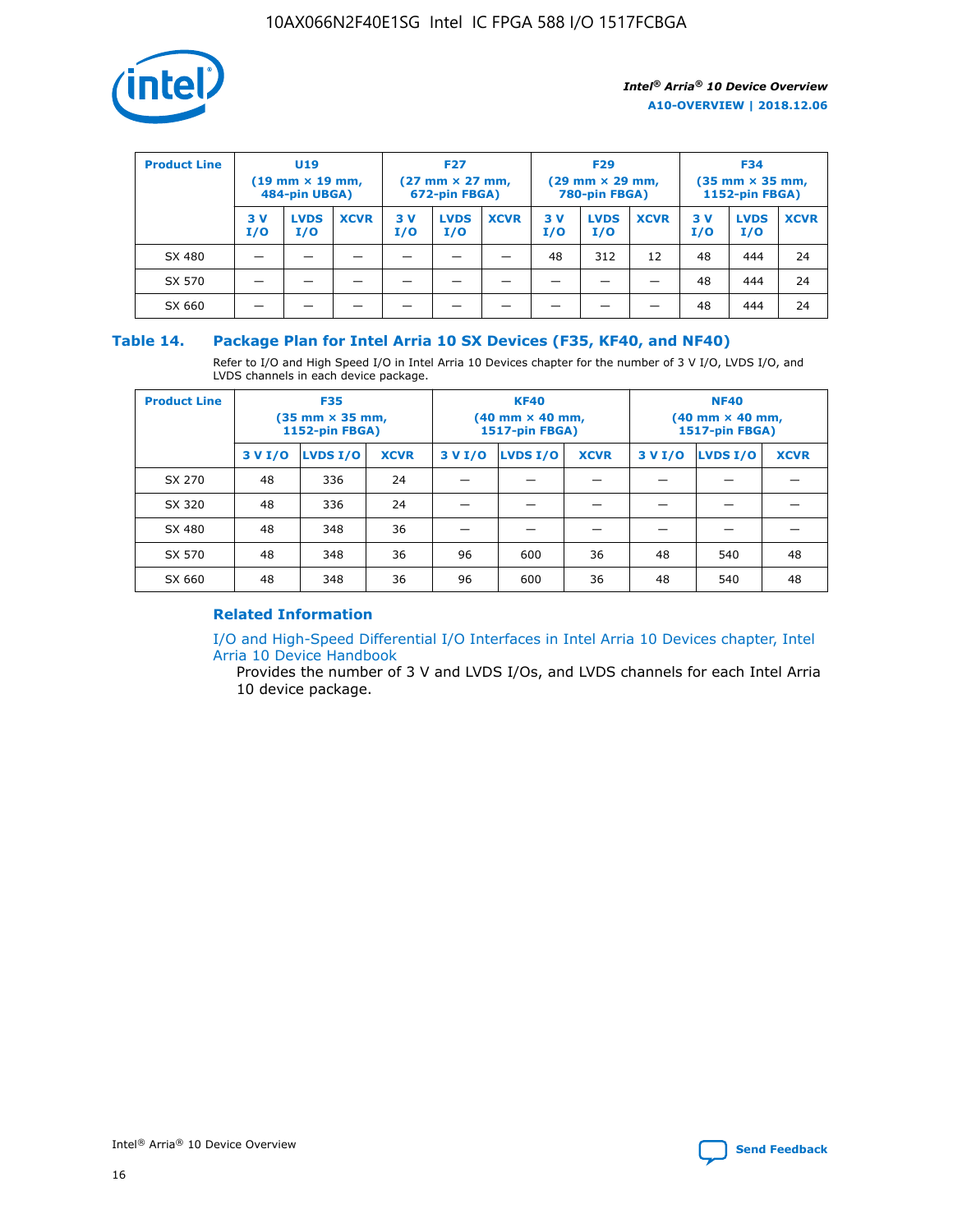

# **I/O Vertical Migration for Intel Arria 10 Devices**

#### **Figure 4. Migration Capability Across Intel Arria 10 Product Lines**

- The arrows indicate the migration paths. The devices included in each vertical migration path are shaded. Devices with fewer resources in the same path have lighter shades.
- To achieve the full I/O migration across product lines in the same migration path, restrict I/Os and transceivers usage to match the product line with the lowest I/O and transceiver counts.
- An LVDS I/O bank in the source device may be mapped to a 3 V I/O bank in the target device. To use memory interface clock frequency higher than 533 MHz, assign external memory interface pins only to banks that are LVDS I/O in both devices.
- There may be nominal 0.15 mm package height difference between some product lines in the same package type.
	- **Variant Product Line Package U19 F27 F29 F34 F35 KF40 NF40 RF40 NF45 SF45 UF45** Intel® Arria® 10 GX GX 160 GX 220 GX 270 GX 320 GX 480 GX 570 GX 660 GX 900 GX 1150 Intel Arria 10 GT GT 900 GT 1150 Intel Arria 10 SX SX 160 SX 220 SX 270 SX 320 SX 480 SX 570 SX 660
- Some migration paths are not shown in the Intel Quartus Prime software **Pin Migration View**.

*Note:* To verify the pin migration compatibility, use the **Pin Migration View** window in the Intel Quartus Prime software Pin Planner.

# **Adaptive Logic Module**

Intel Arria 10 devices use a 20 nm ALM as the basic building block of the logic fabric.

The ALM architecture is the same as the previous generation FPGAs, allowing for efficient implementation of logic functions and easy conversion of IP between the device generations.

The ALM, as shown in following figure, uses an 8-input fracturable look-up table (LUT) with four dedicated registers to help improve timing closure in register-rich designs and achieve an even higher design packing capability than the traditional two-register per LUT architecture.

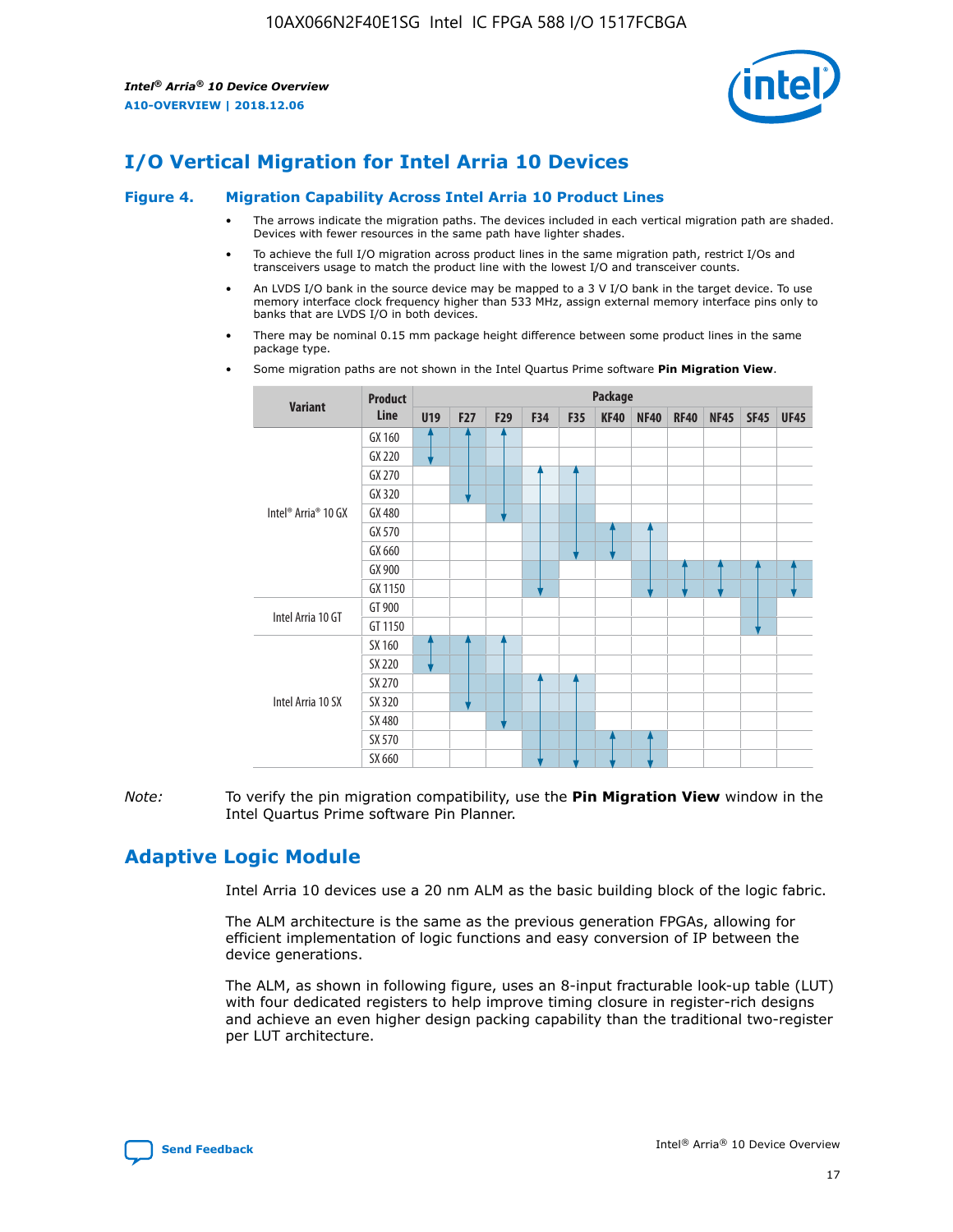

**Figure 5. ALM for Intel Arria 10 Devices**



The Intel Quartus Prime software optimizes your design according to the ALM logic structure and automatically maps legacy designs into the Intel Arria 10 ALM architecture.

# **Variable-Precision DSP Block**

The Intel Arria 10 variable precision DSP blocks support fixed-point arithmetic and floating-point arithmetic.

Features for fixed-point arithmetic:

- High-performance, power-optimized, and fully registered multiplication operations
- 18-bit and 27-bit word lengths
- Two 18 x 19 multipliers or one 27 x 27 multiplier per DSP block
- Built-in addition, subtraction, and 64-bit double accumulation register to combine multiplication results
- Cascading 19-bit or 27-bit when pre-adder is disabled and cascading 18-bit when pre-adder is used to form the tap-delay line for filtering applications
- Cascading 64-bit output bus to propagate output results from one block to the next block without external logic support
- Hard pre-adder supported in 19-bit and 27-bit modes for symmetric filters
- Internal coefficient register bank in both 18-bit and 27-bit modes for filter implementation
- 18-bit and 27-bit systolic finite impulse response (FIR) filters with distributed output adder
- Biased rounding support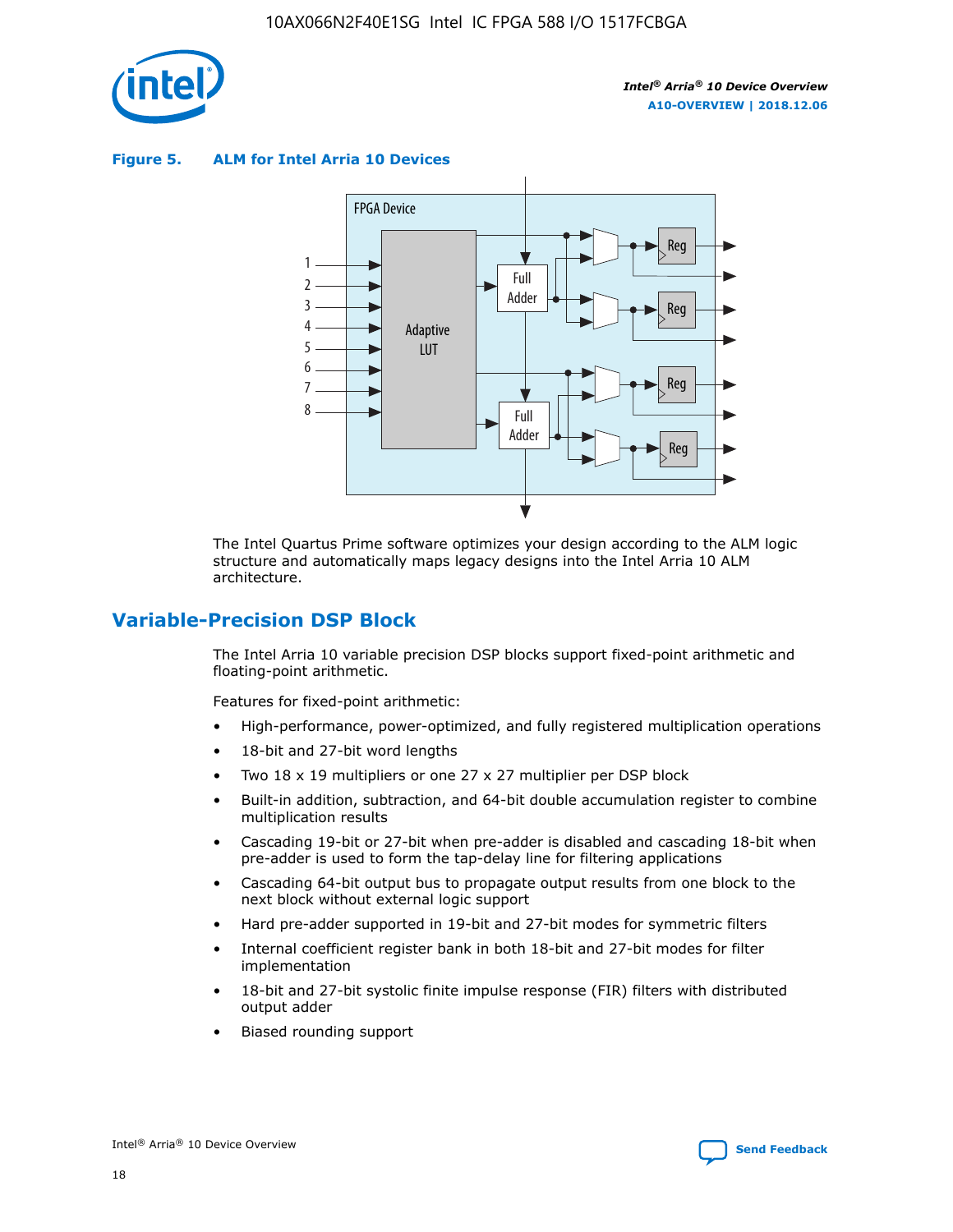

Features for floating-point arithmetic:

- A completely hardened architecture that supports multiplication, addition, subtraction, multiply-add, and multiply-subtract
- Multiplication with accumulation capability and a dynamic accumulator reset control
- Multiplication with cascade summation capability
- Multiplication with cascade subtraction capability
- Complex multiplication
- Direct vector dot product
- Systolic FIR filter

#### **Table 15. Variable-Precision DSP Block Configurations for Intel Arria 10 Devices**

| <b>Usage Example</b>                                       | <b>Multiplier Size (Bit)</b>    | <b>DSP Block Resources</b> |
|------------------------------------------------------------|---------------------------------|----------------------------|
| Medium precision fixed point                               | Two 18 x 19                     |                            |
| High precision fixed or Single precision<br>floating point | One 27 x 27                     |                            |
| Fixed point FFTs                                           | One 19 x 36 with external adder |                            |
| Very high precision fixed point                            | One 36 x 36 with external adder |                            |
| Double precision floating point                            | One 54 x 54 with external adder | 4                          |

#### **Table 16. Resources for Fixed-Point Arithmetic in Intel Arria 10 Devices**

The table lists the variable-precision DSP resources by bit precision for each Intel Arria 10 device.

| <b>Variant</b>        | <b>Product Line</b> | <b>Variable-</b><br>precision<br><b>DSP Block</b> | <b>Independent Input and Output</b><br><b>Multiplications Operator</b> |                                     | 18 x 19<br><b>Multiplier</b><br><b>Adder Sum</b> | $18 \times 18$<br><b>Multiplier</b><br><b>Adder</b> |
|-----------------------|---------------------|---------------------------------------------------|------------------------------------------------------------------------|-------------------------------------|--------------------------------------------------|-----------------------------------------------------|
|                       |                     |                                                   | 18 x 19<br><b>Multiplier</b>                                           | $27 \times 27$<br><b>Multiplier</b> | <b>Mode</b>                                      | <b>Summed with</b><br>36 bit Input                  |
| AIntel Arria 10<br>GX | GX 160              | 156                                               | 312                                                                    | 156                                 | 156                                              | 156                                                 |
|                       | GX 220              | 192                                               | 384                                                                    | 192                                 | 192                                              | 192                                                 |
|                       | GX 270              | 830                                               | 1,660                                                                  | 830                                 | 830                                              | 830                                                 |
|                       | GX 320              | 984                                               | 1,968                                                                  | 984                                 | 984                                              | 984                                                 |
|                       | GX 480              | 1,368                                             | 2,736                                                                  | 1,368                               | 1,368                                            | 1,368                                               |
|                       | GX 570              | 1,523                                             | 3,046                                                                  | 1,523                               | 1,523                                            | 1,523                                               |
|                       | GX 660              | 1,687                                             | 3,374                                                                  | 1,687                               | 1,687                                            | 1,687                                               |
|                       | GX 900              | 1,518                                             | 3,036                                                                  | 1,518                               | 1,518                                            | 1,518                                               |
|                       | GX 1150             | 1,518                                             | 3,036                                                                  | 1,518                               | 1,518                                            | 1,518                                               |
| Intel Arria 10        | GT 900              | 1,518                                             | 3,036                                                                  | 1,518                               | 1,518                                            | 1,518                                               |
| GT                    | GT 1150             | 1,518                                             | 3,036                                                                  | 1,518                               | 1,518                                            | 1,518                                               |
| Intel Arria 10        | SX 160              | 156                                               | 312                                                                    | 156                                 | 156                                              | 156                                                 |
| <b>SX</b>             | SX 220              | 192                                               | 384                                                                    | 192                                 | 192                                              | 192                                                 |
|                       | SX 270              | 830                                               | 1,660                                                                  | 830                                 | 830                                              | 830                                                 |
|                       |                     |                                                   |                                                                        |                                     |                                                  | continued                                           |

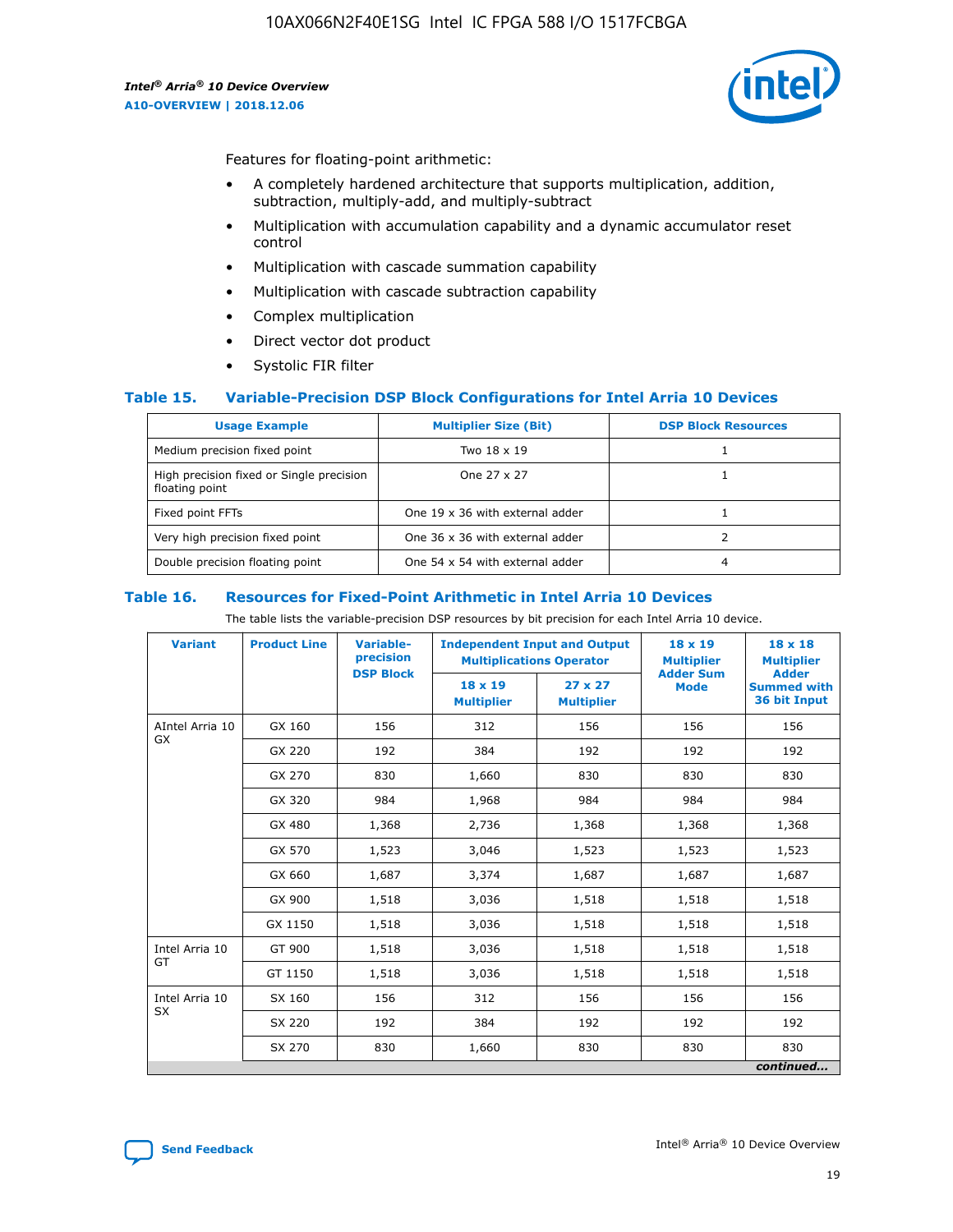

| <b>Variant</b> | <b>Product Line</b> | Variable-<br>precision | <b>Independent Input and Output</b><br><b>Multiplications Operator</b> |                                     | $18 \times 19$<br><b>Multiplier</b> | $18 \times 18$<br><b>Multiplier</b><br><b>Adder</b> |  |
|----------------|---------------------|------------------------|------------------------------------------------------------------------|-------------------------------------|-------------------------------------|-----------------------------------------------------|--|
|                |                     | <b>DSP Block</b>       | $18 \times 19$<br><b>Multiplier</b>                                    | $27 \times 27$<br><b>Multiplier</b> | <b>Adder Sum</b><br><b>Mode</b>     | <b>Summed with</b><br>36 bit Input                  |  |
|                | SX 320              | 984                    | 1,968                                                                  | 984                                 | 984                                 | 984                                                 |  |
|                | SX 480              | 1,368                  | 2,736                                                                  | 1,368                               | 1,368                               | 1,368                                               |  |
|                | SX 570              | 1,523                  | 3,046                                                                  | 1,523                               | 1,523                               | 1,523                                               |  |
|                | SX 660              | 1,687                  | 3,374                                                                  | 1,687                               | 1,687                               | 1,687                                               |  |

# **Table 17. Resources for Floating-Point Arithmetic in Intel Arria 10 Devices**

The table lists the variable-precision DSP resources by bit precision for each Intel Arria 10 device.

| <b>Variant</b> | <b>Product Line</b> | <b>Variable-</b><br>precision<br><b>DSP Block</b> | <b>Single</b><br><b>Precision</b><br><b>Floating-Point</b><br><b>Multiplication</b><br><b>Mode</b> | <b>Single-Precision</b><br><b>Floating-Point</b><br><b>Adder Mode</b> | Single-<br><b>Precision</b><br><b>Floating-Point</b><br><b>Multiply</b><br><b>Accumulate</b><br><b>Mode</b> | <b>Peak</b><br><b>Giga Floating-</b><br><b>Point</b><br><b>Operations</b><br>per Second<br>(GFLOPs) |
|----------------|---------------------|---------------------------------------------------|----------------------------------------------------------------------------------------------------|-----------------------------------------------------------------------|-------------------------------------------------------------------------------------------------------------|-----------------------------------------------------------------------------------------------------|
| Intel Arria 10 | GX 160              | 156                                               | 156                                                                                                | 156                                                                   | 156                                                                                                         | 140                                                                                                 |
| GX             | GX 220              | 192                                               | 192                                                                                                | 192                                                                   | 192                                                                                                         | 173                                                                                                 |
|                | GX 270              | 830                                               | 830                                                                                                | 830                                                                   | 830                                                                                                         | 747                                                                                                 |
|                | GX 320              | 984                                               | 984                                                                                                | 984                                                                   | 984                                                                                                         | 886                                                                                                 |
|                | GX 480              | 1,369                                             | 1,368                                                                                              | 1,368                                                                 | 1,368                                                                                                       | 1,231                                                                                               |
|                | GX 570              | 1,523                                             | 1,523                                                                                              | 1,523                                                                 | 1,523                                                                                                       | 1,371                                                                                               |
|                | GX 660              | 1,687                                             | 1,687                                                                                              | 1,687                                                                 | 1,687                                                                                                       | 1,518                                                                                               |
|                | GX 900              | 1,518                                             | 1,518                                                                                              | 1,518                                                                 | 1,518                                                                                                       | 1,366                                                                                               |
|                | GX 1150             | 1,518                                             | 1,518                                                                                              | 1,518                                                                 | 1,518                                                                                                       | 1,366                                                                                               |
| Intel Arria 10 | GT 900              | 1,518                                             | 1,518                                                                                              | 1,518                                                                 | 1,518                                                                                                       | 1,366                                                                                               |
| GT             | GT 1150             | 1,518                                             | 1,518                                                                                              | 1,518                                                                 | 1,518                                                                                                       | 1,366                                                                                               |
| Intel Arria 10 | SX 160              | 156                                               | 156                                                                                                | 156                                                                   | 156                                                                                                         | 140                                                                                                 |
| SX             | SX 220              | 192                                               | 192                                                                                                | 192                                                                   | 192                                                                                                         | 173                                                                                                 |
|                | SX 270              | 830                                               | 830                                                                                                | 830                                                                   | 830                                                                                                         | 747                                                                                                 |
|                | SX 320              | 984                                               | 984                                                                                                | 984                                                                   | 984                                                                                                         | 886                                                                                                 |
|                | SX 480              | 1,369                                             | 1,368                                                                                              | 1,368                                                                 | 1,368                                                                                                       | 1,231                                                                                               |
|                | SX 570              | 1,523                                             | 1,523                                                                                              | 1,523                                                                 | 1,523                                                                                                       | 1,371                                                                                               |
|                | SX 660              | 1,687                                             | 1,687                                                                                              | 1,687                                                                 | 1,687                                                                                                       | 1,518                                                                                               |

# **Embedded Memory Blocks**

The embedded memory blocks in the devices are flexible and designed to provide an optimal amount of small- and large-sized memory arrays to fit your design requirements.

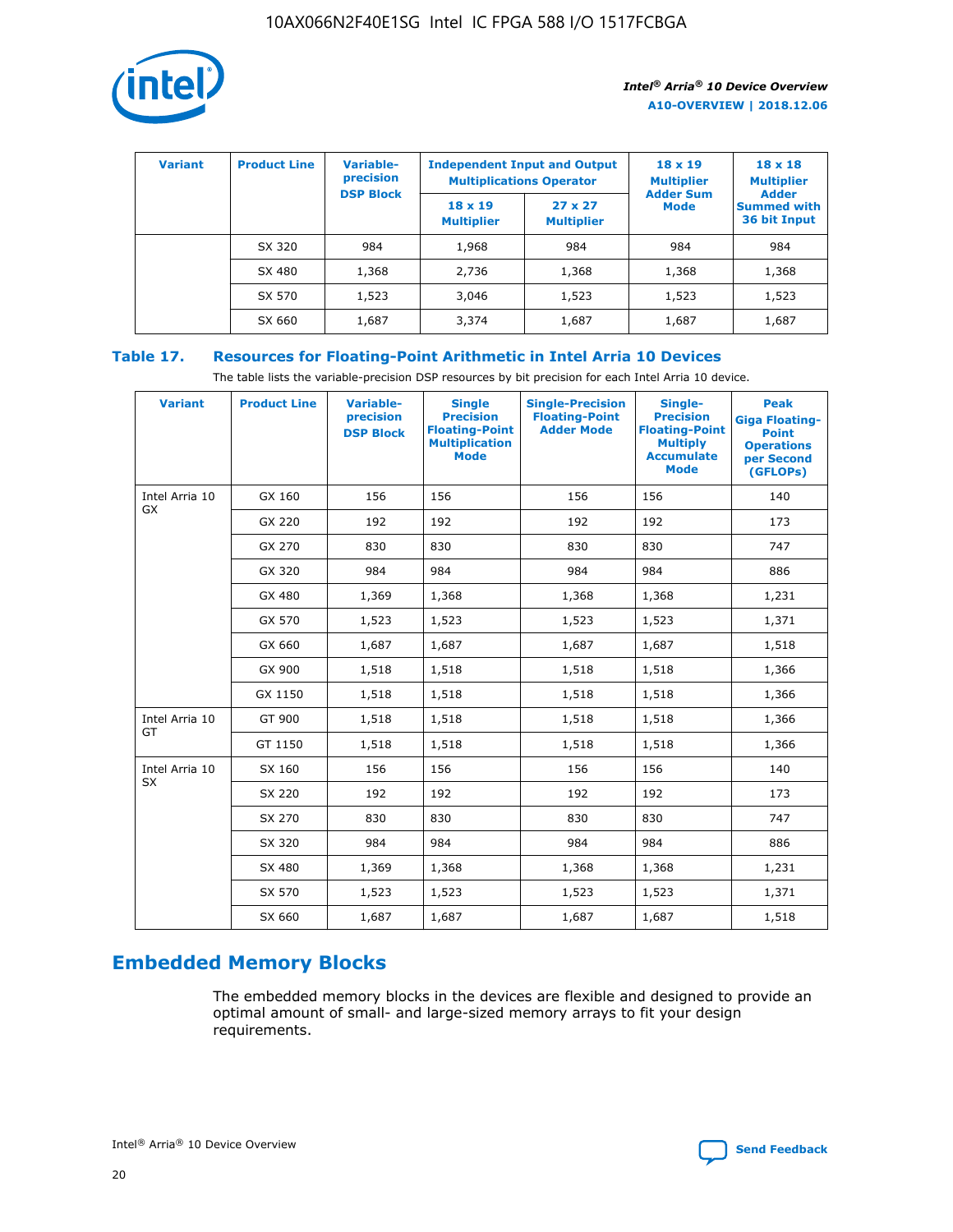

# **Types of Embedded Memory**

The Intel Arria 10 devices contain two types of memory blocks:

- 20 Kb M20K blocks—blocks of dedicated memory resources. The M20K blocks are ideal for larger memory arrays while still providing a large number of independent ports.
- 640 bit memory logic array blocks (MLABs)—enhanced memory blocks that are configured from dual-purpose logic array blocks (LABs). The MLABs are ideal for wide and shallow memory arrays. The MLABs are optimized for implementation of shift registers for digital signal processing (DSP) applications, wide and shallow FIFO buffers, and filter delay lines. Each MLAB is made up of ten adaptive logic modules (ALMs). In the Intel Arria 10 devices, you can configure these ALMs as ten 32 x 2 blocks, giving you one 32 x 20 simple dual-port SRAM block per MLAB.

# **Embedded Memory Capacity in Intel Arria 10 Devices**

|                   | <b>Product</b> |              | <b>M20K</b>         | <b>MLAB</b>  |                     | <b>Total RAM Bit</b> |
|-------------------|----------------|--------------|---------------------|--------------|---------------------|----------------------|
| <b>Variant</b>    | <b>Line</b>    | <b>Block</b> | <b>RAM Bit (Kb)</b> | <b>Block</b> | <b>RAM Bit (Kb)</b> | (Kb)                 |
| Intel Arria 10 GX | GX 160         | 440          | 8,800               | 1,680        | 1,050               | 9,850                |
|                   | GX 220         | 587          | 11,740              | 2,703        | 1,690               | 13,430               |
|                   | GX 270         | 750          | 15,000              | 3,922        | 2,452               | 17,452               |
|                   | GX 320         | 891          | 17,820              | 4,363        | 2,727               | 20,547               |
|                   | GX 480         | 1,431        | 28,620              | 6,662        | 4,164               | 32,784               |
|                   | GX 570         | 1,800        | 36,000              | 8,153        | 5,096               | 41,096               |
|                   | GX 660         | 2,131        | 42,620              | 9,260        | 5,788               | 48,408               |
|                   | GX 900         | 2,423        | 48,460              | 15,017       | 9,386               | 57,846               |
|                   | GX 1150        | 2,713        | 54,260              | 20,774       | 12,984              | 67,244               |
| Intel Arria 10 GT | GT 900         | 2,423        | 48,460              | 15,017       | 9,386               | 57,846               |
|                   | GT 1150        | 2,713        | 54,260              | 20,774       | 12,984              | 67,244               |
| Intel Arria 10 SX | SX 160         | 440          | 8,800               | 1,680        | 1,050               | 9,850                |
|                   | SX 220         | 587          | 11,740              | 2,703        | 1,690               | 13,430               |
|                   | SX 270         | 750          | 15,000              | 3,922        | 2,452               | 17,452               |
|                   | SX 320         | 891          | 17,820              | 4,363        | 2,727               | 20,547               |
|                   | SX 480         | 1,431        | 28,620              | 6,662        | 4,164               | 32,784               |
|                   | SX 570         | 1,800        | 36,000              | 8,153        | 5,096               | 41,096               |
|                   | SX 660         | 2,131        | 42,620              | 9,260        | 5,788               | 48,408               |

#### **Table 18. Embedded Memory Capacity and Distribution in Intel Arria 10 Devices**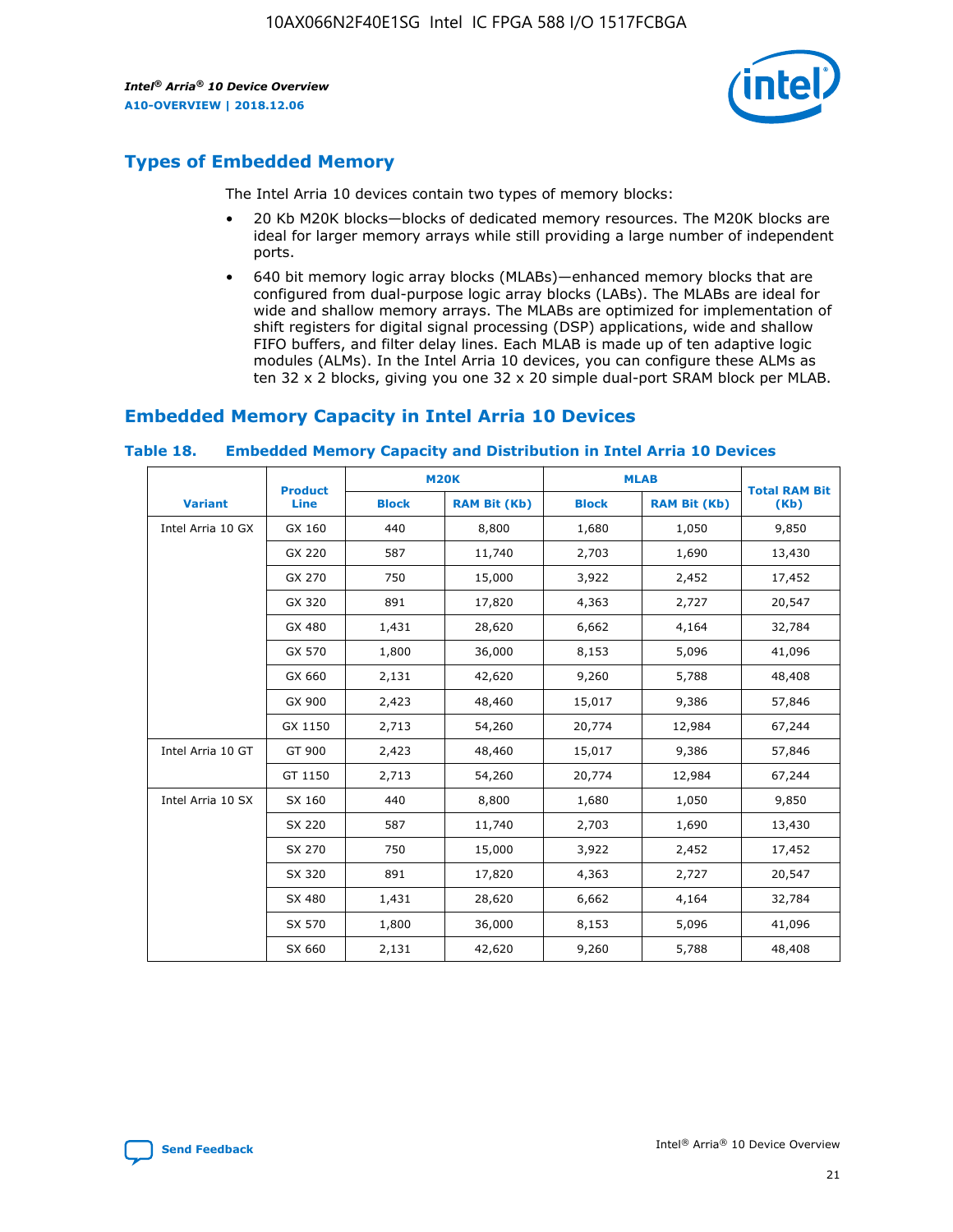

# **Embedded Memory Configurations for Single-port Mode**

#### **Table 19. Single-port Embedded Memory Configurations for Intel Arria 10 Devices**

This table lists the maximum configurations supported for single-port RAM and ROM modes.

| <b>Memory Block</b> | Depth (bits) | <b>Programmable Width</b> |
|---------------------|--------------|---------------------------|
| MLAB                | 32           | x16, x18, or x20          |
|                     | 64(10)       | x8, x9, x10               |
| M20K                | 512          | x40, x32                  |
|                     | 1K           | x20, x16                  |
|                     | 2K           | x10, x8                   |
|                     | 4K           | x5, x4                    |
|                     | 8K           | x2                        |
|                     | 16K          | x1                        |

# **Clock Networks and PLL Clock Sources**

The clock network architecture is based on Intel's global, regional, and peripheral clock structure. This clock structure is supported by dedicated clock input pins, fractional clock synthesis PLLs, and integer I/O PLLs.

# **Clock Networks**

The Intel Arria 10 core clock networks are capable of up to 800 MHz fabric operation across the full industrial temperature range. For the external memory interface, the clock network supports the hard memory controller with speeds up to 2,400 Mbps in a quarter-rate transfer.

To reduce power consumption, the Intel Quartus Prime software identifies all unused sections of the clock network and powers them down.

# **Fractional Synthesis and I/O PLLs**

Intel Arria 10 devices contain up to 32 fractional synthesis PLLs and up to 16 I/O PLLs that are available for both specific and general purpose uses in the core:

- Fractional synthesis PLLs—located in the column adjacent to the transceiver blocks
- I/O PLLs—located in each bank of the 48 I/Os

## **Fractional Synthesis PLLs**

You can use the fractional synthesis PLLs to:

- Reduce the number of oscillators that are required on your board
- Reduce the number of clock pins that are used in the device by synthesizing multiple clock frequencies from a single reference clock source

<sup>(10)</sup> Supported through software emulation and consumes additional MLAB blocks.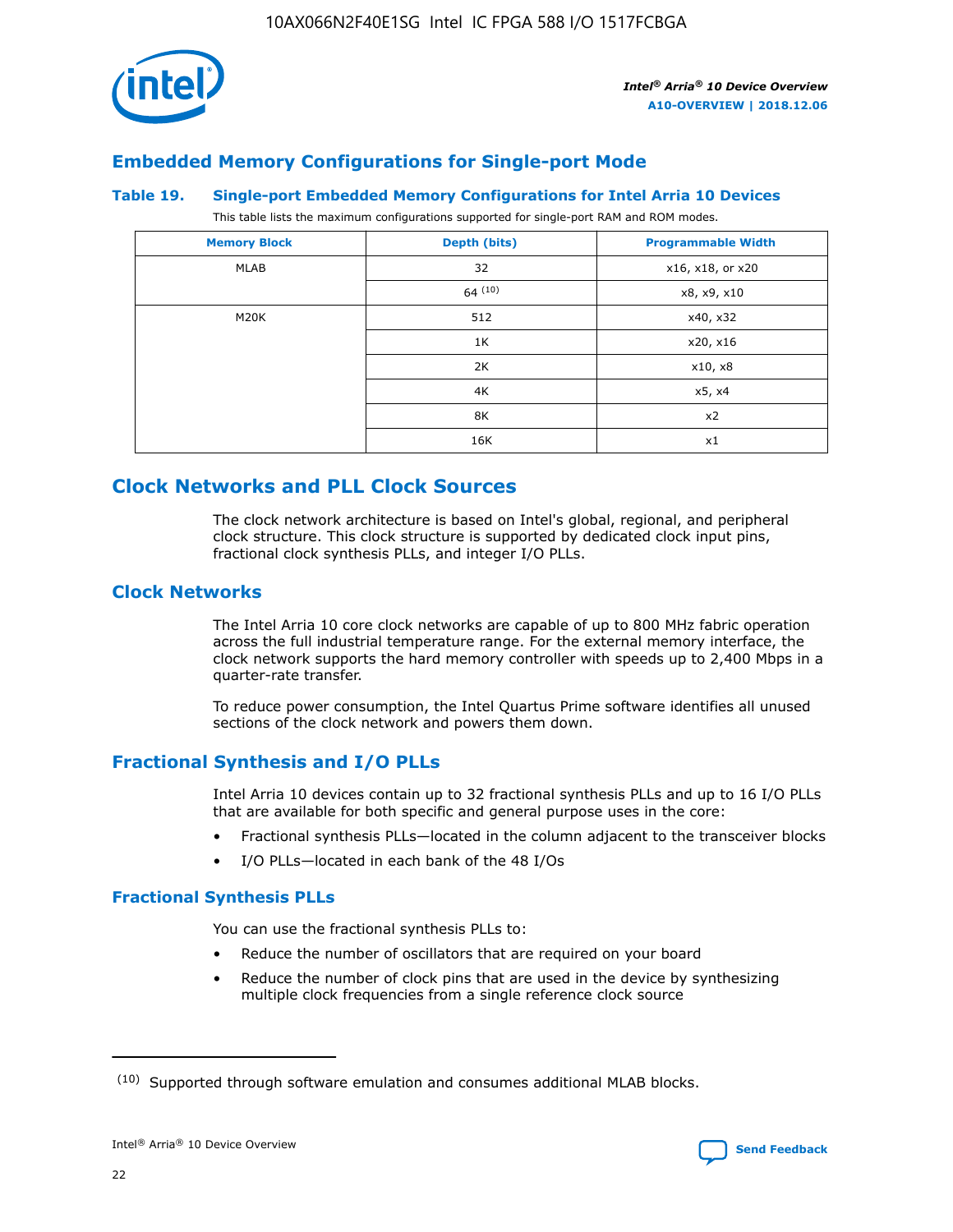

The fractional synthesis PLLs support the following features:

- Reference clock frequency synthesis for transceiver CMU and Advanced Transmit (ATX) PLLs
- Clock network delay compensation
- Zero-delay buffering
- Direct transmit clocking for transceivers
- Independently configurable into two modes:
	- Conventional integer mode equivalent to the general purpose PLL
	- Enhanced fractional mode with third order delta-sigma modulation
- PLL cascading

## **I/O PLLs**

The integer mode I/O PLLs are located in each bank of 48 I/Os. You can use the I/O PLLs to simplify the design of external memory and high-speed LVDS interfaces.

In each I/O bank, the I/O PLLs are adjacent to the hard memory controllers and LVDS SERDES. Because these PLLs are tightly coupled with the I/Os that need to use them, it makes it easier to close timing.

You can use the I/O PLLs for general purpose applications in the core such as clock network delay compensation and zero-delay buffering.

Intel Arria 10 devices support PLL-to-PLL cascading.

# **FPGA General Purpose I/O**

Intel Arria 10 devices offer highly configurable GPIOs. Each I/O bank contains 48 general purpose I/Os and a high-efficiency hard memory controller.

The following list describes the features of the GPIOs:

- Consist of 3 V I/Os for high-voltage application and LVDS I/Os for differential signaling
	- Up to two 3 V I/O banks, available in some devices, that support up to 3 V I/O standards
	- LVDS I/O banks that support up to 1.8 V I/O standards
- Support a wide range of single-ended and differential I/O interfaces
- LVDS speeds up to 1.6 Gbps
- Each LVDS pair of pins has differential input and output buffers, allowing you to configure the LVDS direction for each pair.
- Programmable bus hold and weak pull-up
- Programmable differential output voltage  $(V_{OD})$  and programmable pre-emphasis

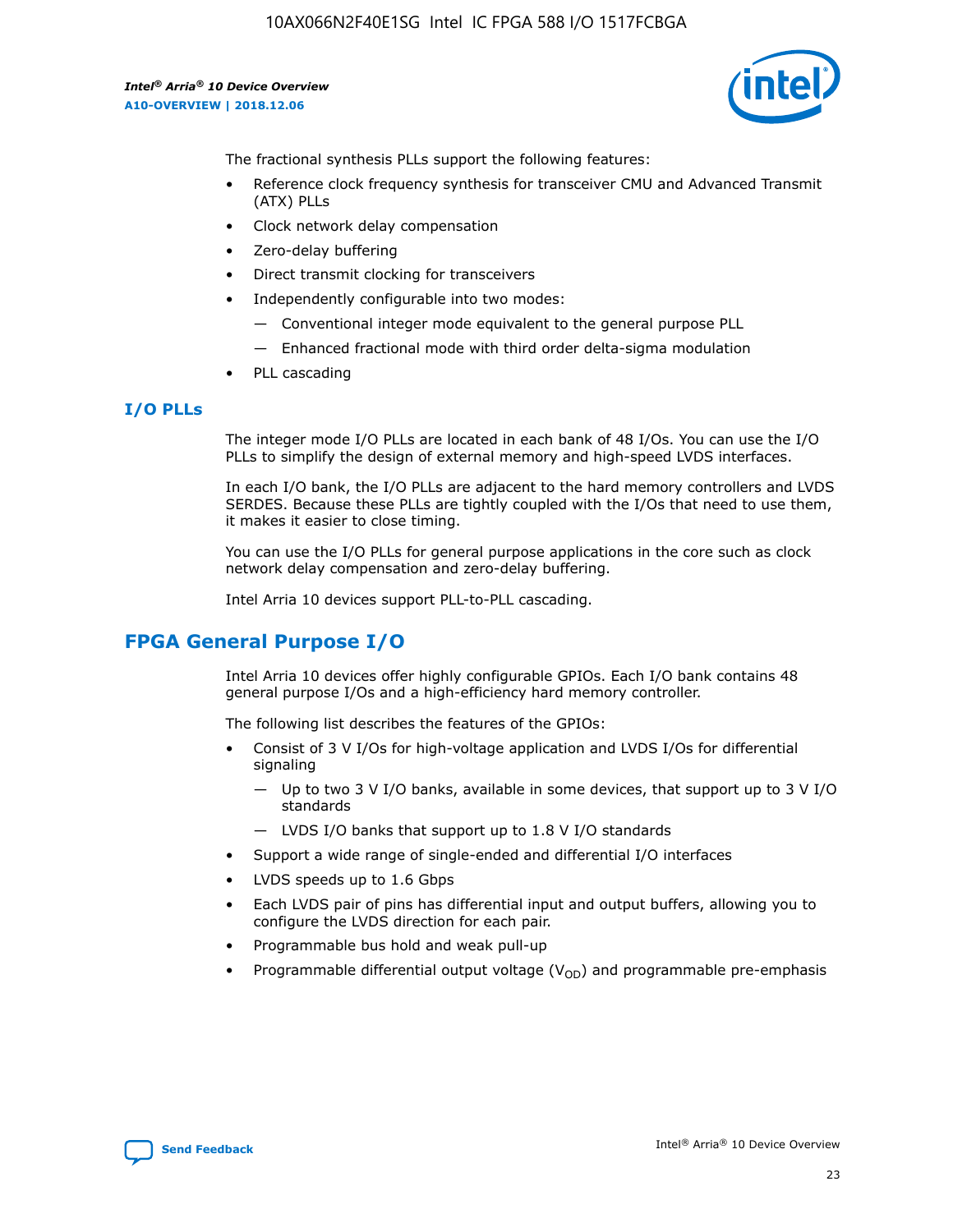

- Series (R<sub>S</sub>) and parallel (R<sub>T</sub>) on-chip termination (OCT) for all I/O banks with OCT calibration to limit the termination impedance variation
- On-chip dynamic termination that has the ability to swap between series and parallel termination, depending on whether there is read or write on a common bus for signal integrity
- Easy timing closure support using the hard read FIFO in the input register path, and delay-locked loop (DLL) delay chain with fine and coarse architecture

# **External Memory Interface**

Intel Arria 10 devices offer massive external memory bandwidth, with up to seven 32 bit DDR4 memory interfaces running at up to 2,400 Mbps. This bandwidth provides additional ease of design, lower power, and resource efficiencies of hardened highperformance memory controllers.

The memory interface within Intel Arria 10 FPGAs and SoCs delivers the highest performance and ease of use. You can configure up to a maximum width of 144 bits when using the hard or soft memory controllers. If required, you can bypass the hard memory controller and use a soft controller implemented in the user logic.

Each I/O contains a hardened DDR read/write path (PHY) capable of performing key memory interface functionality such as read/write leveling, FIFO buffering to lower latency and improve margin, timing calibration, and on-chip termination.

The timing calibration is aided by the inclusion of hard microcontrollers based on Intel's Nios® II technology, specifically tailored to control the calibration of multiple memory interfaces. This calibration allows the Intel Arria 10 device to compensate for any changes in process, voltage, or temperature either within the Intel Arria 10 device itself, or within the external memory device. The advanced calibration algorithms ensure maximum bandwidth and robust timing margin across all operating conditions.

In addition to parallel memory interfaces, Intel Arria 10 devices support serial memory technologies such as the Hybrid Memory Cube (HMC). The HMC is supported by the Intel Arria 10 high-speed serial transceivers which connect up to four HMC links, with each link running at data rates up to 15 Gbps.

#### **Related Information**

#### [External Memory Interface Spec Estimator](http://www.altera.com/technology/memory/estimator/mem-emif-index.html)

Provides a parametric tool that allows you to find and compare the performance of the supported external memory interfaces in IntelFPGAs.

# **Memory Standards Supported by Intel Arria 10 Devices**

The I/Os are designed to provide high performance support for existing and emerging external memory standards.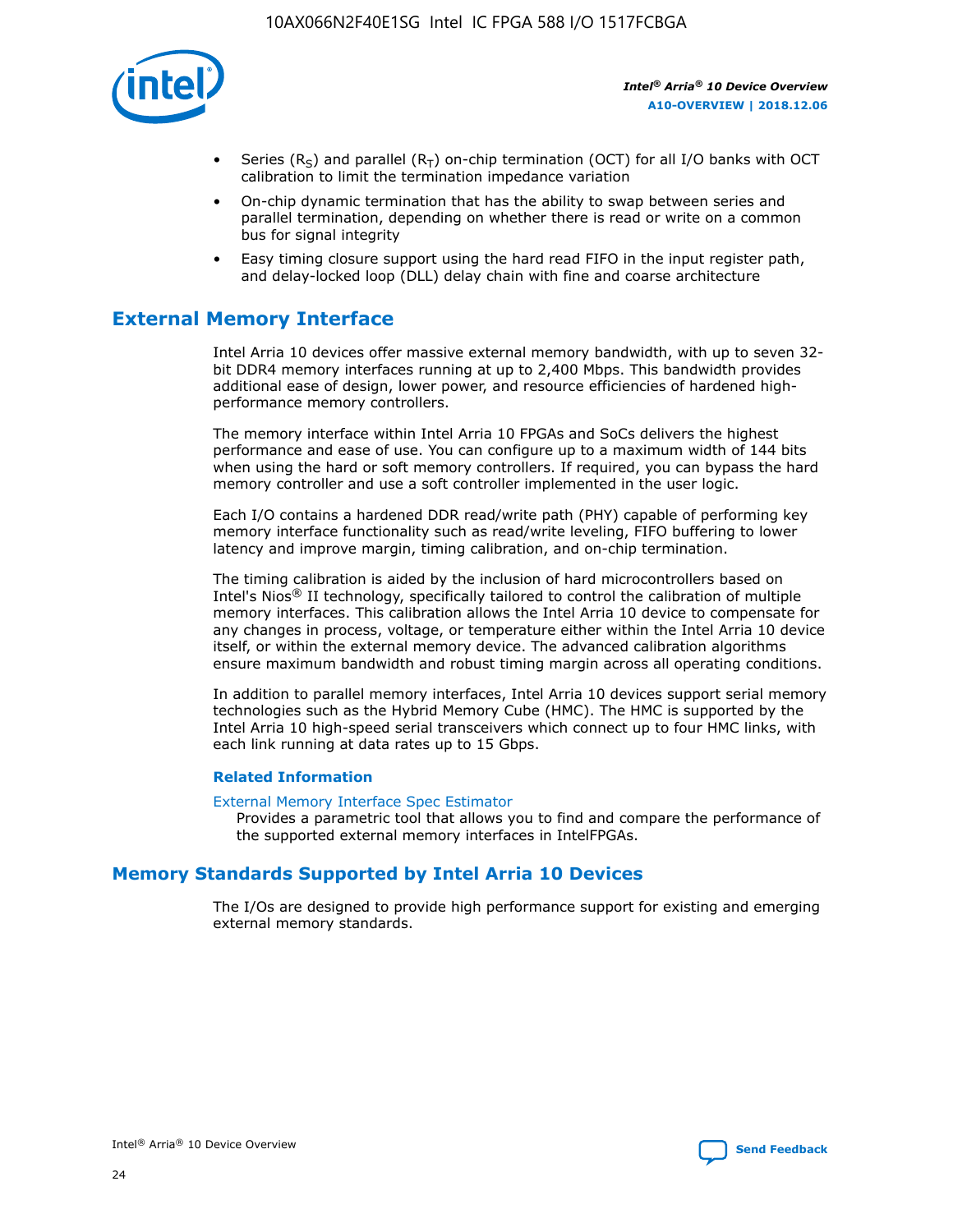

#### **Table 20. Memory Standards Supported by the Hard Memory Controller**

This table lists the overall capability of the hard memory controller. For specific details, refer to the External Memory Interface Spec Estimator and Intel Arria 10 Device Datasheet.

| <b>Memory Standard</b> | <b>Rate Support</b> | <b>Ping Pong PHY Support</b> | <b>Maximum Frequency</b><br>(MHz) |
|------------------------|---------------------|------------------------------|-----------------------------------|
| <b>DDR4 SDRAM</b>      | Quarter rate        | Yes                          | 1,067                             |
|                        |                     |                              | 1,200                             |
| <b>DDR3 SDRAM</b>      | Half rate           | Yes                          | 533                               |
|                        |                     |                              | 667                               |
|                        | Quarter rate        | Yes                          | 1,067                             |
|                        |                     |                              | 1,067                             |
| <b>DDR3L SDRAM</b>     | Half rate           | Yes                          | 533                               |
|                        |                     |                              | 667                               |
|                        | Quarter rate        | Yes                          | 933                               |
|                        |                     |                              | 933                               |
| LPDDR3 SDRAM           | Half rate           |                              | 533                               |
|                        | Quarter rate        |                              | 800                               |

#### **Table 21. Memory Standards Supported by the Soft Memory Controller**

| <b>Memory Standard</b>      | <b>Rate Support</b> | <b>Maximum Frequency</b><br>(MHz) |
|-----------------------------|---------------------|-----------------------------------|
| <b>RLDRAM 3 (11)</b>        | Quarter rate        | 1,200                             |
| ODR IV SRAM <sup>(11)</sup> | Quarter rate        | 1,067                             |
| <b>ODR II SRAM</b>          | Full rate           | 333                               |
|                             | Half rate           | 633                               |
| <b>ODR II+ SRAM</b>         | Full rate           | 333                               |
|                             | Half rate           | 633                               |
| <b>ODR II+ Xtreme SRAM</b>  | Full rate           | 333                               |
|                             | Half rate           | 633                               |

#### **Table 22. Memory Standards Supported by the HPS Hard Memory Controller**

The hard processor system (HPS) is available in Intel Arria 10 SoC devices only.

| <b>Memory Standard</b> | <b>Rate Support</b> | <b>Maximum Frequency</b><br>(MHz) |
|------------------------|---------------------|-----------------------------------|
| <b>DDR4 SDRAM</b>      | Half rate           | 1,200                             |
| <b>DDR3 SDRAM</b>      | Half rate           | 1,067                             |
| <b>DDR3L SDRAM</b>     | Half rate           | 933                               |

<sup>(11)</sup> Intel Arria 10 devices support this external memory interface using hard PHY with soft memory controller.

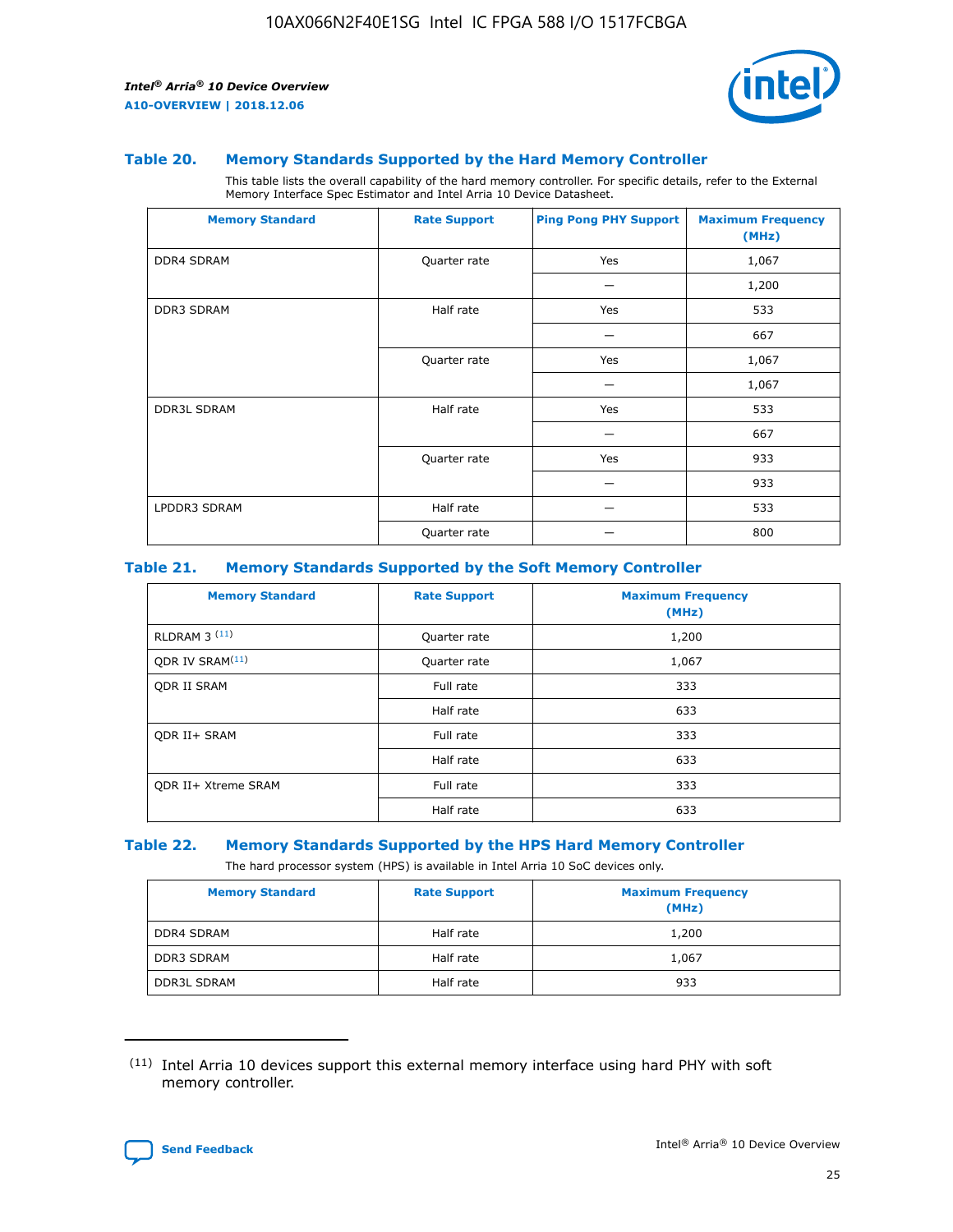

#### **Related Information**

#### [Intel Arria 10 Device Datasheet](https://www.intel.com/content/www/us/en/programmable/documentation/mcn1413182292568.html#mcn1413182153340)

Lists the memory interface performance according to memory interface standards, rank or chip select configurations, and Intel Arria 10 device speed grades.

# **PCIe Gen1, Gen2, and Gen3 Hard IP**

Intel Arria 10 devices contain PCIe hard IP that is designed for performance and ease-of-use:

- Includes all layers of the PCIe stack—transaction, data link and physical layers.
- Supports PCIe Gen3, Gen2, and Gen1 Endpoint and Root Port in x1, x2, x4, or x8 lane configuration.
- Operates independently from the core logic—optional configuration via protocol (CvP) allows the PCIe link to power up and complete link training in less than 100 ms while the Intel Arria 10 device completes loading the programming file for the rest of the FPGA.
- Provides added functionality that makes it easier to support emerging features such as Single Root I/O Virtualization (SR-IOV) and optional protocol extensions.
- Provides improved end-to-end datapath protection using ECC.
- Supports FPGA configuration via protocol (CvP) using PCIe at Gen3, Gen2, or Gen1 speed.

#### **Related Information**

PCS Features on page 30

# **Enhanced PCS Hard IP for Interlaken and 10 Gbps Ethernet**

# **Interlaken Support**

The Intel Arria 10 enhanced PCS hard IP provides integrated Interlaken PCS supporting rates up to 25.8 Gbps per lane.

The Interlaken PCS is based on the proven functionality of the PCS developed for Intel's previous generation FPGAs, which demonstrated interoperability with Interlaken ASSP vendors and third-party IP suppliers. The Interlaken PCS is present in every transceiver channel in Intel Arria 10 devices.

#### **Related Information**

PCS Features on page 30

## **10 Gbps Ethernet Support**

The Intel Arria 10 enhanced PCS hard IP supports 10GBASE-R PCS compliant with IEEE 802.3 10 Gbps Ethernet (10GbE). The integrated hard IP support for 10GbE and the 10 Gbps transceivers save external PHY cost, board space, and system power.

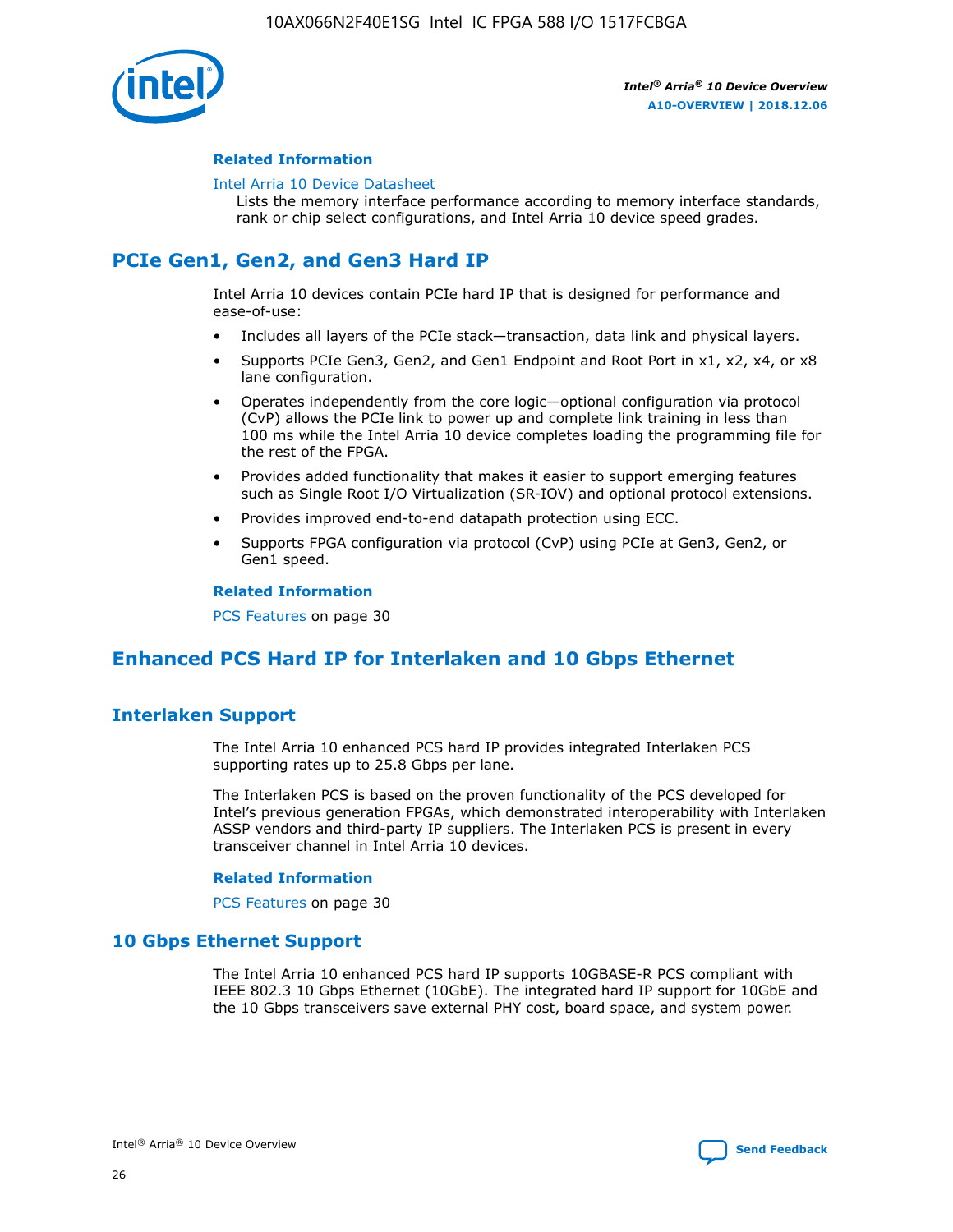

The scalable hard IP supports multiple independent 10GbE ports while using a single PLL for all the 10GBASE-R PCS instantiations, which saves on core logic resources and clock networks:

- Simplifies multiport 10GbE systems compared to XAUI interfaces that require an external XAUI-to-10G PHY.
- Incorporates Electronic Dispersion Compensation (EDC), which enables direct connection to standard 10 Gbps XFP and SFP+ pluggable optical modules.
- Supports backplane Ethernet applications and includes a hard 10GBASE-KR Forward Error Correction (FEC) circuit that you can use for 10 Gbps and 40 Gbps applications.

The 10 Gbps Ethernet PCS hard IP and 10GBASE-KR FEC are present in every transceiver channel.

#### **Related Information**

PCS Features on page 30

# **Low Power Serial Transceivers**

Intel Arria 10 FPGAs and SoCs include lowest power transceivers that deliver high bandwidth, throughput and low latency.

Intel Arria 10 devices deliver the industry's lowest power consumption per transceiver channel:

- 12.5 Gbps transceivers at as low as 242 mW
- 10 Gbps transceivers at as low as 168 mW
- 6 Gbps transceivers at as low as 117 mW

Intel Arria 10 transceivers support various data rates according to application:

- Chip-to-chip and chip-to-module applications—from 1 Gbps up to 25.8 Gbps
- Long reach and backplane applications—from 1 Gbps up to 12.5 with advanced adaptive equalization
- Critical power sensitive applications—from 1 Gbps up to 11.3 Gbps using lower power modes

The combination of 20 nm process technology and architectural advances provide the following benefits:

- Significant reduction in die area and power consumption
- Increase of up to two times in transceiver I/O density compared to previous generation devices while maintaining optimal signal integrity
- Up to 72 total transceiver channels—you can configure up to 6 of these channels to run as fast as 25.8 Gbps
- All channels feature continuous data rate support up to the maximum rated speed

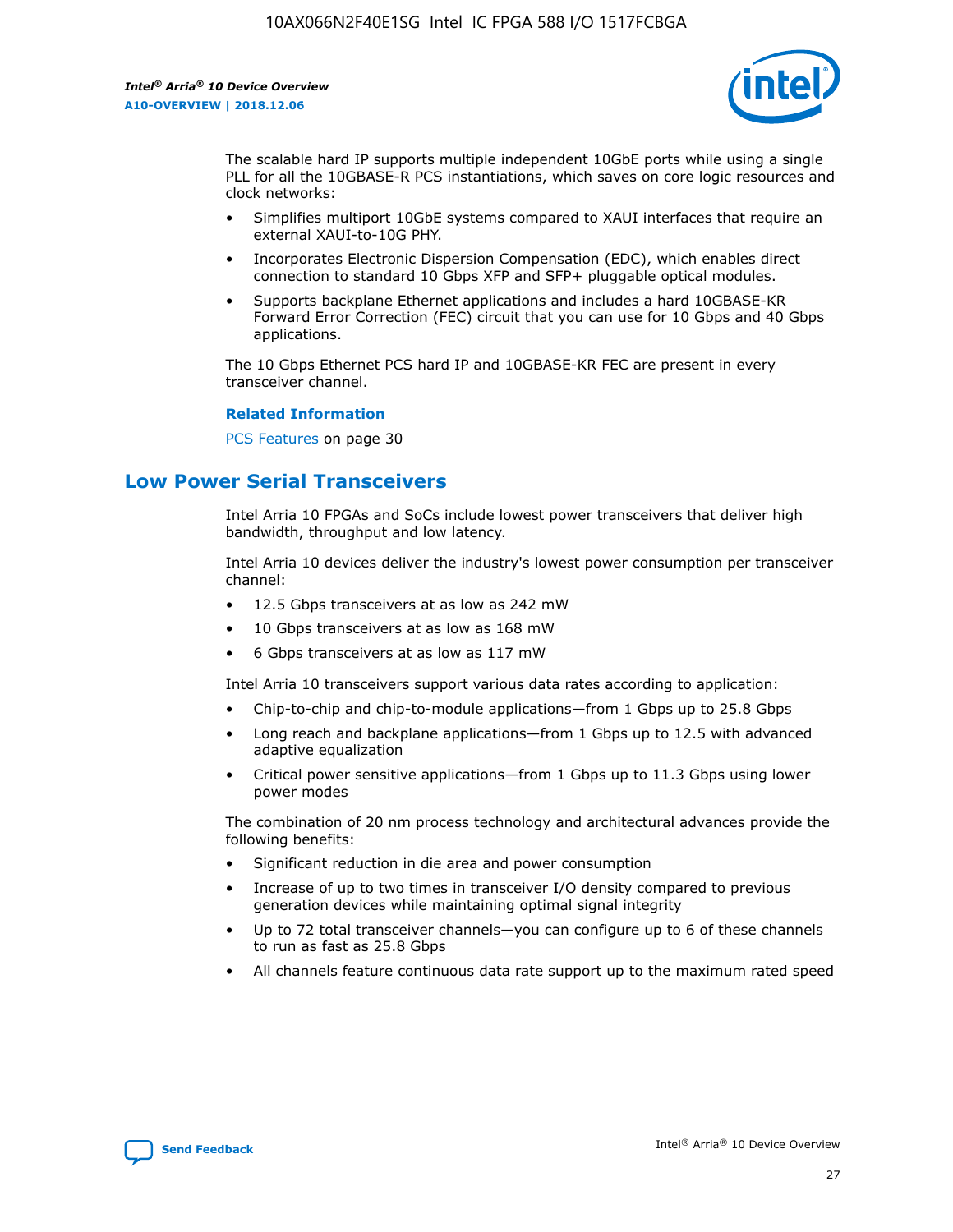

# Transceiver PMA TX/RX PCS ATX PLL Transceiver PMA TX/RX PCS fPLL Network Flexible Clock Distribution Network PCS Transceiver PMA TX/RX FPGA **Clock Distribution** Fabric PCS Transceiver PMA TX/RX ATX Flexible PLL PCS Transceiver PMA TX/RX ▲ fPLL Transceiver PMA TX/RX PCS 4

## **Figure 6. Intel Arria 10 Transceiver Block Architecture**

# **Transceiver Channels**

All transceiver channels feature a dedicated Physical Medium Attachment (PMA) and a hardened Physical Coding Sublayer (PCS).

- The PMA provides primary interfacing capabilities to physical channels.
- The PCS typically handles encoding/decoding, word alignment, and other preprocessing functions before transferring data to the FPGA core fabric.

A transceiver channel consists of a PMA and a PCS block. Most transceiver banks have 6 channels. There are some transceiver banks that contain only 3 channels.

A wide variety of bonded and non-bonded data rate configurations is possible using a highly configurable clock distribution network. Up to 80 independent transceiver data rates can be configured.

The following figures are graphical representations of top views of the silicon die, which correspond to reverse views for flip chip packages. Different Intel Arria 10 devices may have different floorplans than the ones shown in the figures.

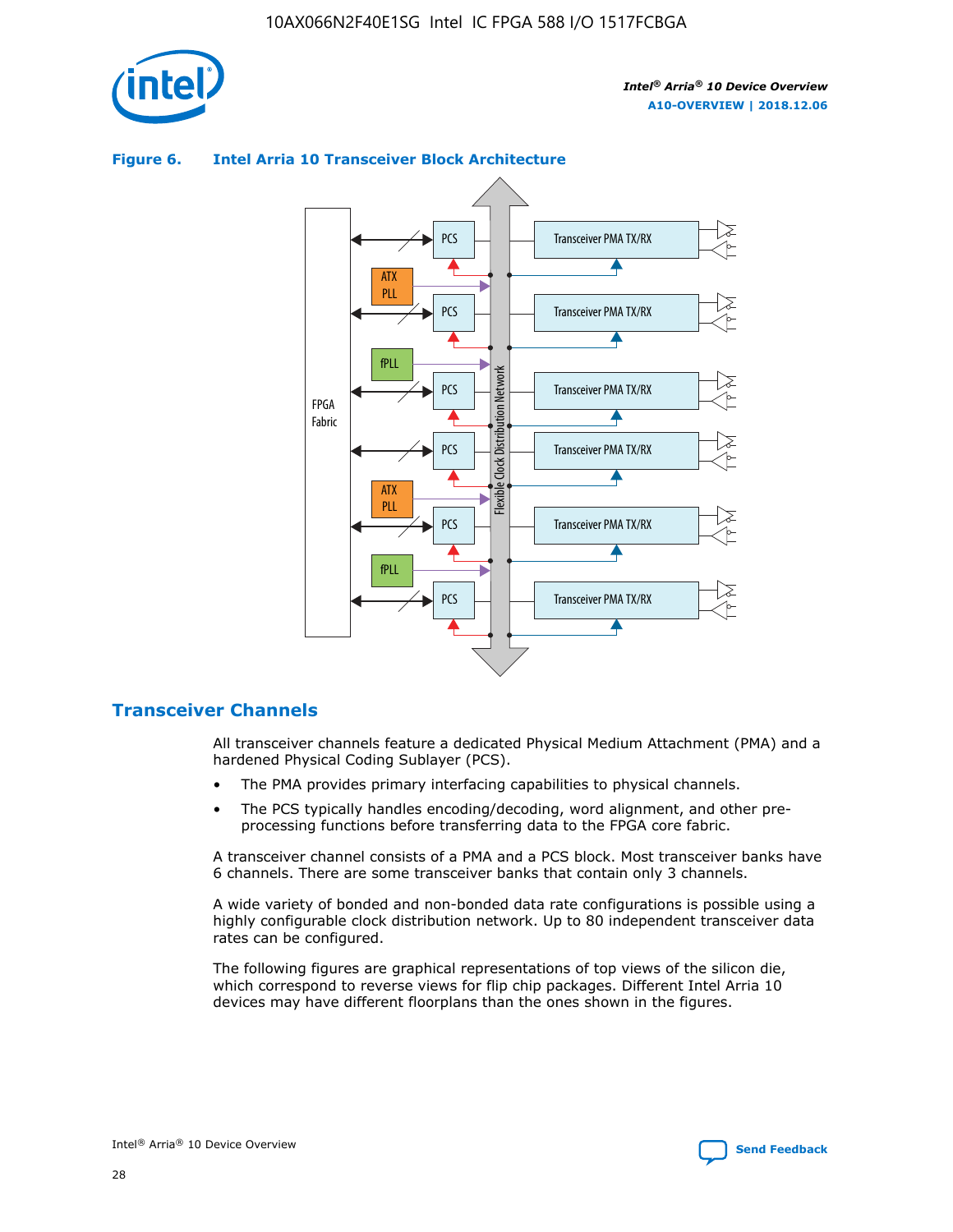

#### **Figure 7. Device Chip Overview for Intel Arria 10 GX and GT Devices**



M20K Internal Memory Blocks Core Logic Fabric Transceiver Channels Hard IP Per Transceiver: Standard PCS and Enhanced PCS Hard IPs PCI Express Gen3 Hard IP Fractional PLLs M20K Internal Memory Blocks PCI Express Gen3 Hard IP Variable Precision DSP Blocks I/O PLLs Hard Memory Controllers, General-Purpose I/O Cells, LVDS Hard Processor Subsystem, Dual-Core ARM Cortex A9 M20K Internal Memory Blocks Variable Precision DSP Blocks M20K Internal Memory Blocks Core Logic Fabric I/O PLLs Hard Memory Controllers, General-Purpose I/O Cells, LVDS M20K Internal Memory Blocks Variable Precision DSP Blocks M20K Internal Memory Blocks Transceiver Channels Hard IP Per Transceiver: Standard PCS and Enhanced PCS Hard IPs PCI Express Gen3 Hard IP Fractional PLLs PCI Express Gen3 Hard IP Hard PCS Hard PCS Hard PCS Hard PCS Hard PCS Hard PCS Hard PCS Hard PCS Hard PCS Transceiver PMA Transceiver PMA Transceiver PMA Transceiver PMA Transceiver PMA Transceiver PMA Transceiver PMA Unused transceiver chann can be used as additional transceiver transmit PLLs Transceiver PMA Transceiver PMA Transceiver Clock Networks ATX (LC) **Transmit** PLL fPLL ATX (LC) Transmi PLL fPLL ATX (LC) **Transmit** PLL

## **PMA Features**

Intel Arria 10 transceivers provide exceptional signal integrity at data rates up to 25.8 Gbps. Clocking options include ultra-low jitter ATX PLLs (LC tank based), clock multiplier unit (CMU) PLLs, and fractional PLLs.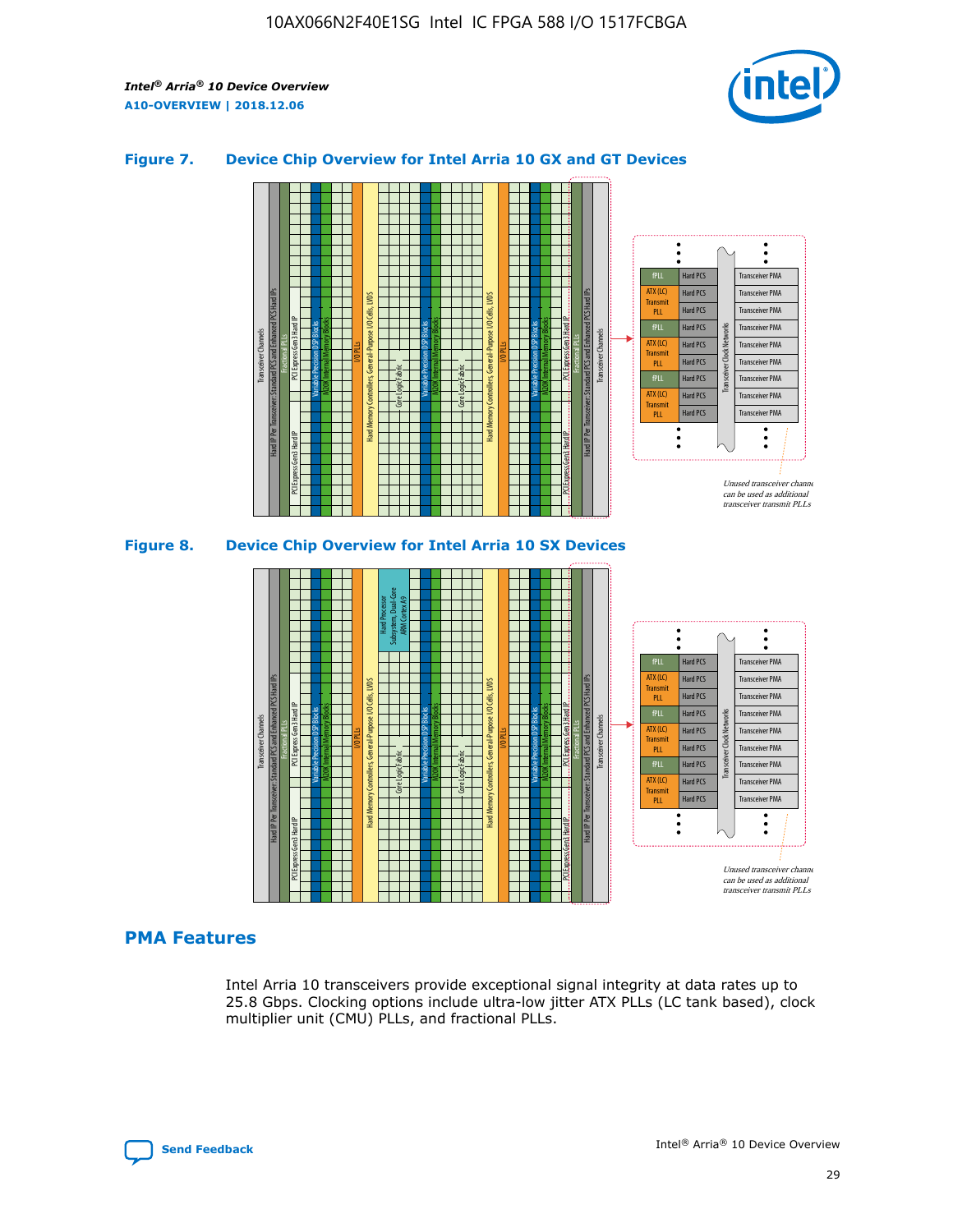

Each transceiver channel contains a channel PLL that can be used as the CMU PLL or clock data recovery (CDR) PLL. In CDR mode, the channel PLL recovers the receiver clock and data in the transceiver channel. Up to 80 independent data rates can be configured on a single Intel Arria 10 device.

## **Table 23. PMA Features of the Transceivers in Intel Arria 10 Devices**

| <b>Feature</b>                                             | <b>Capability</b>                                                                                                                                                                                                             |
|------------------------------------------------------------|-------------------------------------------------------------------------------------------------------------------------------------------------------------------------------------------------------------------------------|
| Chip-to-Chip Data Rates                                    | 1 Gbps to 17.4 Gbps (Intel Arria 10 GX devices)<br>1 Gbps to 25.8 Gbps (Intel Arria 10 GT devices)                                                                                                                            |
| <b>Backplane Support</b>                                   | Drive backplanes at data rates up to 12.5 Gbps                                                                                                                                                                                |
| Optical Module Support                                     | SFP+/SFP, XFP, CXP, QSFP/QSFP28, CFP/CFP2/CFP4                                                                                                                                                                                |
| Cable Driving Support                                      | SFP+ Direct Attach, PCI Express over cable, eSATA                                                                                                                                                                             |
| Transmit Pre-Emphasis                                      | 4-tap transmit pre-emphasis and de-emphasis to compensate for system channel loss                                                                                                                                             |
| Continuous Time Linear<br>Equalizer (CTLE)                 | Dual mode, high-gain, and high-data rate, linear receive equalization to compensate for<br>system channel loss                                                                                                                |
| Decision Feedback Equalizer<br>(DFE)                       | 7-fixed and 4-floating tap DFE to equalize backplane channel loss in the presence of<br>crosstalk and noisy environments                                                                                                      |
| Variable Gain Amplifier                                    | Optimizes the signal amplitude prior to the CDR sampling and operates in fixed and<br>adaptive modes                                                                                                                          |
| Altera Digital Adaptive<br>Parametric Tuning (ADAPT)       | Fully digital adaptation engine to automatically adjust all link equalization parameters-<br>including CTLE, DFE, and variable gain amplifier blocks—that provide optimal link margin<br>without intervention from user logic |
| Precision Signal Integrity<br>Calibration Engine (PreSICE) | Hardened calibration controller to quickly calibrate all transceiver control parameters on<br>power-up, which provides the optimal signal integrity and jitter performance                                                    |
| Advanced Transmit (ATX)<br><b>PLL</b>                      | Low jitter ATX (LC tank based) PLLs with continuous tuning range to cover a wide range of<br>standard and proprietary protocols                                                                                               |
| <b>Fractional PLLs</b>                                     | On-chip fractional frequency synthesizers to replace on-board crystal oscillators and reduce<br>system cost                                                                                                                   |
| Digitally Assisted Analog<br><b>CDR</b>                    | Superior jitter tolerance with fast lock time                                                                                                                                                                                 |
| Dynamic Partial<br>Reconfiguration                         | Allows independent control of the Avalon memory-mapped interface of each transceiver<br>channel for the highest transceiver flexibility                                                                                       |
| Multiple PCS-PMA and PCS-<br>PLD interface widths          | 8-, 10-, 16-, 20-, 32-, 40-, or 64-bit interface widths for flexibility of deserialization width,<br>encoding, and reduced latency                                                                                            |

# **PCS Features**

This table summarizes the Intel Arria 10 transceiver PCS features. You can use the transceiver PCS to support a wide range of protocols ranging from 1 Gbps to 25.8 Gbps.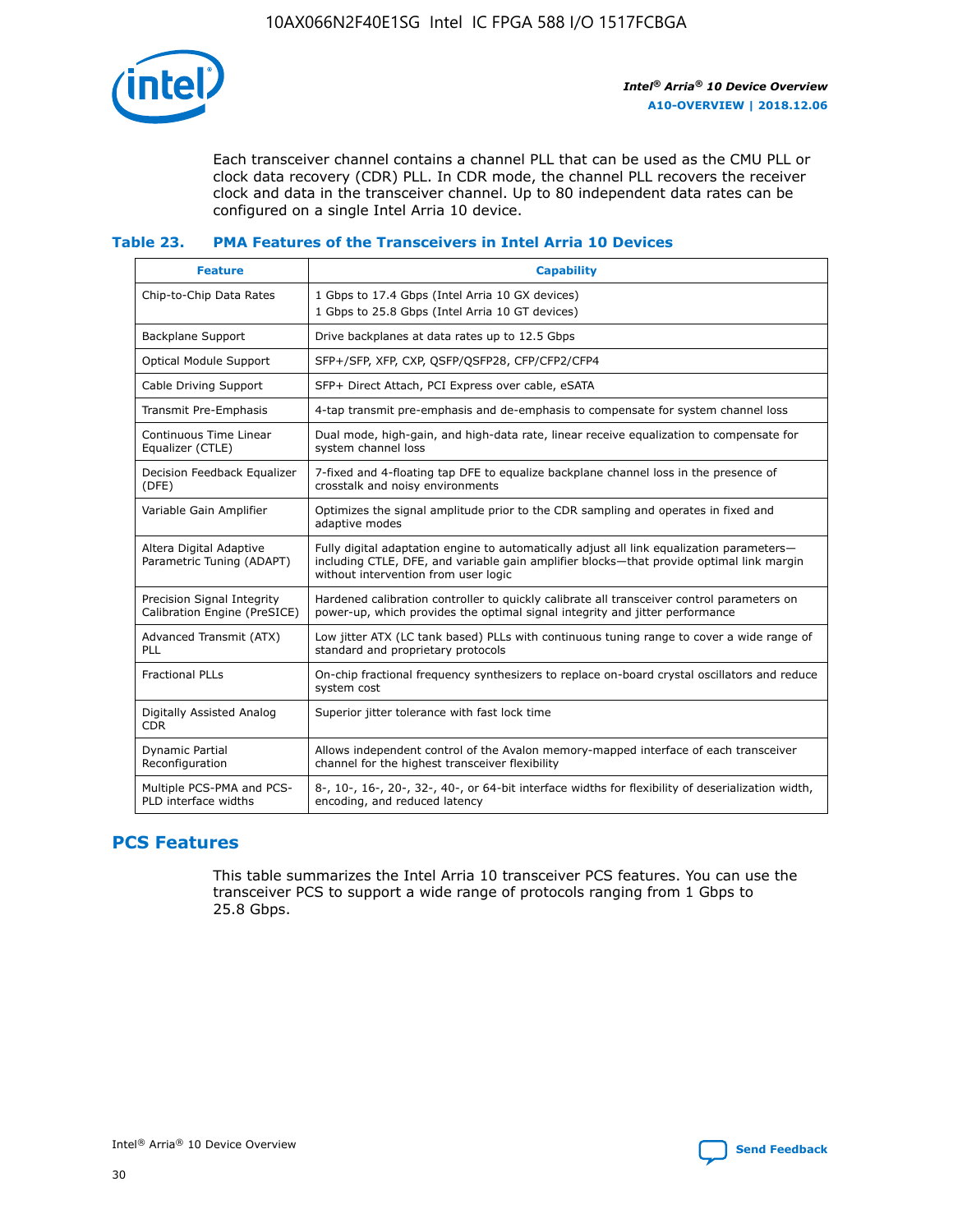

| <b>PCS</b>    | <b>Description</b>                                                                                                                                                                                                                                                                                                                                                                                             |
|---------------|----------------------------------------------------------------------------------------------------------------------------------------------------------------------------------------------------------------------------------------------------------------------------------------------------------------------------------------------------------------------------------------------------------------|
| Standard PCS  | Operates at a data rate up to 12 Gbps<br>Supports protocols such as PCI-Express, CPRI 4.2+, GigE, IEEE 1588 in Hard PCS<br>Implements other protocols using Basic/Custom (Standard PCS) transceiver<br>configuration rules.                                                                                                                                                                                    |
| Enhanced PCS  | Performs functions common to most serial data industry standards, such as word<br>alignment, encoding/decoding, and framing, before data is sent or received off-chip<br>through the PMA<br>• Handles data transfer to and from the FPGA fabric<br>Handles data transfer internally to and from the PMA<br>Provides frequency compensation<br>Performs channel bonding for multi-channel low skew applications |
| PCIe Gen3 PCS | Supports the seamless switching of Data and Clock between the Gen1, Gen2, and Gen3<br>data rates<br>Provides support for PIPE 3.0 features<br>Supports the PIPE interface with the Hard IP enabled, as well as with the Hard IP<br>bypassed                                                                                                                                                                    |

#### **Related Information**

- PCIe Gen1, Gen2, and Gen3 Hard IP on page 26
- Interlaken Support on page 26
- 10 Gbps Ethernet Support on page 26

# **PCS Protocol Support**

This table lists some of the protocols supported by the Intel Arria 10 transceiver PCS. For more information about the blocks in the transmitter and receiver data paths, refer to the related information.

| <b>Protocol</b>                                 | <b>Data Rate</b><br>(Gbps) | <b>Transceiver IP</b>       | <b>PCS Support</b>                      |
|-------------------------------------------------|----------------------------|-----------------------------|-----------------------------------------|
| PCIe Gen3 x1, x2, x4, x8                        | 8.0                        | Native PHY (PIPE)           | Standard PCS and PCIe<br>Gen3 PCS       |
| PCIe Gen2 x1, x2, x4, x8                        | 5.0                        | Native PHY (PIPE)           | <b>Standard PCS</b>                     |
| PCIe Gen1 x1, x2, x4, x8                        | 2.5                        | Native PHY (PIPE)           | Standard PCS                            |
| 1000BASE-X Gigabit Ethernet                     | 1.25                       | Native PHY                  | <b>Standard PCS</b>                     |
| 1000BASE-X Gigabit Ethernet with<br>IEEE 1588v2 | 1.25                       | Native PHY                  | Standard PCS                            |
| 10GBASE-R                                       | 10.3125                    | Native PHY                  | <b>Enhanced PCS</b>                     |
| 10GBASE-R with IEEE 1588v2                      | 10.3125                    | Native PHY                  | <b>Enhanced PCS</b>                     |
| 10GBASE-R with KR FEC                           | 10.3125                    | Native PHY                  | <b>Enhanced PCS</b>                     |
| 10GBASE-KR and 1000BASE-X                       | 10.3125                    | 1G/10GbE and 10GBASE-KR PHY | Standard PCS and<br><b>Enhanced PCS</b> |
| Interlaken (CEI-6G/11G)                         | 3.125 to 17.4              | Native PHY                  | <b>Enhanced PCS</b>                     |
| SFI-S/SFI-5.2                                   | 11.2                       | Native PHY                  | <b>Enhanced PCS</b>                     |
| $10G$ SDI                                       | 10.692                     | Native PHY                  | <b>Enhanced PCS</b>                     |
|                                                 |                            |                             | continued                               |

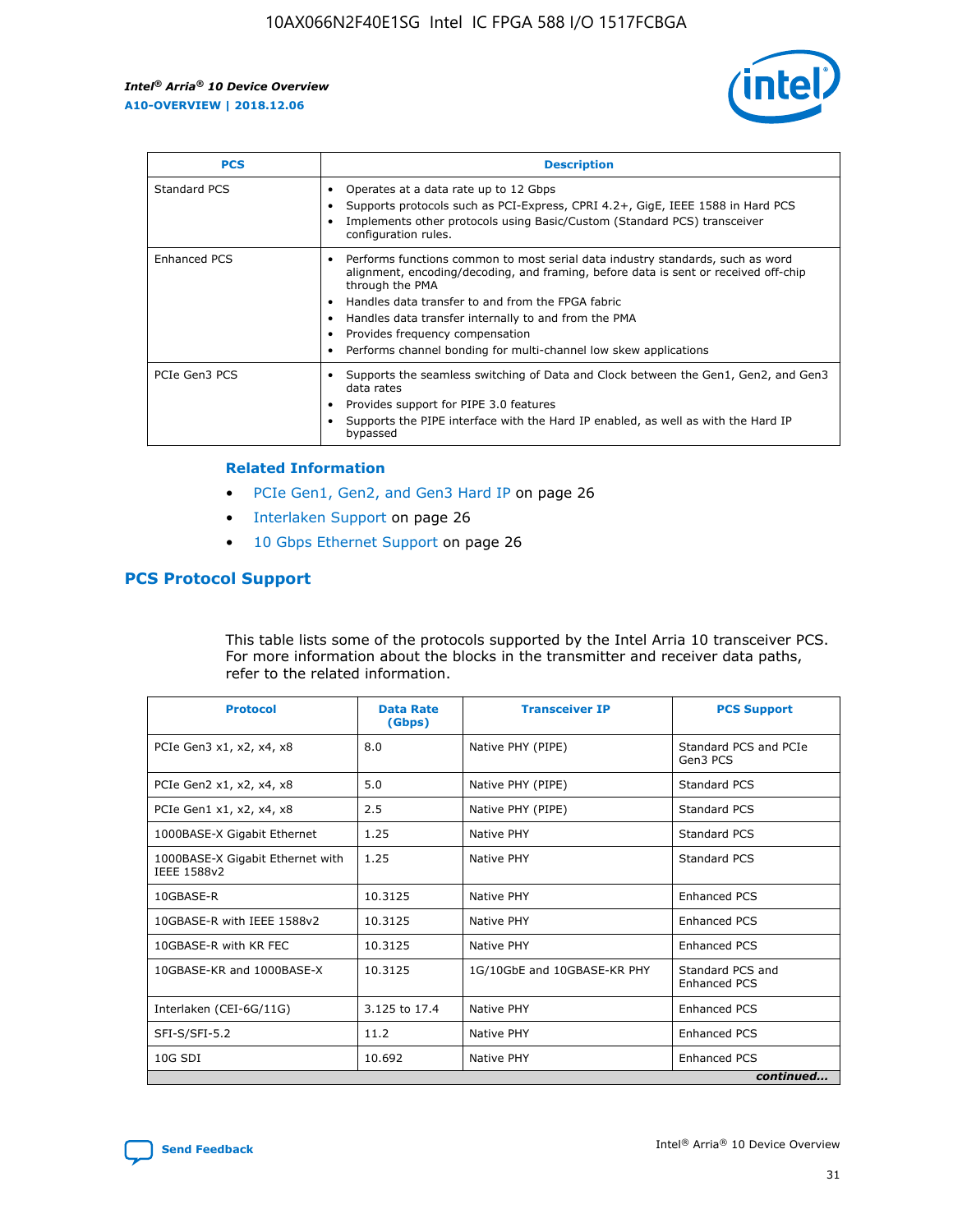

| <b>Protocol</b>      | <b>Data Rate</b><br>(Gbps) | <b>Transceiver IP</b> | <b>PCS Support</b> |
|----------------------|----------------------------|-----------------------|--------------------|
| CPRI 6.0 (64B/66B)   | 0.6144 to<br>10.1376       | Native PHY            | Enhanced PCS       |
| CPRI 4.2 (8B/10B)    | 0.6144 to<br>9.8304        | Native PHY            | Standard PCS       |
| OBSAI RP3 v4.2       | 0.6144 to 6.144            | Native PHY            | Standard PCS       |
| SD-SDI/HD-SDI/3G-SDI | $0.143(12)$ to<br>2.97     | Native PHY            | Standard PCS       |

## **Related Information**

#### [Intel Arria 10 Transceiver PHY User Guide](https://www.intel.com/content/www/us/en/programmable/documentation/nik1398707230472.html#nik1398707091164)

Provides more information about the supported transceiver protocols and PHY IP, the PMA architecture, and the standard, enhanced, and PCIe Gen3 PCS architecture.

# **SoC with Hard Processor System**

Each SoC device combines an FPGA fabric and a hard processor system (HPS) in a single device. This combination delivers the flexibility of programmable logic with the power and cost savings of hard IP in these ways:

- Reduces board space, system power, and bill of materials cost by eliminating a discrete embedded processor
- Allows you to differentiate the end product in both hardware and software, and to support virtually any interface standard
- Extends the product life and revenue through in-field hardware and software updates

 $(12)$  The 0.143 Gbps data rate is supported using oversampling of user logic that you must implement in the FPGA fabric.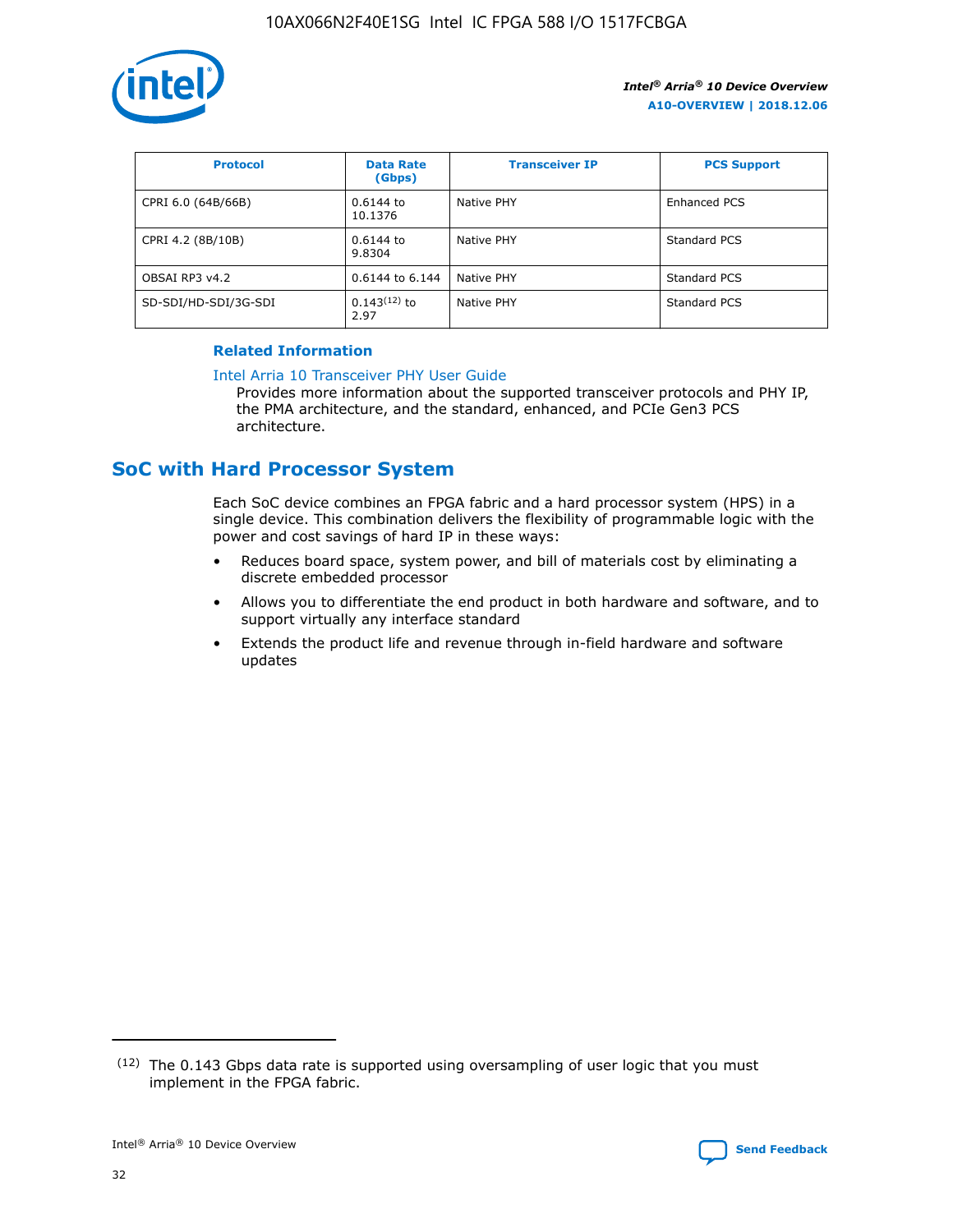

#### **Figure 9. HPS Block Diagram**

This figure shows a block diagram of the HPS with the dual ARM Cortex-A9 MPCore processor.



# **Key Advantages of 20-nm HPS**

The 20-nm HPS strikes a balance between enabling maximum software compatibility with 28-nm SoCs while still improving upon the 28-nm HPS architecture. These improvements address the requirements of the next generation target markets such as wireless and wireline communications, compute and storage equipment, broadcast and military in terms of performance, memory bandwidth, connectivity via backplane and security.

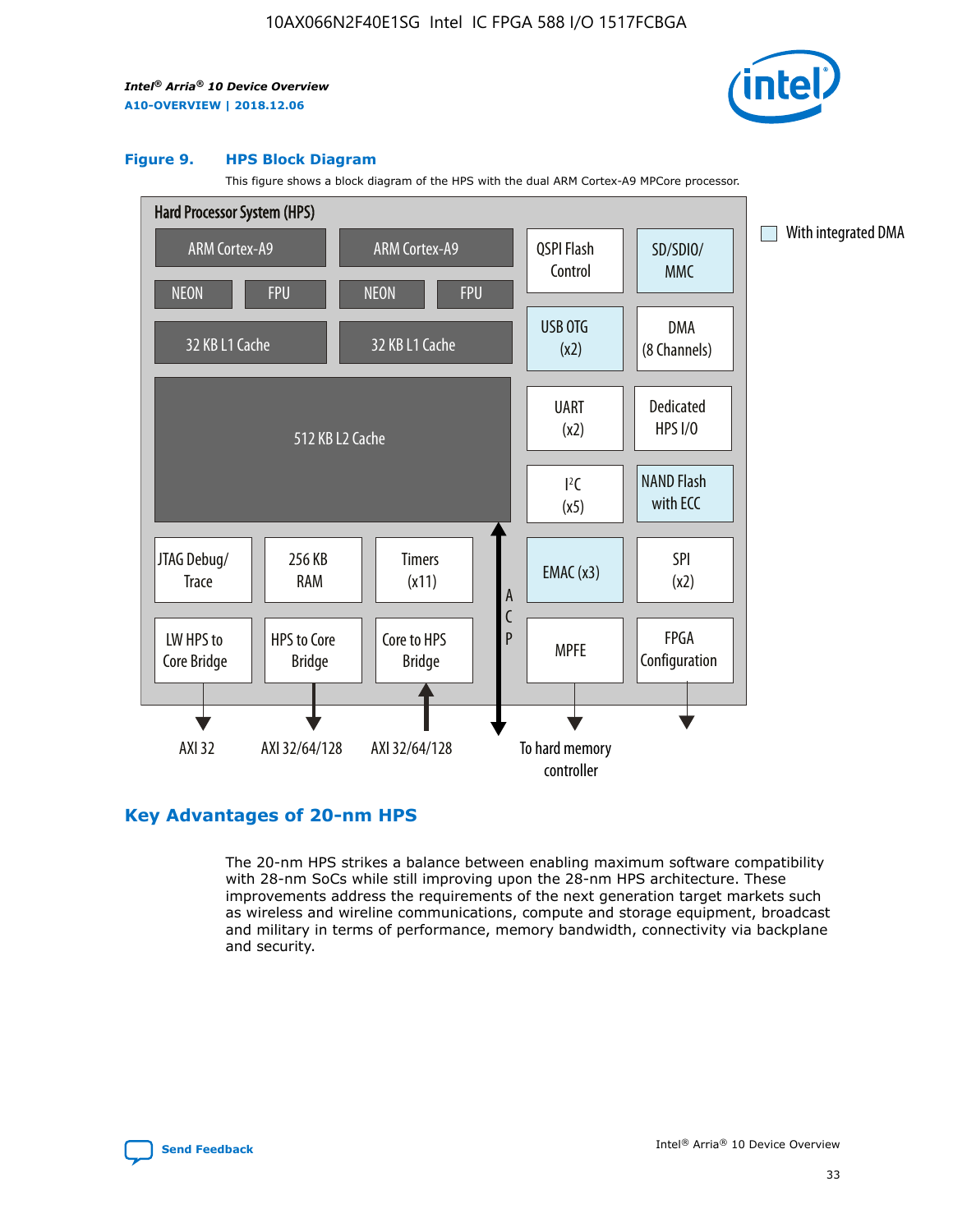

## **Table 24. Improvements in 20 nm HPS**

This table lists the key improvements of the 20 nm HPS compared to the 28 nm HPS.

| Advantages/<br><b>Improvements</b>                          | <b>Description</b>                                                                                                                                                                                                                                                                                                                                                                                                                                                                                                                                                                                                                                                                                                                                                                                                                                                                                                                   |
|-------------------------------------------------------------|--------------------------------------------------------------------------------------------------------------------------------------------------------------------------------------------------------------------------------------------------------------------------------------------------------------------------------------------------------------------------------------------------------------------------------------------------------------------------------------------------------------------------------------------------------------------------------------------------------------------------------------------------------------------------------------------------------------------------------------------------------------------------------------------------------------------------------------------------------------------------------------------------------------------------------------|
| Increased performance and<br>overdrive capability           | While the nominal processor frequency is 1.2 GHz, the 20 nm HPS offers an "overdrive"<br>feature which enables a higher processor operating frequency. This requires a higher supply<br>voltage value that is unique to the HPS and may require a separate requlator.                                                                                                                                                                                                                                                                                                                                                                                                                                                                                                                                                                                                                                                                |
| Increased processor memory<br>bandwidth and DDR4<br>support | Up to 64-bit DDR4 memory at 2,400 Mbps support is available for the processor. The hard<br>memory controller for the HPS comprises a multi-port front end that manages connections<br>to a single port memory controller. The multi-port front end allows logic core and the HPS<br>to share ports and thereby the available bandwidth of the memory controller.                                                                                                                                                                                                                                                                                                                                                                                                                                                                                                                                                                     |
| Flexible I/O sharing                                        | An advanced I/O pin muxing scheme allows improved sharing of I/O between the HPS and<br>the core logic. The following types of I/O are available for SoC:<br>17 dedicated I/Os-physically located inside the HPS block and are not accessible to<br>logic within the core. The 17 dedicated I/Os are used for HPS clock, resets, and<br>interfacing with boot devices, QSPI, and SD/MMC.<br>48 direct shared I/O-located closest to the HPS block and are ideal for high speed HPS<br>peripherals such as EMAC, USB, and others. There is one bank of 48 I/Os that supports<br>direct sharing where the 48 I/Os can be shared 12 I/Os at a time.<br>Standard (shared) I/O-all standard I/Os can be shared by the HPS peripherals and any<br>$\bullet$<br>logic within the core. For designs where more than 48 I/Os are required to fully use all<br>the peripherals in the HPS, these I/Os can be connected through the core logic. |
| <b>EMAC</b> core                                            | Three EMAC cores are available in the HPS. The EMAC cores enable an application to<br>support two redundant Ethernet connections; for example, backplane, or two EMAC cores<br>for managing IEEE 1588 time stamp information while allowing a third EMAC core for debug<br>and configuration. All three EMACs can potentially share the same time stamps, simplifying<br>the 1588 time stamping implementation. A new serial time stamp interface allows core<br>logic to access and read the time stamp values. The integrated EMAC controllers can be<br>connected to external Ethernet PHY through the provided MDIO or I <sup>2</sup> C interface.                                                                                                                                                                                                                                                                               |
| On-chip memory                                              | The on-chip memory is updated to 256 KB support and can support larger data sets and<br>real time algorithms.                                                                                                                                                                                                                                                                                                                                                                                                                                                                                                                                                                                                                                                                                                                                                                                                                        |
| <b>ECC</b> enhancements                                     | Improvements in L2 Cache ECC management allow identification of errors down to the<br>address level. ECC enhancements also enable improved error injection and status reporting<br>via the introduction of new memory mapped access to syndrome and data signals.                                                                                                                                                                                                                                                                                                                                                                                                                                                                                                                                                                                                                                                                    |
| HPS to FPGA Interconnect<br><b>Backbone</b>                 | Although the HPS and the Logic Core can operate independently, they are tightly coupled<br>via a high-bandwidth system interconnect built from high-performance ARM AMBA AXI bus<br>bridges. IP bus masters in the FPGA fabric have access to HPS bus slaves via the FPGA-to-<br>HPS interconnect. Similarly, HPS bus masters have access to bus slaves in the core fabric<br>via the HPS-to-FPGA bridge. Both bridges are AMBA AXI-3 compliant and support<br>simultaneous read and write transactions. Up to three masters within the core fabric can<br>share the HPS SDRAM controller with the processor. Additionally, the processor can be used<br>to configure the core fabric under program control via a dedicated 32-bit configuration port.                                                                                                                                                                               |
| FPGA configuration and HPS<br>booting                       | The FPGA fabric and HPS in the SoCs are powered independently. You can reduce the clock<br>frequencies or gate the clocks to reduce dynamic power.<br>You can configure the FPGA fabric and boot the HPS independently, in any order, providing<br>you with more design flexibility.                                                                                                                                                                                                                                                                                                                                                                                                                                                                                                                                                                                                                                                 |
| Security                                                    | New security features have been introduced for anti-tamper management, secure boot,<br>encryption (AES), and authentication (SHA).                                                                                                                                                                                                                                                                                                                                                                                                                                                                                                                                                                                                                                                                                                                                                                                                   |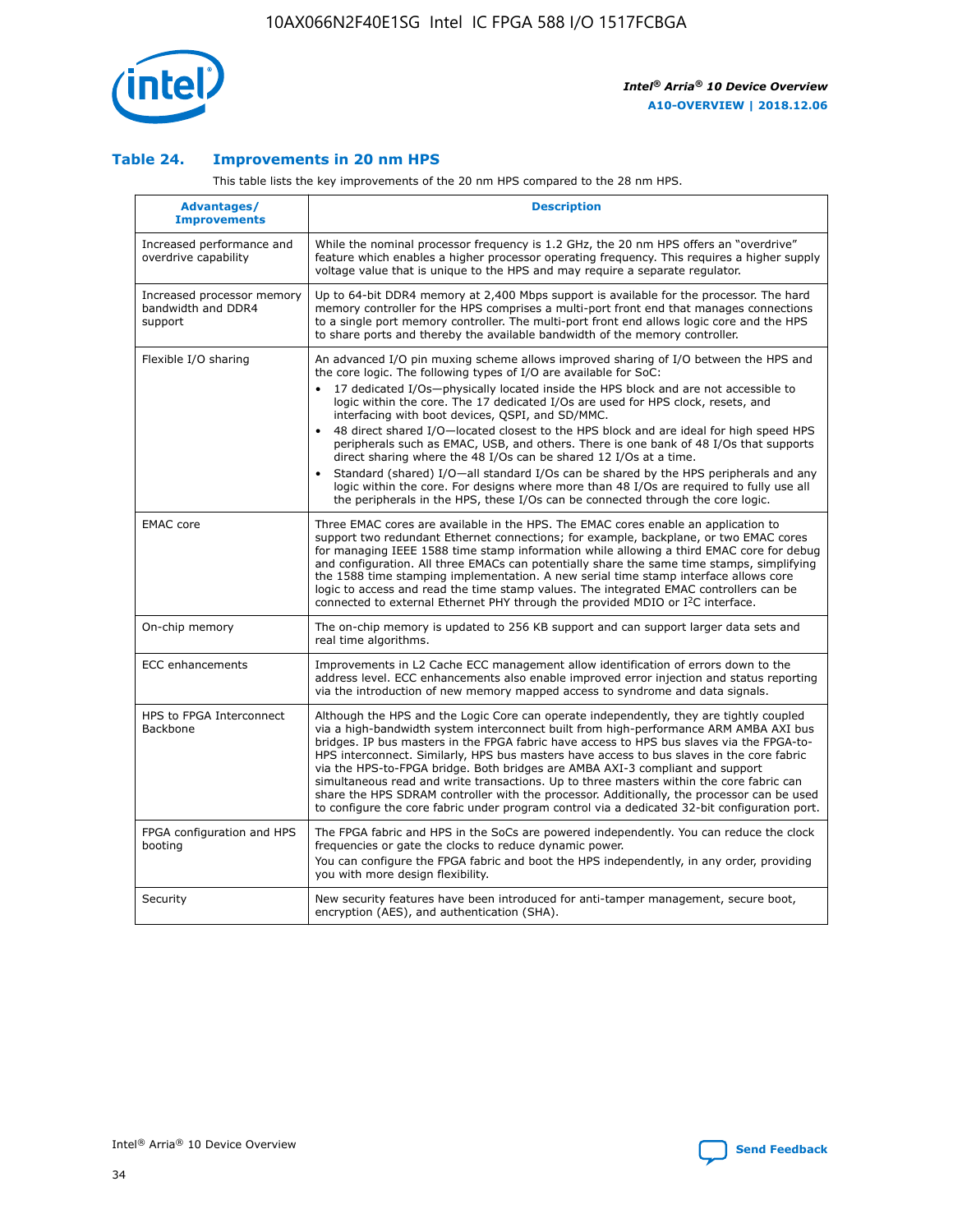

# **Features of the HPS**

The HPS has the following features:

- 1.2-GHz, dual-core ARM Cortex-A9 MPCore processor with up to 1.5-GHz via overdrive
	- ARMv7-A architecture that runs 32-bit ARM instructions, 16-bit and 32-bit Thumb instructions, and 8-bit Java byte codes in Jazelle style
	- Superscalar, variable length, out-of-order pipeline with dynamic branch prediction
	- Instruction Efficiency 2.5 MIPS/MHz, which provides total performance of 7500 MIPS at 1.5 GHz
- Each processor core includes:
	- 32 KB of L1 instruction cache, 32 KB of L1 data cache
	- Single- and double-precision floating-point unit and NEON media engine
	- CoreSight debug and trace technology
	- Snoop Control Unit (SCU) and Acceleration Coherency Port (ACP)
- 512 KB of shared L2 cache
- 256 KB of scratch RAM
- Hard memory controller with support for DDR3, DDR4 and optional error correction code (ECC) support
- Multiport Front End (MPFE) Scheduler interface to the hard memory controller
- 8-channel direct memory access (DMA) controller
- QSPI flash controller with SIO, DIO, QIO SPI Flash support
- NAND flash controller (ONFI 1.0 or later) with DMA and ECC support, updated to support 8 and 16-bit Flash devices and new command DMA to offload CPU for fast power down recovery
- Updated SD/SDIO/MMC controller to eMMC 4.5 with DMA with CE-ATA digital command support
- 3 10/100/1000 Ethernet media access control (MAC) with DMA
- 2 USB On-the-Go (OTG) controllers with DMA
- $\bullet$  5 I<sup>2</sup>C controllers (3 can be used by EMAC for MIO to external PHY)
- 2 UART 16550 Compatible controllers
- 4 serial peripheral interfaces (SPI) (2 Master, 2 Slaves)
- 62 programmable general-purpose I/Os, which includes 48 direct share I/Os that allows the HPS peripherals to connect directly to the FPGA I/Os
- 7 general-purpose timers
- 4 watchdog timers
- Anti-tamper, Secure Boot, Encryption (AES) and Authentication (SHA)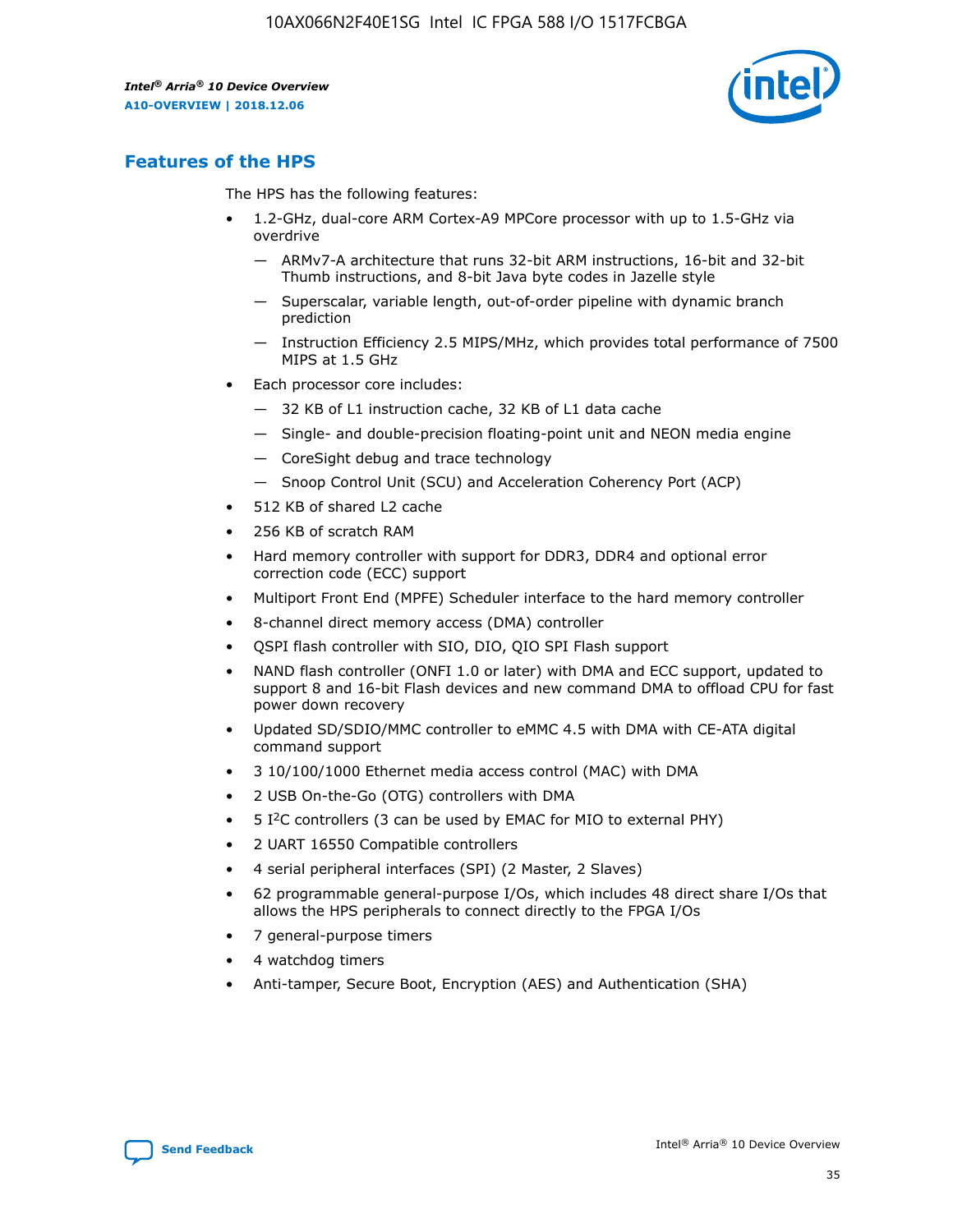

## **System Peripherals and Debug Access Port**

Each Ethernet MAC, USB OTG, NAND flash controller, and SD/MMC controller module has an integrated DMA controller. For modules without an integrated DMA controller, an additional DMA controller module provides up to eight channels of high-bandwidth data transfers. Peripherals that communicate off-chip are multiplexed with other peripherals at the HPS pin level. This allows you to choose which peripherals interface with other devices on your PCB.

The debug access port provides interfaces to industry standard JTAG debug probes and supports ARM CoreSight debug and core traces to facilitate software development.

## **HPS–FPGA AXI Bridges**

The HPS–FPGA bridges, which support the Advanced Microcontroller Bus Architecture (AMBA) Advanced eXtensible Interface (AXI™) specifications, consist of the following bridges:

- FPGA-to-HPS AMBA AXI bridge—a high-performance bus supporting 32, 64, and 128 bit data widths that allows the FPGA fabric to issue transactions to slaves in the HPS.
- HPS-to-FPGA Avalon/AMBA AXI bridge—a high-performance bus supporting 32, 64, and 128 bit data widths that allows the HPS to issue transactions to slaves in the FPGA fabric.
- Lightweight HPS-to-FPGA AXI bridge—a lower latency 32 bit width bus that allows the HPS to issue transactions to soft peripherals in the FPGA fabric. This bridge is primarily used for control and status register (CSR) accesses to peripherals in the FPGA fabric.

The HPS–FPGA AXI bridges allow masters in the FPGA fabric to communicate with slaves in the HPS logic, and vice versa. For example, the HPS-to-FPGA AXI bridge allows you to share memories instantiated in the FPGA fabric with one or both microprocessors in the HPS, while the FPGA-to-HPS AXI bridge allows logic in the FPGA fabric to access the memory and peripherals in the HPS.

Each HPS–FPGA bridge also provides asynchronous clock crossing for data transferred between the FPGA fabric and the HPS.

#### **HPS SDRAM Controller Subsystem**

The HPS SDRAM controller subsystem contains a multiport SDRAM controller and DDR PHY that are shared between the FPGA fabric (through the FPGA-to-HPS SDRAM interface), the level 2 (L2) cache, and the level 3 (L3) system interconnect. The FPGA-to-HPS SDRAM interface supports AMBA AXI and Avalon® Memory-Mapped (Avalon-MM) interface standards, and provides up to six individual ports for access by masters implemented in the FPGA fabric.

The HPS SDRAM controller supports up to 3 masters (command ports), 3x 64-bit read data ports and 3x 64-bit write data ports.

To maximize memory performance, the SDRAM controller subsystem supports command and data reordering, deficit round-robin arbitration with aging, and high-priority bypass features.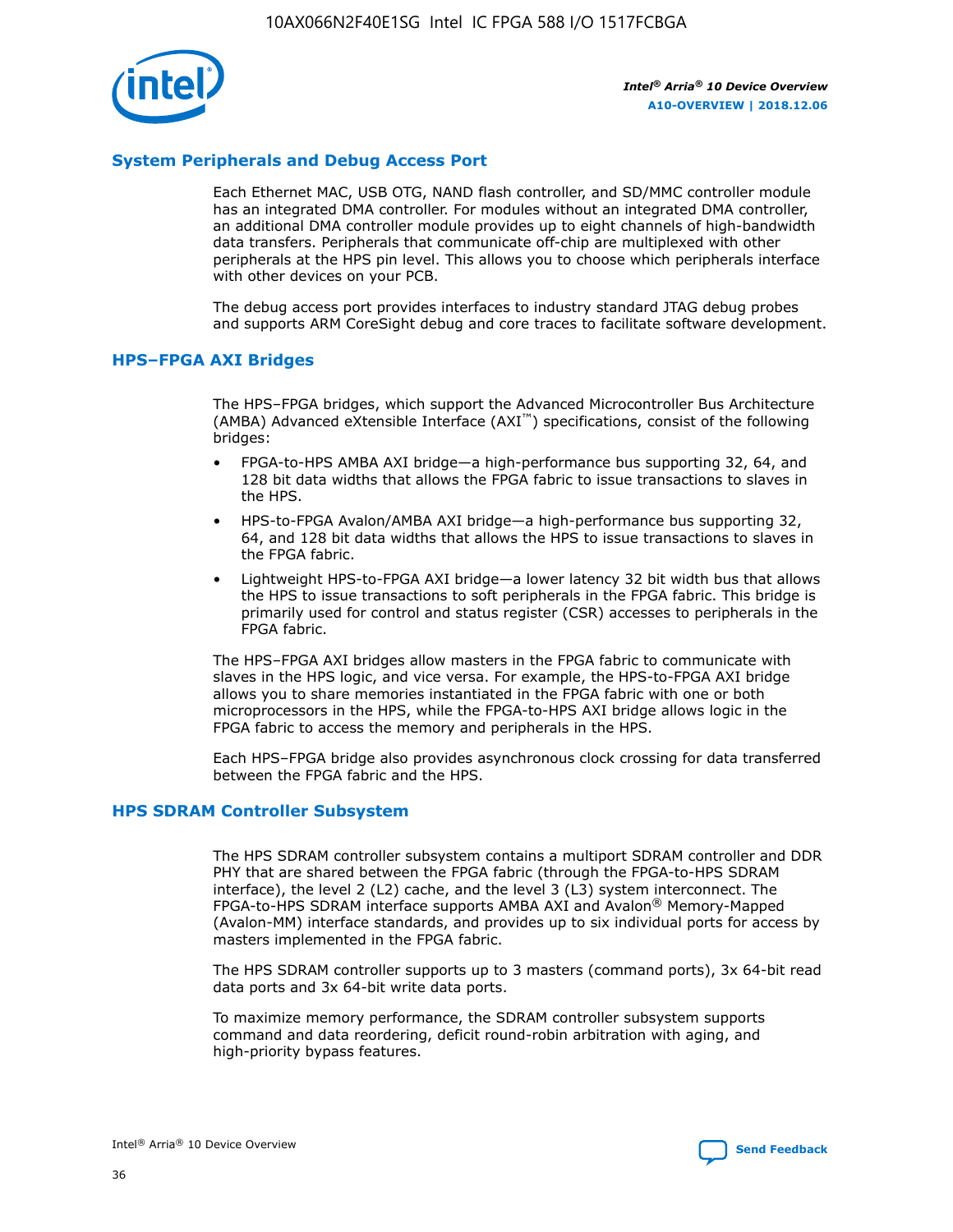

# **FPGA Configuration and HPS Booting**

The FPGA fabric and HPS in the SoC FPGA must be powered at the same time. You can reduce the clock frequencies or gate the clocks to reduce dynamic power.

Once powered, the FPGA fabric and HPS can be configured independently thus providing you with more design flexibility:

- You can boot the HPS independently. After the HPS is running, the HPS can fully or partially reconfigure the FPGA fabric at any time under software control. The HPS can also configure other FPGAs on the board through the FPGA configuration controller.
- Configure the FPGA fabric first, and then boot the HPS from memory accessible to the FPGA fabric.

## **Hardware and Software Development**

For hardware development, you can configure the HPS and connect your soft logic in the FPGA fabric to the HPS interfaces using the Platform Designer system integration tool in the Intel Quartus Prime software.

For software development, the ARM-based SoC FPGA devices inherit the rich software development ecosystem available for the ARM Cortex-A9 MPCore processor. The software development process for Intel SoC FPGAs follows the same steps as those for other SoC devices from other manufacturers. Support for Linux\*, VxWorks\*, and other operating systems are available for the SoC FPGAs. For more information on the operating systems support availability, contact the Intel FPGA sales team.

You can begin device-specific firmware and software development on the Intel SoC FPGA Virtual Target. The Virtual Target is a fast PC-based functional simulation of a target development system—a model of a complete development board. The Virtual Target enables the development of device-specific production software that can run unmodified on actual hardware.

# **Dynamic and Partial Reconfiguration**

The Intel Arria 10 devices support dynamic and partial reconfiguration. You can use dynamic and partial reconfiguration simultaneously to enable seamless reconfiguration of both the device core and transceivers.

# **Dynamic Reconfiguration**

You can reconfigure the PMA and PCS blocks while the device continues to operate. This feature allows you to change the data rates, protocol, and analog settings of a channel in a transceiver bank without affecting on-going data transfer in other transceiver banks. This feature is ideal for applications that require dynamic multiprotocol or multirate support.

# **Partial Reconfiguration**

Using partial reconfiguration, you can reconfigure some parts of the device while keeping the device in operation.

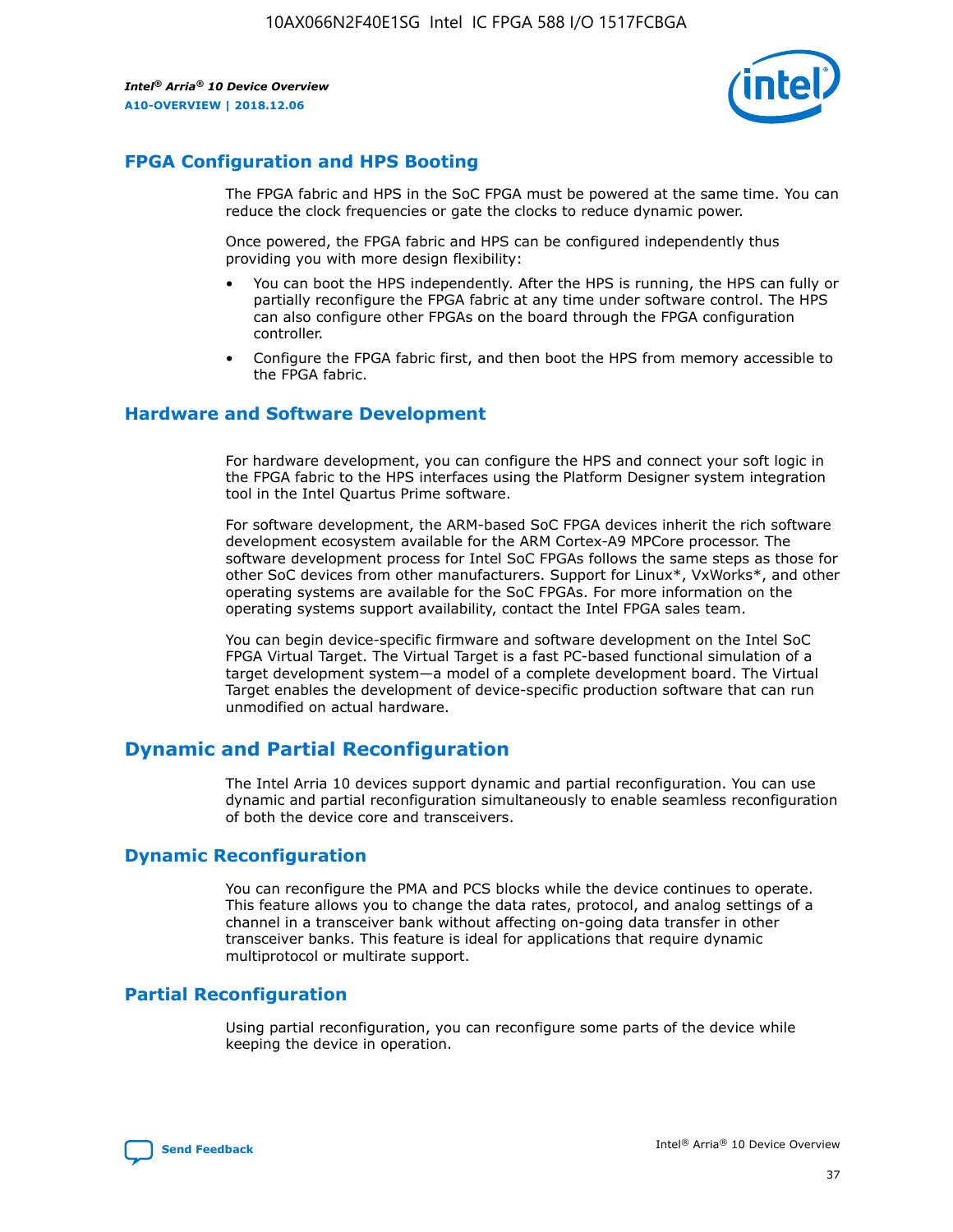

Instead of placing all device functions in the FPGA fabric, you can store some functions that do not run simultaneously in external memory and load them only when required. This capability increases the effective logic density of the device, and lowers cost and power consumption.

In the Intel solution, you do not have to worry about intricate device architecture to perform a partial reconfiguration. The partial reconfiguration capability is built into the Intel Quartus Prime design software, making such time-intensive task simple.

Intel Arria 10 devices support partial reconfiguration in the following configuration options:

- Using an internal host:
	- All supported configuration modes where the FPGA has access to external memory devices such as serial and parallel flash memory.
	- Configuration via Protocol [CvP (PCIe)]
- Using an external host—passive serial (PS), fast passive parallel (FPP) x8, FPP x16, and FPP x32 I/O interface.

# **Enhanced Configuration and Configuration via Protocol**

## **Table 25. Configuration Schemes and Features of Intel Arria 10 Devices**

Intel Arria 10 devices support 1.8 V programming voltage and several configuration schemes.

| <b>Scheme</b>                                                          | <b>Data</b><br><b>Width</b> | <b>Max Clock</b><br>Rate<br>(MHz) | <b>Max Data</b><br>Rate<br>(Mbps)<br>(13) | <b>Decompression</b> | <b>Design</b><br>Security <sup>(1</sup><br>4) | <b>Partial</b><br>Reconfiguration<br>(15) | <b>Remote</b><br><b>System</b><br><b>Update</b> |
|------------------------------------------------------------------------|-----------------------------|-----------------------------------|-------------------------------------------|----------------------|-----------------------------------------------|-------------------------------------------|-------------------------------------------------|
| <b>JTAG</b>                                                            | 1 bit                       | 33                                | 33                                        |                      |                                               | Yes <sup>(16)</sup>                       |                                                 |
| Active Serial (AS)<br>through the<br>EPCO-L<br>configuration<br>device | 1 bit,<br>4 bits            | 100                               | 400                                       | Yes                  | Yes                                           | $Y_{PS}(16)$                              | Yes                                             |
| Passive serial (PS)<br>through CPLD or<br>external<br>microcontroller  | 1 bit                       | 100                               | 100                                       | Yes                  | Yes                                           | Yes(16)                                   | Parallel<br>Flash<br>Loader<br>(PFL) IP<br>core |
|                                                                        |                             |                                   |                                           |                      |                                               |                                           | continued                                       |

<sup>(13)</sup> Enabling either compression or design security features affects the maximum data rate. Refer to the Intel Arria 10 Device Datasheet for more information.

<sup>(14)</sup> Encryption and compression cannot be used simultaneously.

 $(15)$  Partial reconfiguration is an advanced feature of the device family. If you are interested in using partial reconfiguration, contact Intel for support.

 $(16)$  Partial configuration can be performed only when it is configured as internal host.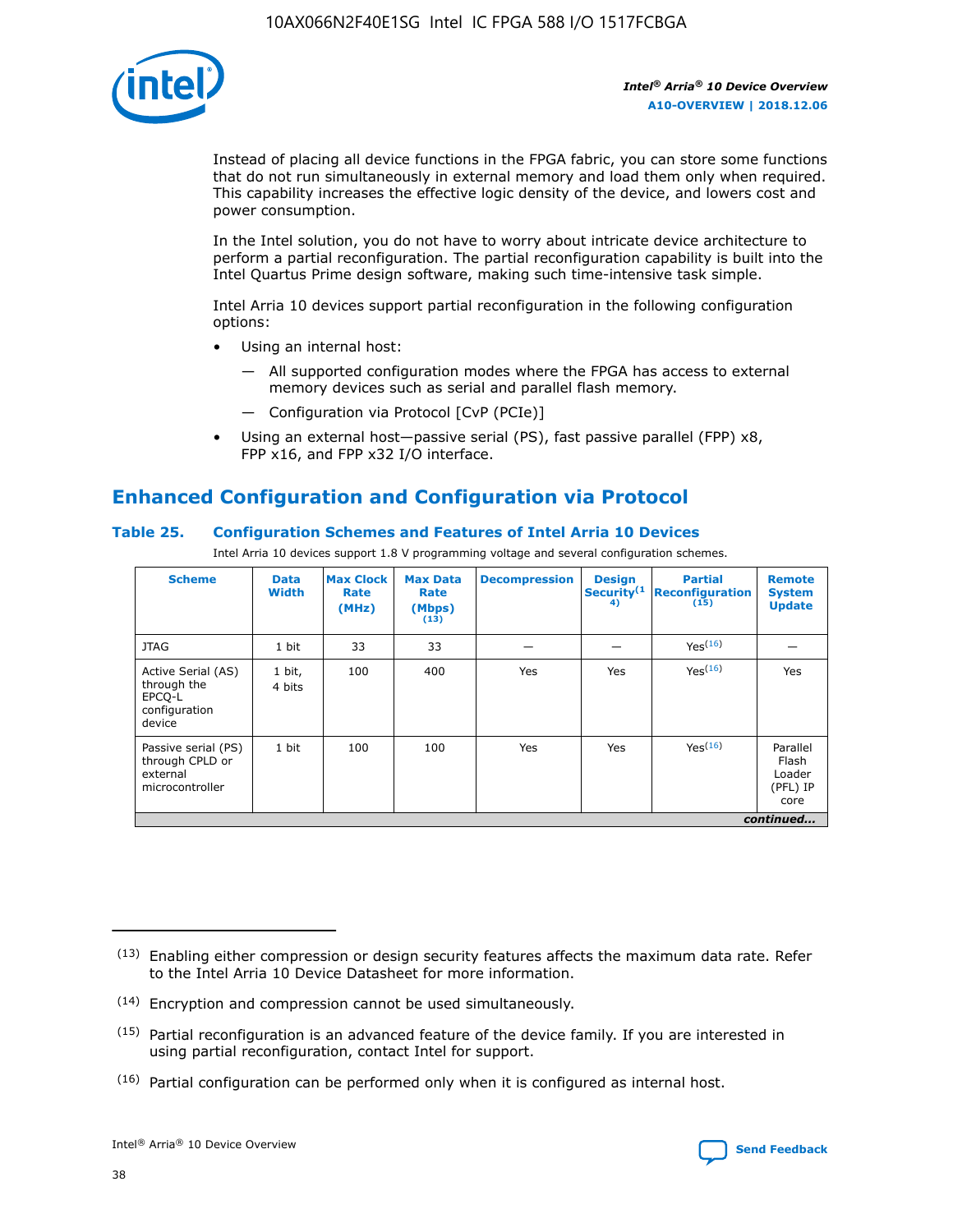

| <b>Scheme</b>                                    | <b>Data</b><br><b>Width</b> | <b>Max Clock</b><br>Rate<br>(MHz) | <b>Max Data</b><br>Rate<br>(Mbps)<br>(13) | <b>Decompression</b> | <b>Design</b><br>Security <sup>(1</sup><br>4) | <b>Partial</b><br><b>Reconfiguration</b><br>(15) | <b>Remote</b><br><b>System</b><br><b>Update</b> |
|--------------------------------------------------|-----------------------------|-----------------------------------|-------------------------------------------|----------------------|-----------------------------------------------|--------------------------------------------------|-------------------------------------------------|
| Fast passive                                     | 8 bits                      | 100                               | 3200                                      | Yes                  | Yes                                           | Yes(17)                                          | PFL IP                                          |
| parallel (FPP)<br>through CPLD or                | 16 bits                     |                                   |                                           | Yes                  | Yes                                           |                                                  | core                                            |
| external<br>microcontroller                      | 32 bits                     |                                   |                                           | Yes                  | Yes                                           |                                                  |                                                 |
| Configuration via                                | 16 bits                     | 100                               | 3200                                      | Yes                  | Yes                                           | Yes <sup>(17)</sup>                              |                                                 |
| <b>HPS</b>                                       | 32 bits                     |                                   |                                           | Yes                  | Yes                                           |                                                  |                                                 |
| Configuration via<br>Protocol [CvP<br>$(PCIe^*)$ | x1, x2,<br>x4, x8<br>lanes  |                                   | 8000                                      | Yes                  | Yes                                           | Yes <sup>(16)</sup>                              |                                                 |

You can configure Intel Arria 10 devices through PCIe using Configuration via Protocol (CvP). The Intel Arria 10 CvP implementation conforms to the PCIe 100 ms power-up-to-active time requirement.

#### **Related Information**

[Configuration via Protocol \(CvP\) Implementation in Intel FPGAs User Guide](https://www.intel.com/content/www/us/en/programmable/documentation/dsu1441819344145.html#dsu1442269728522) Provides more information about the CvP configuration scheme.

# **SEU Error Detection and Correction**

Intel Arria 10 devices offer robust and easy-to-use single-event upset (SEU) error detection and correction circuitry.

The detection and correction circuitry includes protection for Configuration RAM (CRAM) programming bits and user memories. The CRAM is protected by a continuously running CRC error detection circuit with integrated ECC that automatically corrects one or two errors and detects higher order multi-bit errors. When more than two errors occur, correction is available through reloading of the core programming file, providing a complete design refresh while the FPGA continues to operate.

The physical layout of the Intel Arria 10 CRAM array is optimized to make the majority of multi-bit upsets appear as independent single-bit or double-bit errors which are automatically corrected by the integrated CRAM ECC circuitry. In addition to the CRAM protection, the M20K memory blocks also include integrated ECC circuitry and are layout-optimized for error detection and correction. The MLAB does not have ECC.

<sup>(17)</sup> Supported at a maximum clock rate of 100 MHz.



 $(13)$  Enabling either compression or design security features affects the maximum data rate. Refer to the Intel Arria 10 Device Datasheet for more information.

<sup>(14)</sup> Encryption and compression cannot be used simultaneously.

 $(15)$  Partial reconfiguration is an advanced feature of the device family. If you are interested in using partial reconfiguration, contact Intel for support.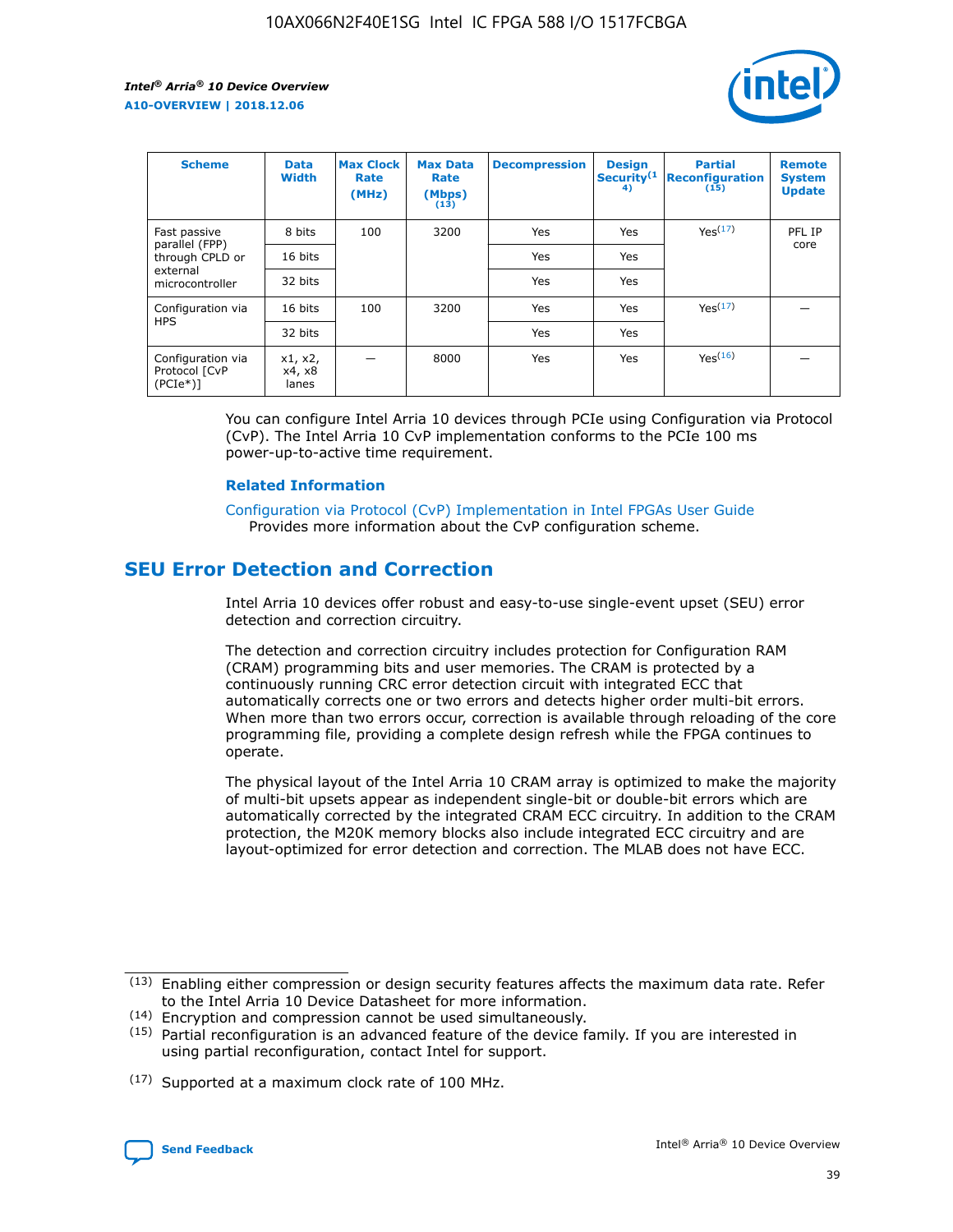

# **Power Management**

Intel Arria 10 devices leverage the advanced 20 nm process technology, a low 0.9 V core power supply, an enhanced core architecture, and several optional power reduction techniques to reduce total power consumption by as much as 40% compared to Arria V devices and as much as 60% compared to Stratix V devices.

The optional power reduction techniques in Intel Arria 10 devices include:

- **SmartVID**—a code is programmed into each device during manufacturing that allows a smart regulator to operate the device at lower core  $V_{CC}$  while maintaining performance
- **Programmable Power Technology**—non-critical timing paths are identified by the Intel Quartus Prime software and the logic in these paths is biased for low power instead of high performance
- **Low Static Power Options**—devices are available with either standard static power or low static power while maintaining performance

Furthermore, Intel Arria 10 devices feature Intel's industry-leading low power transceivers and include a number of hard IP blocks that not only reduce logic resources but also deliver substantial power savings compared to soft implementations. In general, hard IP blocks consume up to 90% less power than the equivalent soft logic implementations.

# **Incremental Compilation**

The Intel Quartus Prime software incremental compilation feature reduces compilation time and helps preserve performance to ease timing closure. The incremental compilation feature enables the partial reconfiguration flow for Intel Arria 10 devices.

Incremental compilation supports top-down, bottom-up, and team-based design flows. This feature facilitates modular, hierarchical, and team-based design flows where different designers compile their respective design sections in parallel. Furthermore, different designers or IP providers can develop and optimize different blocks of the design independently. These blocks can then be imported into the top level project.

# **Document Revision History for Intel Arria 10 Device Overview**

| <b>Document</b><br><b>Version</b> | <b>Changes</b>                                                                                                                                                                                                                                                              |
|-----------------------------------|-----------------------------------------------------------------------------------------------------------------------------------------------------------------------------------------------------------------------------------------------------------------------------|
| 2018.12.06                        | Added links to Intel Arria 10 device errata documents.<br>Removed automotive temperature option from the Intel Arria 10 GX devices.<br>Removed -3 fabric speed grade from the Intel Arria 10 GT devices.<br>Updated power options for the Intel Arria 10 GX and GT devices. |
| 2018.04.09                        | Updated the lowest $V_{CC}$ from 0.83 V to 0.82 V in the topic listing a summary of the device features.                                                                                                                                                                    |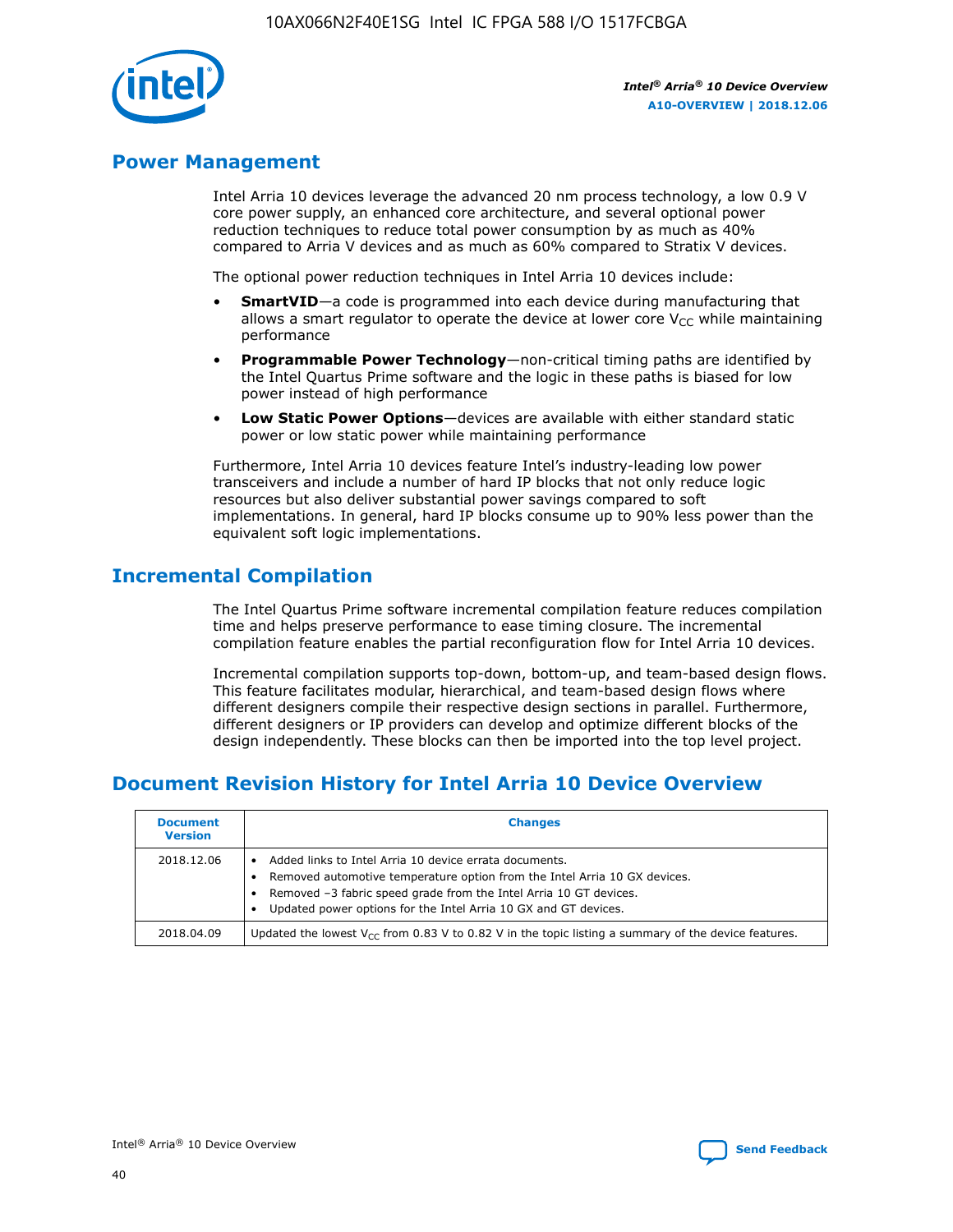

| <b>Date</b>    | <b>Version</b> | <b>Changes</b>                                                                                                                                                                                                                                                                                                                                                                                                                                                                                                                                                                                                                                                                                                                                                                                                                                                                                                                                               |
|----------------|----------------|--------------------------------------------------------------------------------------------------------------------------------------------------------------------------------------------------------------------------------------------------------------------------------------------------------------------------------------------------------------------------------------------------------------------------------------------------------------------------------------------------------------------------------------------------------------------------------------------------------------------------------------------------------------------------------------------------------------------------------------------------------------------------------------------------------------------------------------------------------------------------------------------------------------------------------------------------------------|
| January 2018   | 2018.01.17     | Updated the maximum data rate for HPS (Intel Arria 10 SX devices<br>external memory interface DDR3 controller from 2,166 Mbps to 2,133<br>Mbps.<br>Updated maximum frequency supported for half rate QDRII and QDRII<br>+ SRAM to 633 MHz in Memory Standards Supported by the Soft<br>Memory Controller table.<br>Updated transceiver backplane capability to 12.5 Gbps.<br>Removed transceiver speed grade 5 in Sample Ordering Core and<br>Available Options for Intel Arria 10 GX Devices figure.<br>Removed package code 40, low static power, SmartVID, industrial, and<br>military operating temperature support from Sample Ordering Core and<br>Available Options for Intel Arria 10 GT Devices figure.<br>Updated short reach transceiver rate for Intel Arria 10 GT devices to<br>25.8 Gbps.<br>Removed On-Die Instrumentation - EyeQ and Jitter Margin Tool<br>support from PMA Features of the Transceivers in Intel Arria 10 Devices<br>table. |
| September 2017 | 2017.09.20     | Updated the maximum speed of the DDR4 external memory interface from<br>1,333 MHz/2,666 Mbps to 1,200 MHz/2,400 Mbps.                                                                                                                                                                                                                                                                                                                                                                                                                                                                                                                                                                                                                                                                                                                                                                                                                                        |
| July 2017      | 2017.07.13     | Corrected the automotive temperature range in the figure showing the<br>available options for the Intel Arria 10 GX devices from "-40°C to 100°C"<br>to "-40°C to 125°C".                                                                                                                                                                                                                                                                                                                                                                                                                                                                                                                                                                                                                                                                                                                                                                                    |
| July 2017      | 2017.07.06     | Added automotive temperature option to Intel Arria 10 GX device family.                                                                                                                                                                                                                                                                                                                                                                                                                                                                                                                                                                                                                                                                                                                                                                                                                                                                                      |
| May 2017       | 2017.05.08     | Corrected protocol names with "1588" to "IEEE 1588v2".<br>$\bullet$<br>Updated the vertical migration table to remove vertical migration<br>$\bullet$<br>between Intel Arria 10 GX and Intel Arria 10 SX device variants.<br>Removed all "Preliminary" marks.<br>$\bullet$                                                                                                                                                                                                                                                                                                                                                                                                                                                                                                                                                                                                                                                                                   |
| March 2017     | 2017.03.15     | Removed the topic about migration from Intel Arria 10 to Intel Stratix<br>$\bullet$<br>10 devices.<br>Rebranded as Intel.<br>$\bullet$                                                                                                                                                                                                                                                                                                                                                                                                                                                                                                                                                                                                                                                                                                                                                                                                                       |
| October 2016   | 2016.10.31     | Removed package F36 from Intel Arria 10 GX devices.<br>Updated Intel Arria 10 GT sample ordering code and maximum GX<br>$\bullet$<br>transceiver count. Intel Arria 10 GT devices are available only in the<br>SF45 package option with a maximum of 72 transceivers.                                                                                                                                                                                                                                                                                                                                                                                                                                                                                                                                                                                                                                                                                        |
| May 2016       | 2016.05.02     | Updated the FPGA Configuration and HPS Booting topic.<br>$\bullet$<br>Remove V <sub>CC</sub> PowerManager from the Summary of Features, Power<br>Management and Arria 10 Device Variants and packages topics. This<br>feature is no longer supported in Arria 10 devices.<br>Removed LPDDR3 from the Memory Standards Supported by the HPS<br>Hard Memory Controller table in the Memory Standards Supported by<br>Intel Arria 10 Devices topic. This standard is only supported by the<br><b>FPGA</b><br>Removed transceiver speed grade 5 from the Device Variants and<br>Packages topic for Arria 10 GX and SX devices.                                                                                                                                                                                                                                                                                                                                   |
| February 2016  | 2016.02.11     | Changed the maximum Arria 10 GT datarate to 25.8 Gbps and the<br>$\bullet$<br>minimum datarate to 1 Gbps globally.<br>Revised the state for Core clock networks in the Summary of Features<br>$\bullet$<br>topic.<br>Changed the transceiver parameters in the "Summary of Features for<br>$\bullet$<br>Arria 10 Devices" table.<br>Changed the transceiver parameters in the "Maximum Resource Counts<br>for Arria 10 GT Devices" table.<br>Changed the package availability for GT devices in the "Package Plan<br>for Arria 10 GT Devices" table.<br>Changed the package configurations for GT devices in the "Migration"<br>Capability Across Arria 10 Product Lines" figure.<br>continued                                                                                                                                                                                                                                                               |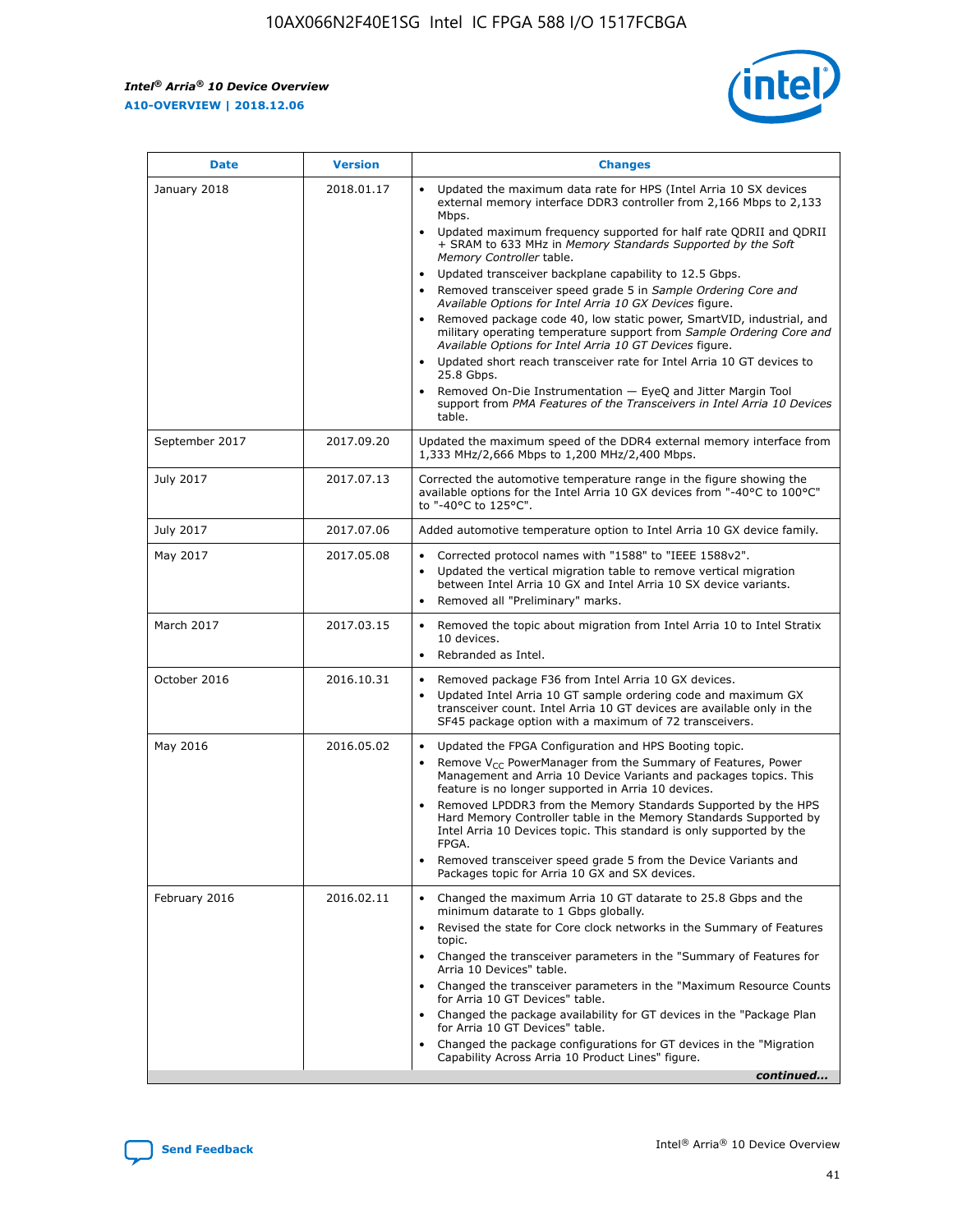

| <b>Date</b>   | <b>Version</b> | <b>Changes</b>                                                                                                                                                               |
|---------------|----------------|------------------------------------------------------------------------------------------------------------------------------------------------------------------------------|
|               |                | • Changed transceiver parameters in the "Low Power Serial Transceivers"<br>section.                                                                                          |
|               |                | • Changed the transceiver descriptions in the "Device Variants for the<br>Arria 10 Device Family" table.                                                                     |
|               |                | Changed the "Sample Ordering Code and Available Options for Arria 10<br>$\bullet$<br>GT Devices" figure.                                                                     |
|               |                | Changed the datarates for GT devices in the "PMA Features" section.                                                                                                          |
|               |                | Changed the datarates for GT devices in the "PCS Features" section.<br>$\bullet$                                                                                             |
| December 2015 | 2015.12.14     | Updated the number of M20K memory blocks for Arria 10 GX 660 from<br>2133 to 2131 and corrected the total RAM bit from 48,448 Kb to<br>48,408 Kb.                            |
|               |                | Corrected the number of DSP blocks for Arria 10 GX 660 from 1688 to<br>1687 in the table listing floating-point arithmetic resources.                                        |
| November 2015 | 2015.11.02     | Updated the maximum resources for Arria 10 GX 220, GX 320, GX 480,<br>$\bullet$<br>GX 660, SX 220, SX 320, SX 480, and SX 660.                                               |
|               |                | • Updated resource count for Arria 10 GX 320, GX 480, GX 660, SX 320,<br>SX 480, a SX 660 devices in Number of Multipliers in Intel Arria 10<br><b>Devices</b> table.        |
|               |                | Updated the available options for Arria 10 GX, GT, and SX.                                                                                                                   |
|               |                | Changed instances of Quartus II to Quartus Prime.<br>$\bullet$                                                                                                               |
| June 2015     | 2015.06.15     | Corrected label for Intel Arria 10 GT product lines in the vertical migration<br>figure.                                                                                     |
| May 2015      | 2015.05.15     | Corrected the DDR3 half rate and quarter rate maximum frequencies in the<br>table that lists the memory standards supported by the Intel Arria 10 hard<br>memory controller. |
| May 2015      | 2015.05.04     | • Added support for 13.5G JESD204b in the Summary of Features table.                                                                                                         |
|               |                | • Added a link to Arria 10 GT Channel Usage in the Arria 10 GT Package<br>Plan topic.                                                                                        |
|               |                | • Added a note to the table, Maximum Resource Counts for Arria 10 GT<br>devices.                                                                                             |
|               |                | • Updated the power requirements of the transceivers in the Low Power<br>Serial Transceivers topic.                                                                          |
| January 2015  | 2015.01.23     | • Added floating point arithmetic features in the Summary of Features<br>table.                                                                                              |
|               |                | • Updated the total embedded memory from 38.38 megabits (Mb) to<br>65.6 Mb.                                                                                                  |
|               |                | • Updated the table that lists the memory standards supported by Intel<br>Arria 10 devices.                                                                                  |
|               |                | Removed support for DDR3U, LPDDR3 SDRAM, RLDRAM 2, and DDR2.                                                                                                                 |
|               |                | Moved RLDRAM 3 support from hard memory controller to soft memory<br>controller. RLDRAM 3 support uses hard PHY with soft memory<br>controller.                              |
|               |                | Added soft memory controller support for QDR IV.<br>٠                                                                                                                        |
|               |                | Updated the maximum resource count table to include the number of<br>hard memory controllers available in each device variant.                                               |
|               |                | Updated the transceiver PCS data rate from 12.5 Gbps to 12 Gbps.<br>$\bullet$                                                                                                |
|               |                | Updated the max clock rate of PS, FPP x8, FPP x16, and Configuration<br>via HPS from 125 MHz to 100 MHz.                                                                     |
|               |                | Added a feature for fractional synthesis PLLs: PLL cascading.                                                                                                                |
|               |                | Updated the HPS programmable general-purpose I/Os from 54 to 62.<br>$\bullet$                                                                                                |
|               |                | continued                                                                                                                                                                    |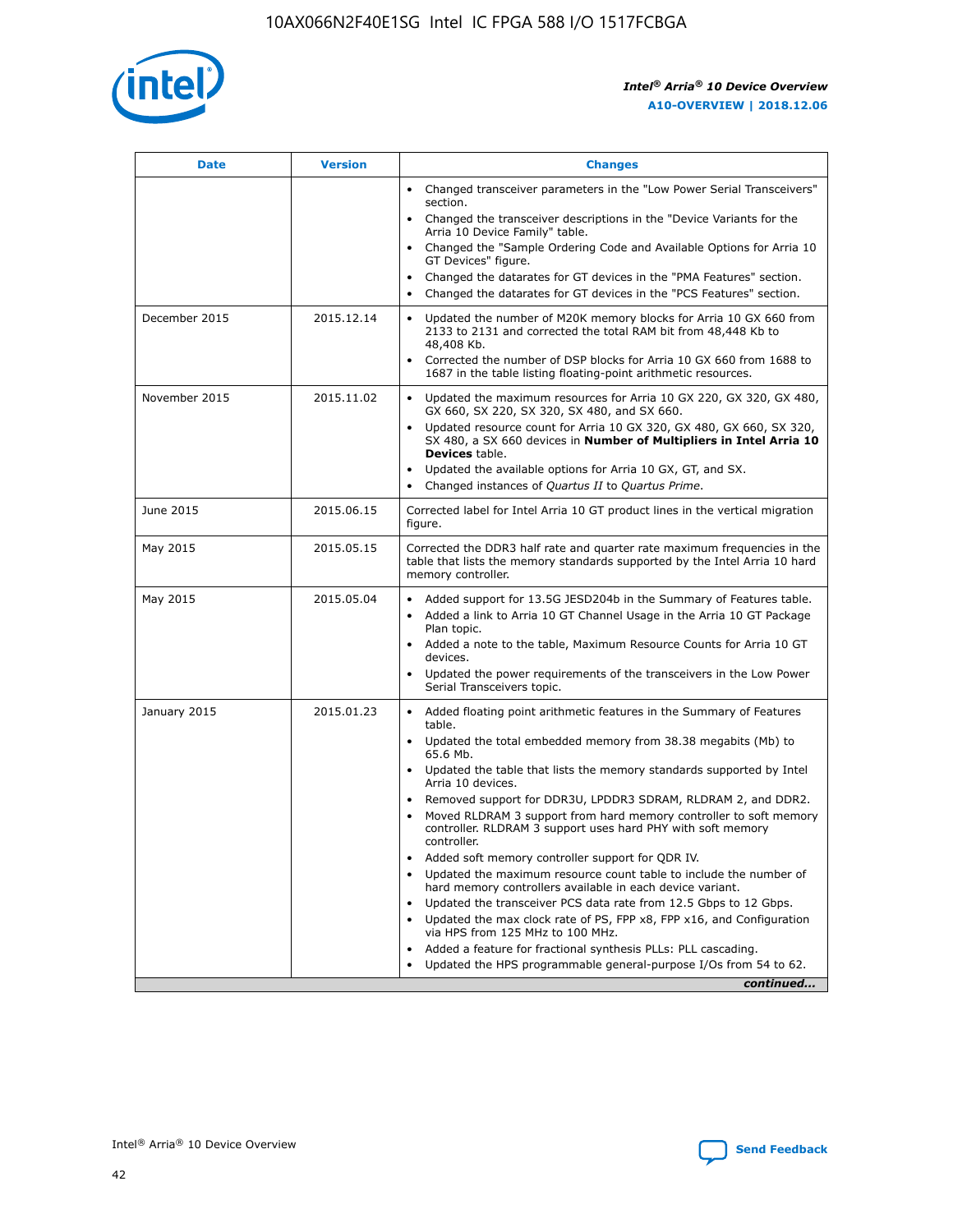r



| <b>Date</b>    | <b>Version</b> | <b>Changes</b>                                                                                                                                                                                                                                                                                                                                                                                                                                                                                                                                      |
|----------------|----------------|-----------------------------------------------------------------------------------------------------------------------------------------------------------------------------------------------------------------------------------------------------------------------------------------------------------------------------------------------------------------------------------------------------------------------------------------------------------------------------------------------------------------------------------------------------|
| September 2014 | 2014.09.30     | Corrected the 3 V I/O and LVDS I/O counts for F35 and F36 packages<br>$\bullet$<br>of Arria 10 GX.<br>Corrected the 3 V I/O, LVDS I/O, and transceiver counts for the NF40<br>$\bullet$<br>package of the Arria GX 570 and 660.<br>Removed 3 V I/O, LVDS I/O, and transceiver counts for the NF40<br>package of the Arria GX 900 and 1150. The NF40 package is not<br>available for Arria 10 GX 900 and 1150.                                                                                                                                       |
| August 2014    | 2014.08.18     | Updated Memory (Kb) M20K maximum resources for Arria 10 GX 660<br>devices from 42,660 to 42,620.<br>Added GPIO columns consisting of LVDS I/O Bank and 3V I/O Bank in<br>$\bullet$<br>the Package Plan table.<br>Added how to use memory interface clock frequency higher than 533<br>$\bullet$<br>MHz in the I/O vertical migration.<br>Added information to clarify that RLDRAM3 support uses hard PHY with<br>$\bullet$<br>soft memory controller.<br>Added variable precision DSP blocks support for floating-point<br>$\bullet$<br>arithmetic. |
| June 2014      | 2014.06.19     | Updated number of dedicated I/Os in the HPS block to 17.                                                                                                                                                                                                                                                                                                                                                                                                                                                                                            |
| February 2014  | 2014.02.21     | Updated transceiver speed grade options for GT devices in Figure 2.                                                                                                                                                                                                                                                                                                                                                                                                                                                                                 |
| February 2014  | 2014.02.06     | Updated data rate for Arria 10 GT devices from 28.1 Gbps to 28.3 Gbps.                                                                                                                                                                                                                                                                                                                                                                                                                                                                              |
| December 2013  | 2013.12.10     | Updated the HPS memory standards support from LPDDR2 to LPDDR3.<br>Updated HPS block diagram to include dedicated HPS I/O and FPGA<br>$\bullet$<br>Configuration blocks as well as repositioned SD/SDIO/MMC, DMA, SPI<br>and NAND Flash with ECC blocks.                                                                                                                                                                                                                                                                                            |
| December 2013  | 2013.12.02     | Initial release.                                                                                                                                                                                                                                                                                                                                                                                                                                                                                                                                    |